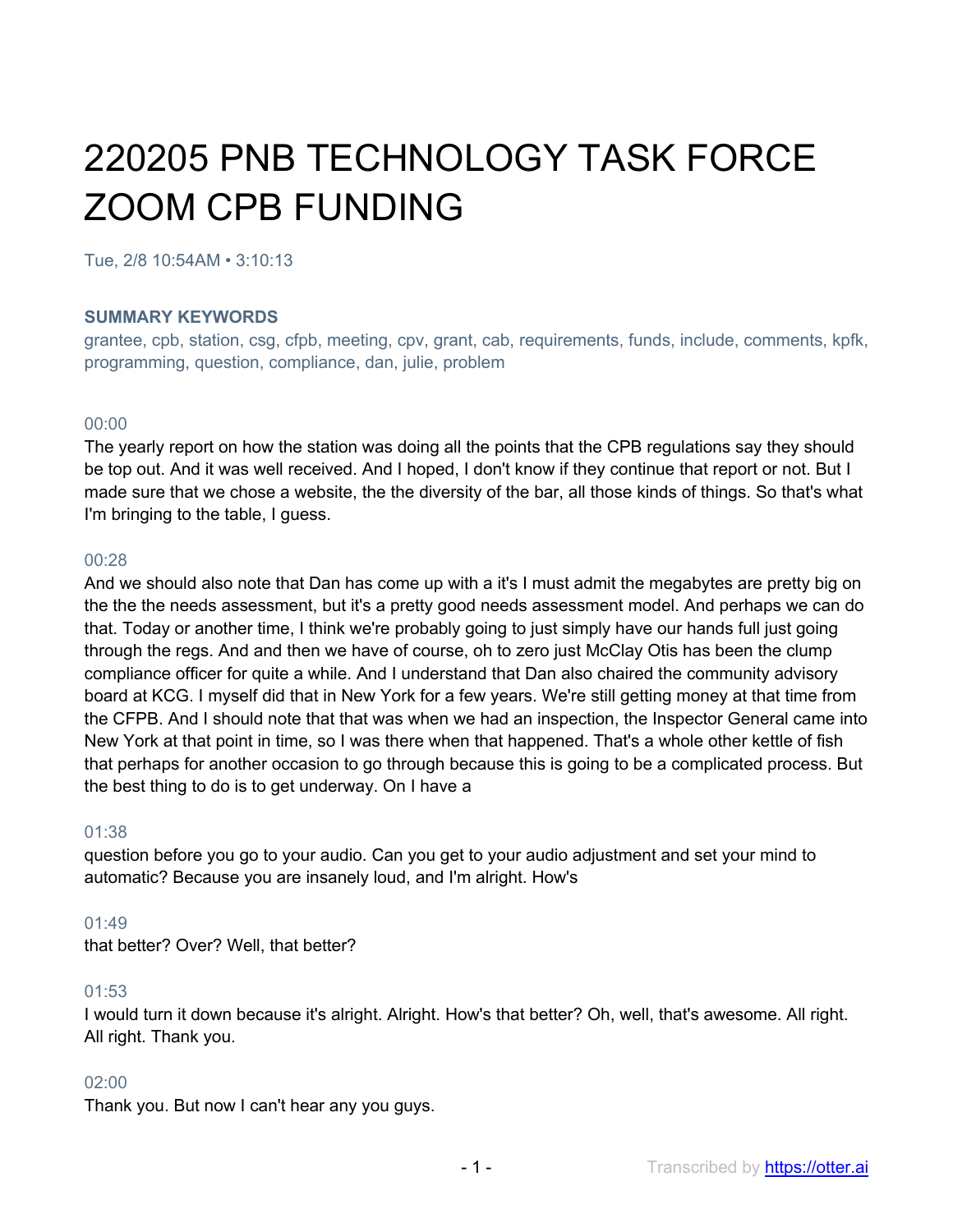#### 02:02

How old is yours? What do you mean, you

## $02:04$

should have affected your listening at all?

# 02:06

No, no, I have a mic into the computer. Okay. Is that better? Oh,

# $02.11$

two separate things. Yes. All right. And you can't hear? No, no,

# 02:15

I have all my years sometimes. You know, all that noise in the Bronx. Alright, let me put up the So welcome, everybody. This is ours. Ooh, streaming now. Okay, yes. Welcome. Alright. Welcome to the Pacific Pacific a technology Task Force. Whose Paco Pac Man, would you just say here? I wanted for you to load. A Pac Man has posed a something into the chat. I should also note that you all can get in the chat the the actual regs, you can download that. So and how we're going to do this is we're going to read through it. And anybody who has comments or questions, please chime in our purpose here is for all of us to understand what's going on here. We're going to alternate the reading of it. I will take one or two pages. Yes, Julie. What's up? Yeah,

#### $03:15$

yeah, I think if you posted the link to the regs at the beginning before people join, they can't see that in the chat. They can only see the chat since they joined the call. That's always one of the if you wouldn't mind reposting just so everybody has it. Thanks.

# 03:33

Okay, very good. Thank you. Always one of the fun things with these computer gizmos. Let me go down here. So I'm going to repost the regs. And you can of course, get them at the CFPB website. They are the 2022 radio general provisions. Okay, so I put it back up there we can I guess we'll have to periodically do that throughout the time we're doing it. So these are the 2022 regs. Can everybody see them? Okay, cool. All right, and maybe I should put it on the other screen instead of blowing it up. I don't know which one's better to be. This is fine. Okay. So, um, so as you can see, what's the criteria? Up? See, that's the problem we're worried about. Okay. So Alliance, an eligible grantee is a licensee that operates one or more Baobab radio stations. We did not receive a CSG in fiscal year 2021, of course, and the issue of determining whether will be a qualified ccsg recipient is another question. But obviously the first eligibility criteria criteria we meet. We're not a closed circuit or carrier Your current station we're not stations are operated and managed by students. We don't do we're not under the other categories of you see here in these four categories here. We're not a station licensed of local organizations, etc, etc. Um Let's see I'm getting a problem here with this, this damn thing. Okay. And grantees. Okay, so here's the issue joint licensees, joint licensees, and let's individually meet the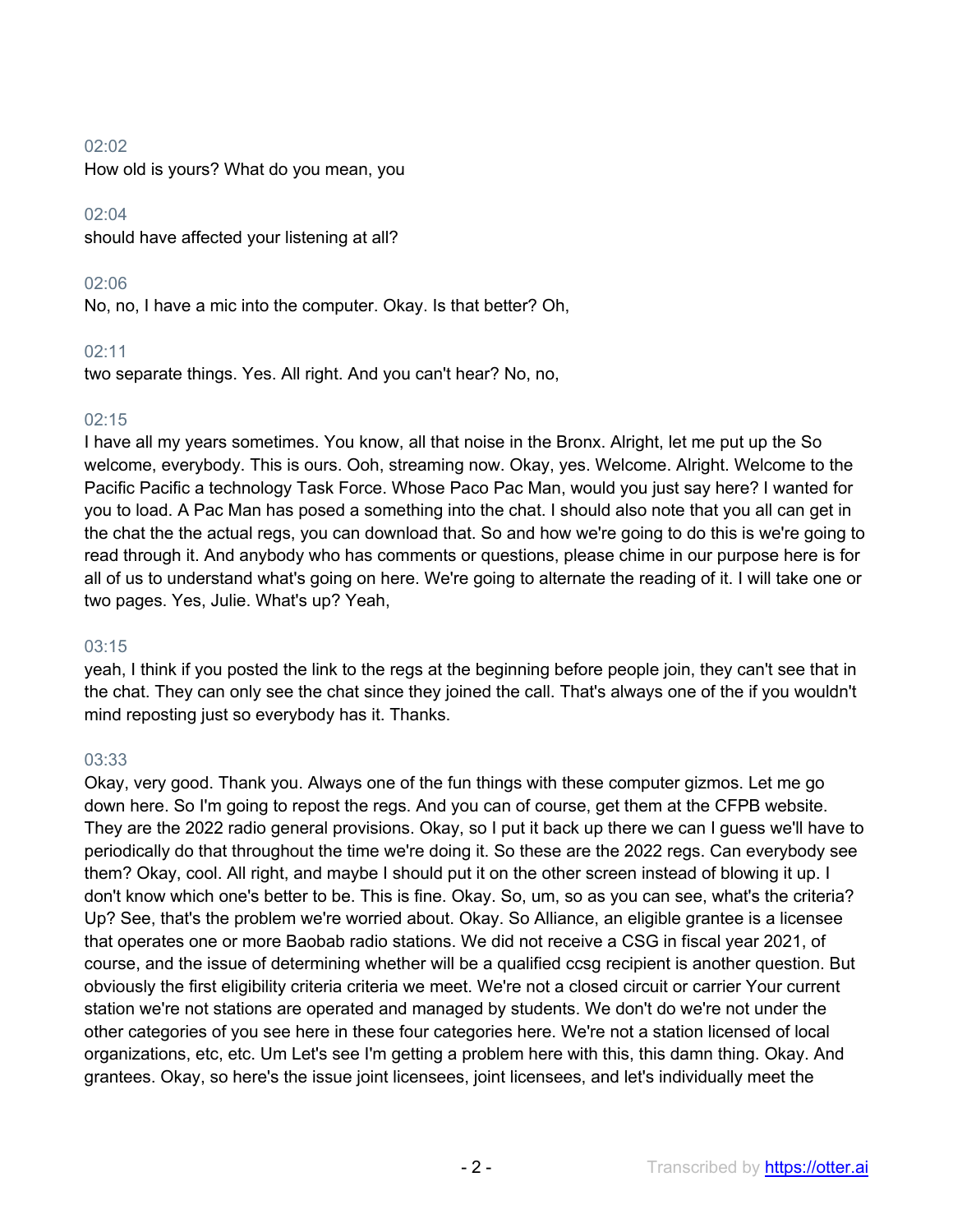requirements set forth with close. Do you have a comment on this? Where we are a joint licensee? Are we not?

# 05:37

Yeah, we we actually were Pacific, but each station has to do its own stuff. Okay. And I don't know if that's called a joint licensee. If you try to follow the names that they use for things, you will go insane. I really just test to be like, one or two people who know what all that crazy stuff is.

## 06:02

Again, you want to have making some

#### 06:04

grand, grand tour, and I've done that.

# 06:08

Dan, you have any comments about this so far?

# 06:10

I'm enjoying licensee. Recently KCT merged with Koc down in Orange County and thinking that that might also fall under this definition. And so I could check with them to see if they have a more a bigger a better handle on what that actually means.

#### 06:35

Okay, well, let me go to page four now. Uh, hold on, let me just see. Hopefully.

#### 06:43

Okay, good. I, this is Franklin to ask a quick question. Hey, man, what's up? I'm glad to be back. If and let me just clarify. If one doesn't qualify, and disqualifies everyone is disqualified. Is that true?

#### 07:00

What are you? What are you now about that?

#### 07:04

If KPFA is just qualified, because they didn't meet their ca b, their cab requirements? Would that disqualify the network and the other stations?

#### 07:15

I don't think that's the case, because KPFK lost, its a grant before the rest of the network did because we didn't meet the criteria for membership and financial support, and the other stations continue to receive it.

#### 07:29

If you look at number two, it says, time,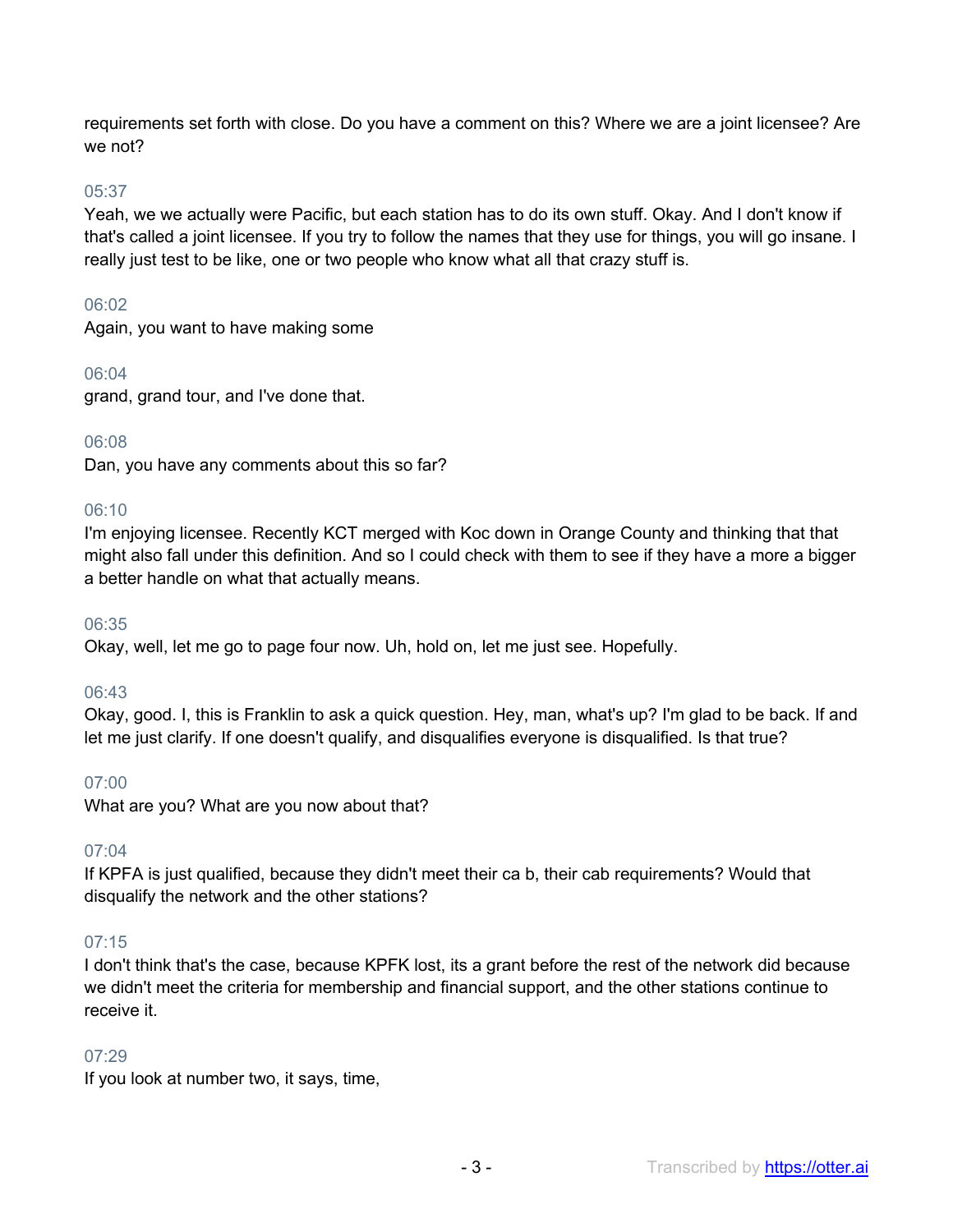# 07:33

guys, why did time go on? We're

# 07:35

all separate. We're all separate stations, even though Civic is there, but all this stuff is filed under the individual stations, which means certain things are going to be the same for all five stations. If they're all snapper.

# 07:47

It's a good question, Franklin. And, again, you know, we're going all calling gonna have to figure this out as we reapply to these guys. It's a good question. I don't know the answer to it to be one. All right, thank you. Now I can maybe want to hear we have the second criterion. And Franklin Of course, I think the last time I think Otis was here when we did this a couple of months ago. I'm licensees receiving multiple radio community service grants. So each grantee individually meets the requirements set forth in the general provision. So generally, they're they're looking at each of the it's my understanding from the past, that they generally evaluate each station separately.

#### 08:35

Ah, there they are five separate stations right. Now having about a station is separate for all five stations.

#### 08:44

Right. And so and what happened when I was began to learn about this in the early 90s was when Pat Scott was doing it. They had different criteria, that what she would do was they allowed her to add up all the Nielsen and Arbitron ratings of all the stations and even the mouth. And then, you know, we'll get into the minority status station issue later, but but some stations have lower audiences below their thresholds, others had higher slightly higher. So they allowed her to do that. I don't think they allow that anymore. In fact, I'm pretty sure they don't they all they will evaluate your station Peretz Metro market. So my understanding and again, we'll find out more about this as we actually interact with the CPV is that they then take the Nielsen ratings of the metro markets that we're in, and that's what they use to evaluate each station individually. Is that your understanding notice or Dan or others?

#### 09:51

Yeah, that's what yeah. All right,

#### 09:55

anybody and you know, I know that we have a lot of people on the call now I can't see everybody now because right I'm looking at this but anybody else who has a comment on that, please chime in. All right, are good. Because I know we have a lot of verbose people here. Overlapping stations owned by the same licensee or deemed a single grantee and do not qualify for separate CSGs. Okay, that's interesting question how that relates to what I just said. Anybody have any comments on that?

#### 10:29

We don't we don't overlap. We're in five separate city. Okay.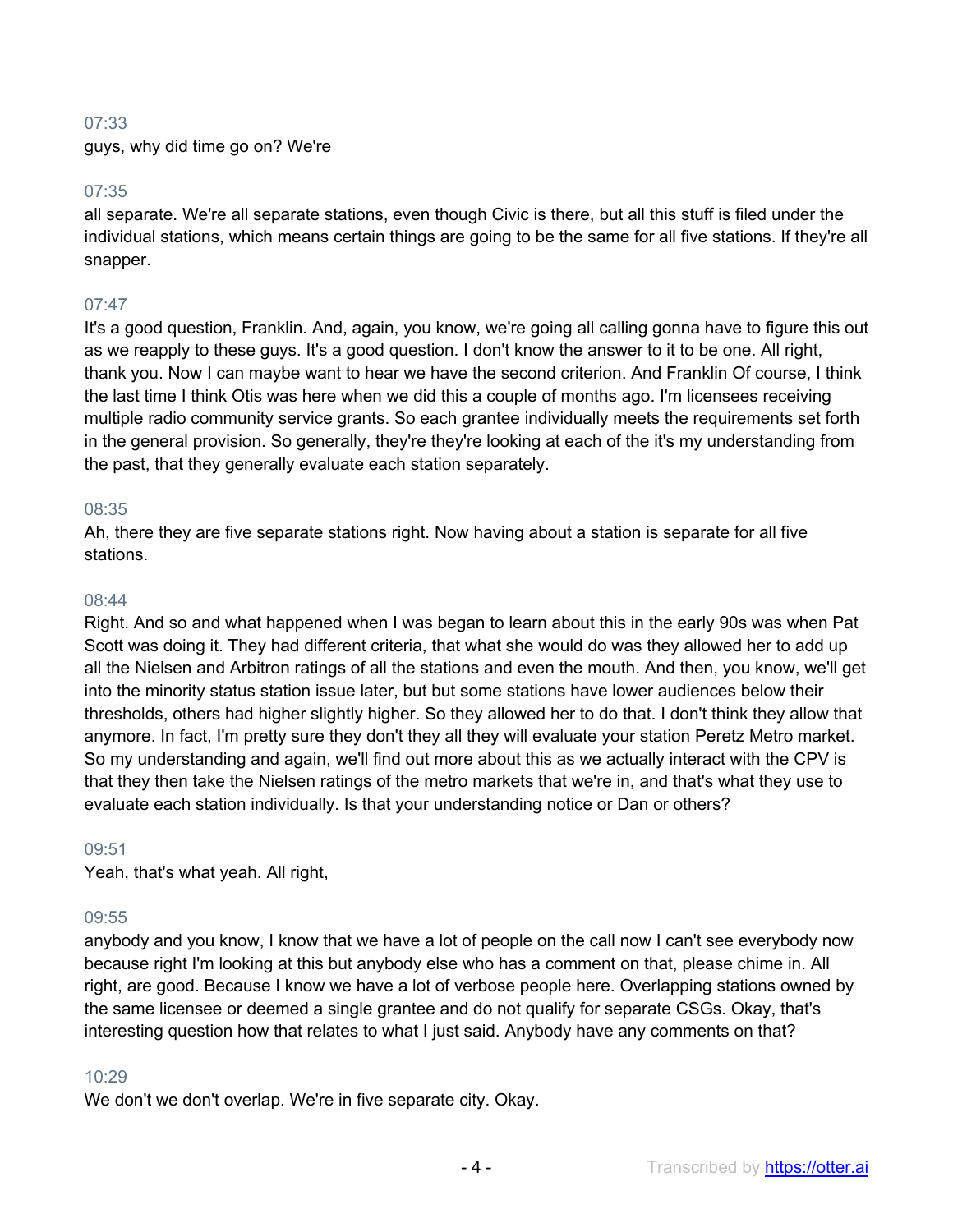# 10:35

And, four, because we have two stations in California, so, but the signal doesn't overlap. So I guess we still wouldn't fit into that criteria.

# 10:48

All right. And then I'm gonna want to get up to section two. I'm going to turn it over to Dan. And then I'm going to also ask the audience at some point to read out loud to sort of like reading a Shakespearean play. So maintaining eligibility. Yeah, Mike,

# 11:05

I'm gonna say that I think overlapping stations might have played a KPFA and Kpf be the be considered one station.

#### 11:14

We don't We file as one. I don't think we we don't file Kip, you be separate? Yeah, I mean, I know that we only filed five we only have five, Sal says and so forth.

# 11:27

Uh, I don't know, Franklin, from June. I think about this, Franklin. From your experience with this. Do you know anything about this up at KPFA?

#### 11:36

I don't know about the licensing on how they it sounds like Otis knows more of that Birdland as one.

# 11:43

Okay, cool. All right. So maintaining eligibility to hear of course, is where we this is a big problem. elpro blammo massif grantee is responsible. Her insurance is good is compliant with a general provisions at all times during the spending period, and must promptly notify CPB of any non compliance by email to Director radio CSG. Can you serve as grant policy administration at siet? Okay, so reserve and CPB reserves the right to reduce or eliminate grantees future or current community service grants. If CPB determines grantee is not in compliance with the general provisions in a community service, grant agreement and certification of eligibility, I have absolutely no doubt that this is going to be the big problem area for us. And if we get back into the program, I am pa I'll bet I'll bet anybody a sizable amount of money that they're going to put us through an inspector general process pretty quick. So JBL have any comments on this before we move on? Alright, hearing now we move on. Alright, CTV way, the

#### 12:52

main capital is you do what they say? Exactly. I mean, that'd be nice to them. What we what we did before they actually put it on the report that effectively we were thumbing our nose at the CFPB.

#### 13:05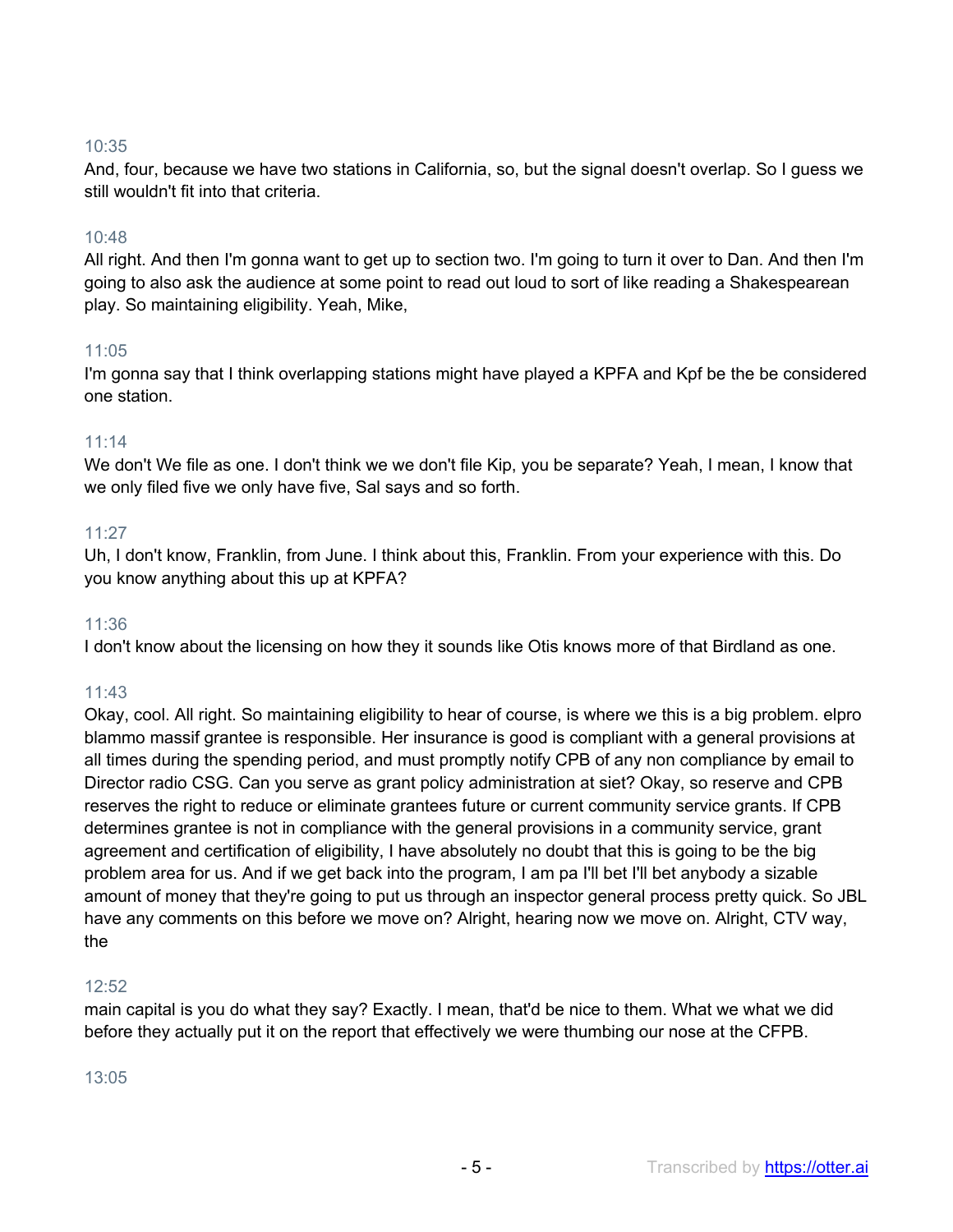Right, yeah, everybody. Should we take that note? Sorry. Sorry. I'll just go. Can you want to do you want to finish your? Okay. Yeah, everybody should read that inspector letter. I'll dig that up some time. He will go through that as part of our learning process. But anyway, and then the CPB waiver, CB May May in its sole discretion exceptional model, a wave of non statutory eligibility criterion was okay. I have no idea what the hell that means. But we'll find that out soon. All right. So why

# 13:35

don't you take over? They could be nice to you. They can say yeah, we understand. Right? That means they have the right to do whatever they want to do.

# 13:46

Alright, so that means we got to be real nice to them real sweet. Talk them all the time. Okay, so I'm gonna turn it over to Dan Dan Communications Act requirements.

# 13:53

Okay. The grantee may not receive a community service grant unless it complies with the applicable provisions of the Communications Act and attain OCLC agreement and certification of eligibility. Green Team must certify to CPV that it is compliant and will remain so throughout the spending period. certain requirements of the Act are summarized below. The summary does not include additional provisions of the Act, or other applicable laws and regulations are detailed guides may be found in the CSG compliance booklet. open meetings, meetings of grantees governing body its committees and cab must be open to the public. In addition, CPB requires grantees to give at least seven days advance notice of meetings including the time in place by posting the notice on station website by broadcasting notice on air between 6am and 11pm, as shown by the station's log lacing Notice in the legal notices section of a local newspaper in general circulation, primary coverage or any notice for recorded announcement accessible stations, phone system okay so far?

#### 15:19

Yeah, yeah, let me Alright, Dan on mute. I just had to, you know, cuz I got all that extraneous sound in there. Oh, okay. Yeah. And and Oh, this one. I think you should jump in here. Oh, just because you're familiar with this how you negotiated all this in the past with a CPV?

#### 15:40

Well, I didn't negotiate, you know, Don kriegler did when we really got that hammered. And they they stopped giving us grants effectively. Because of our, our behavior. Chat negotiated that we would just we would, it was the open the issues were the Open Meetings and the audits, obviously. So the open meetings, we resolved with KP FTX. And every station has its has a bug on the on the page, the front page that says what the beating announcements are, and it shows the data that it was announced so that the CPB could see that they were seven days. And that was actually a big deal. That's basically what he and then the other thing was we'd given the audits. And of course, that's where we failed. But that's basically what I remembered. They were theoretically happy with just us doing that. course for us. It's crazy, because we have so many meetings. So it's been it's been working. And I continue to take screenshots every Monday, showing that it's there in case we ever have to submit proof that we did it.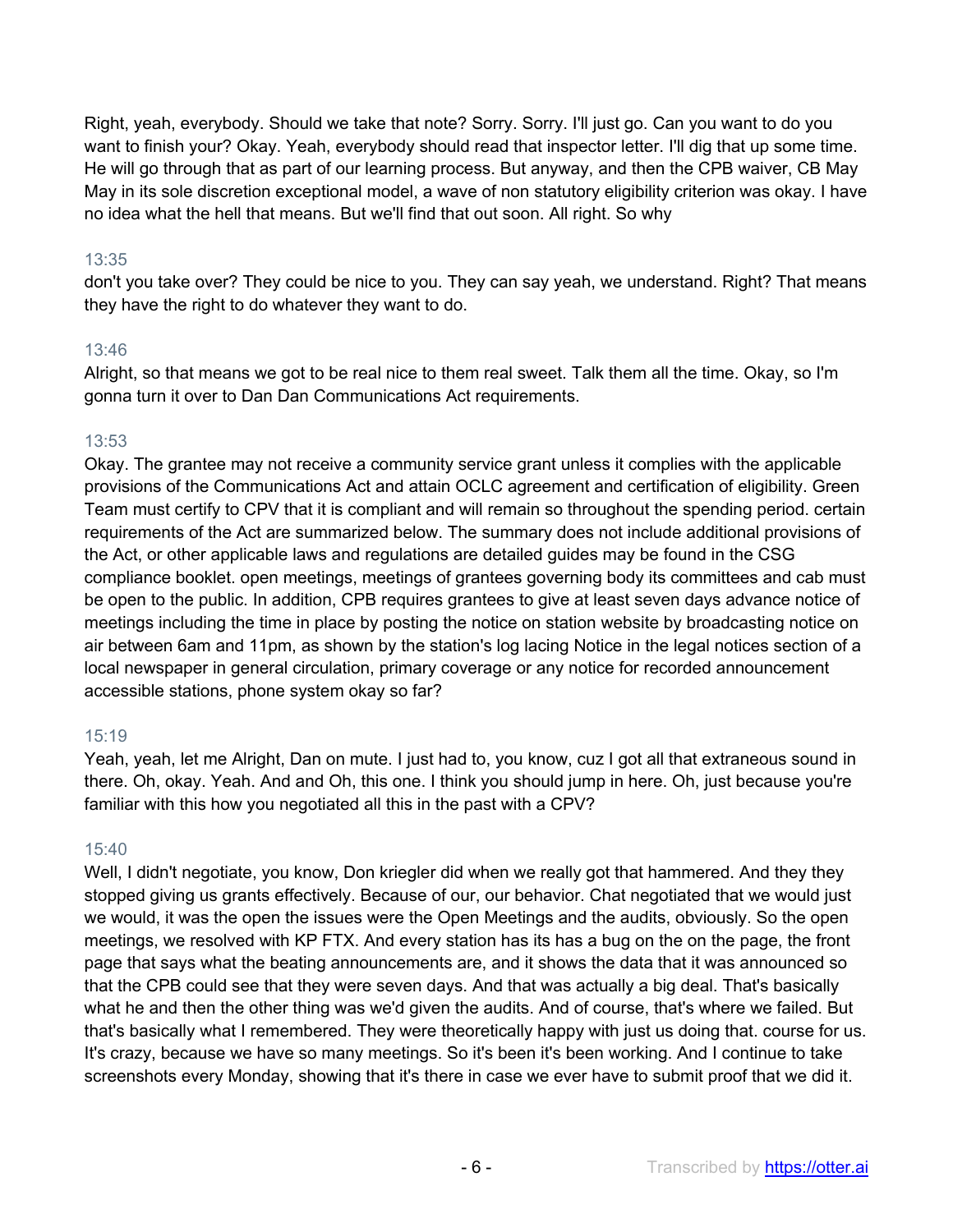# 17:03

Mike, you got a comment? Mike?

# 17:06

Yeah, excuse me, anywhere in those three things. And I'm sorry, it's early in the for me and those two things that you just listed. The notice of meetings, and my brains are fried, whatever the second one was, but was there any mentioned in that last bit of correspondence from CTB? About meeting the list? Listener ship?

# 17:30

minimums? No, because I don't remember when that came in. When originally, we didn't have that, you know, that was added later, that was added under sub Republican Congress that was trying to strip us out. Because obviously, that provision is exactly the opposite of what it should be. mean, we shouldn't have to prove that we don't need your help, because we've got so many listeners. That was that was not part of it. And then the next thing that happened was KPFK slipped under the under the wire, and they were the first station not to not to meet the requirements. And remember when that was.

# 18:11

So one presumes that if we tried this, again, we wouldn't slip under that. And here, I guess I I'm talking about KPFK. Did we wouldn't slip under the radar

#### 18:21

that you're on, right? You're You're substantially under the radar your way down. So it KPFK would not qualify for CSG grants. But but you apply any way. And you know, do all the stuff and become part of the system, even if there's something that that disqualifies you from receiving the grants. I believe that see, when we weren't getting the grants, we were still getting the benefits. We were getting the PR o payments, we were getting all of the other things that you get by being a CFPB member that was still being being handled until we went until we ignored their request for us to pay back. Some grant that we had to had to refund them. And it's when we didn't do that, that they actually fired us. Mike

#### 19:21

Yeah, KPFK did lose its grant earlier than the rest of the foundation before the other problems because we were on three years of probation for not reaching the minimum required for either listenership or financial support for metropolitan area and failed to bring it up to the required level. So they kicked us off. I think the other thing Otis was referring to is that we overestimated our listen to support I think maybe across the foundation by not sufficiently deducting the cost of the premiums we were offering people from the group was listening support. And so there was a penalty assessed for that refund money that we've gotten, which I think we eventually did pay back.

#### 20:10

We just paid it back too late. In other words, you know, we weren't nice to them. We were you know, we essentially said we don't have to. And that's one thing that you don't do to the government to the FCC or anybody.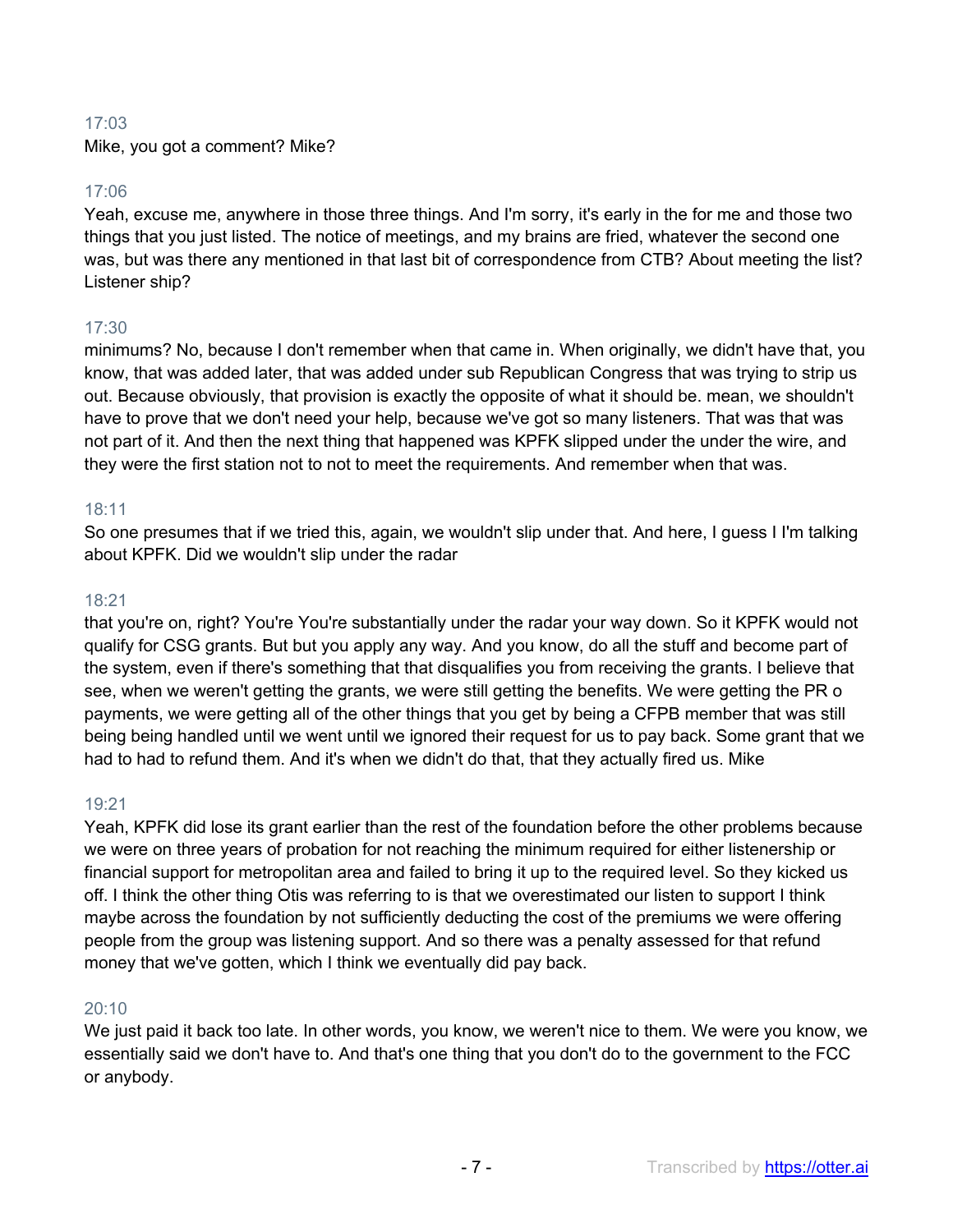# 20:27

All right, Dan, you got some any comments about this, you have any things you want to add to the Open Meeting this issue of Oh,

#### 20:33

what am I looking at his back in the Section II where it talks about a waiver? And it has enough time passed? Do you think that we could go in and say, we really want to meet all the requirements, or we need to clean the slate and start all over.

#### $20:52$

But I think that's effectively where we are. Because since we were bounced, we now have to reapply as though we were starting from scratch. And, you know, that's probably a blessing in disguise for very reasons us.

#### 21:09

Alright, well, let's continue. So, go on down with the closed meetings be.

#### 21:14

Grantee must document why any meetings of its governing body, its committees and cab were closed and make available to the public, a written statement of the reasons within a reasonable time after the closed meeting. CPB also requires that the written statement you made available for inspection, either at the grantee central office, or on station website within 10 days after each closed meeting. Make sense? Open financial records and Act require stations to make available to the public. Their annual financial and audit reports and related financial information are required to submit to CPB. CBP also requires that each grantee post the following documents on its station website. Its most recent audited financial statement, or an audited financial statement for stations exempt from providing audited financial statements. And its most recent, and far our PA FSR. Whichever is applicable.

#### 22:22

Alright, hold on a second. Anybody have any comments on that or questions about anything they want to add to that? Alright, because obviously, thank God, we're up to the IFRS. I mean, that took us a long time to get up to that. But I just wanted to see if anybody if there's any ambiguity or questions about that from it. Yeah. Gone, Julie.

#### 22:42

Yeah, no, not an actual question. But but on the posting of the reason for the closed meetings, is there a way to oldest to kind of like automate, whenever we have a closed meeting, you know, a tickler reminder to the head of that committee to make sure that this chair, Secretary to make sure that, you know, some gets posted within 10 days.

#### 23:10

It's really up to the secretary, and they've been pretty good about it. And what happens is they send it to me, and I just put it up on the Pacific page. You you want an additional email to the secretary? Don't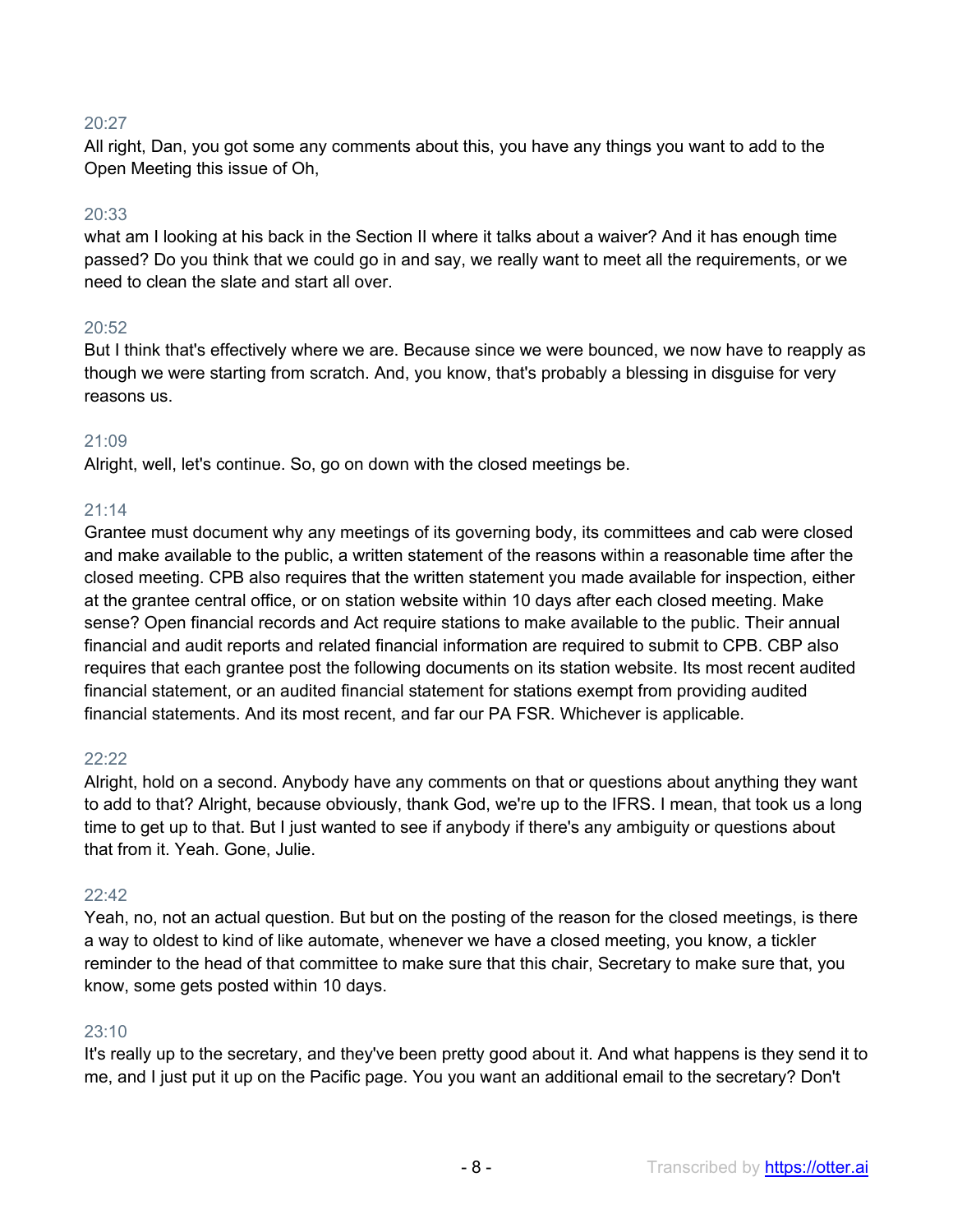really, it is possible. You know, it's actually an interesting thought. The question is, if you do that, and they've already sent it, are you insulting their intelligence?

# 23:39

Yeah, no, I, I guess I was only asking in case there were some committees where we were behind on this.

# 23:46

Yeah. And, and honestly, I can't keep track of that, that. And nor that committees really have to take responsibility for their behavior, you know, that the whole system is actually predicated on the concept that we're adults. I mean, I know it's, yeah,

# 24:04

I know. That's right. I wasn't suggesting that you should be tracking committee sodas.

# $24:10$

No, no, I know. But I'm saying. I'm just saying it's actually been pretty good. Most of them have been like Polina does it. And the only committees really that we see that with are generally the PNB and sometimes finance and sometimes the local LSP.

# 24:31

All right. And do you want to make any comments about this, Dan, these two things here, based on your experience?

# 24:39

No, because frankly, I don't have a lot of experience in this particular area.

# 24:44

Okay, and I'm noticing Pac Man is posting all sorts of interesting things here. So you all should take when did Pac Man When did Pacific last post its AFR I believe we're up to date on the AFR. Is that not correct?

#### $24:58$

No. We have The 990 and the what's the other one? But I don't think and I guess we have the audit. But the AFR is is is a separate thing that's set up for the CPB, and I'm not sure what it contains. But it's it's slightly different.

#### 25:19

Oh, Julie,

# 25:20

it's, it's the two things we need to post are the 990s in the aof Rs, and they are current at the website that Pac Man posted. The reason the last one listed is for fiscal year 2020, which only ended in September 2021. So no, did I say? No, you September 2020. The FY 21 reports. Yes, it's 22. Now, but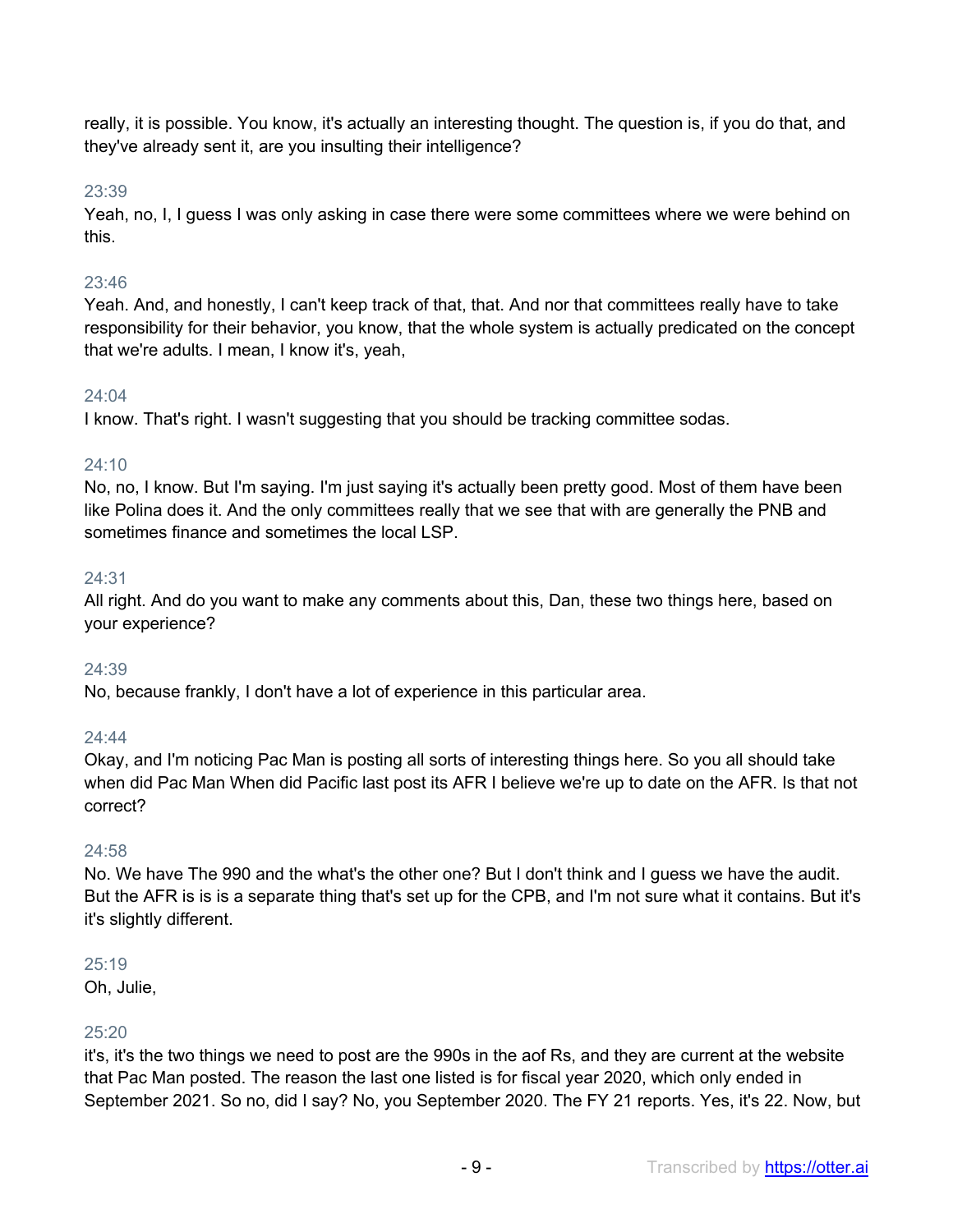the FY 21 report aren't done yet, because the deadline hasn't passed yet. Or at least I don't think the deadline is until June, at least for the AFR. I'm not sure about the 990 deadline. I don't have that off the top of my head. All right.

## 26:10

All right. I see the Pac Man continuing. Okay, so we'll refer you layer Pac Man. All right. So I guess we're up Dan to the community advisory board to cabs. All right.

# 26:20

All guarantees are those owned by a state by political or special purpose. Subdivision of a state or public agency must have a cab grantee must undertake good faith efforts to ensure that its cab meets at regular intervals, the CAB members regularly attend the meetings, and cab reasonably represents the diverse needs and interests of the communities served by grantees station. The calves responsibilities include a right to review the station's programming goals, the right to review the service provided by the station, right to review significant policy decisions rendered by the station and an obligation to advise the station's governing body on whether the station's programming and other significant policies are meeting the specialized educational and cultural needs of the communities served by the station and to make recommendations that their cab deems appropriate to meet such needs.

# 27:23

All right, now that's a pretty heavy duty responsibility. Anybody want to make any comments about that? I go back to the page.

# 27:31

Franklin here. Yeah, go on, man. I don't think KPFA is up on their cab requirements. Personally, I've been bringing it up. I brought it up mainly at the last believe was the LSB meeting or a group of us meeting about the LSB meeting. And we're working on ourselves trying to bring the cab back. I don't think it's been out that long, but they haven't been filing reports. And I don't think they've been meeting on a regular basis. And it's basically just because not just the COVID But people kind of moved on and had to do other things and the cab kind of fell apart and the main people that were holding it together. I believe Carol wolf Lee in a smaller group kind of moved on to bigger and better things. Carol was on the Local Station Board so she's not on the cab. And anyways, yeah, our cab is fell apart. So we're working on Reconstruction. So we would be somebody that would need the like the clean slate or the waiver if they would possibly grant that to us knowing that we are rekindling our cab and you know, making plans. We haven't followed up on it lately, like between meetings yet, but I believe it will be coming up at this next LSB meeting. All right. Yeah. So we're out on right now we would need the forgiveness.

#### 28:57

All right. And I'm just seeing it Pac Man says the last AFR Pacifica submitted to the CVB is fiscal year 2011 And which says your website even listed CPV members Bruce? Okay, good point, Michael.

29:54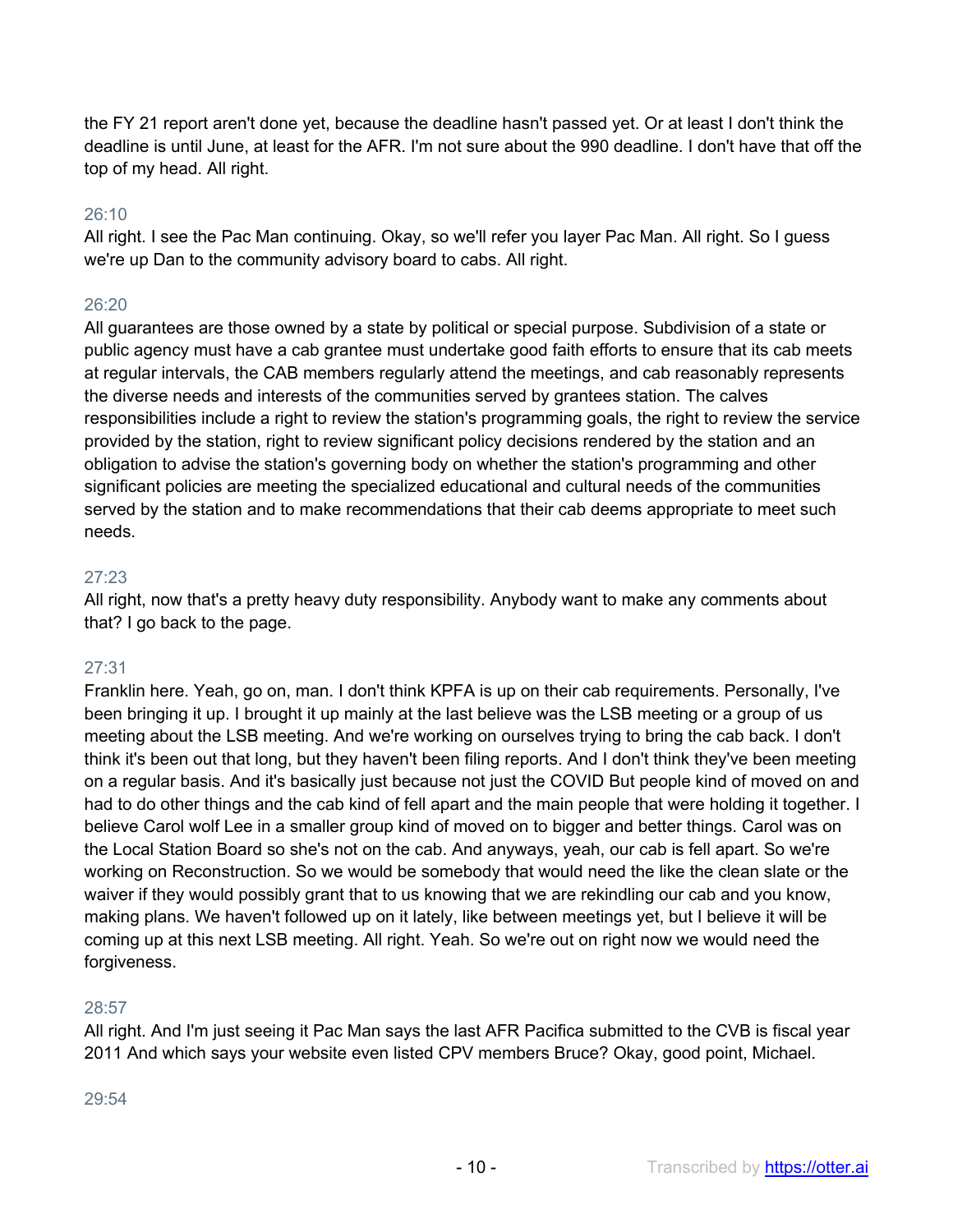Yeah, just to report that KPFK is also the President trying to reconsider the cab but then is involved with that and a number of other people. And we've been meeting fairly regularly. But it's not officially a caveat I have to say. So I think our goal is to try to get a cab, an actual cab in existence by March and then meet at least quarterly.

#### 30:15

I grace. Grace, you have your hand up. You have to unmute grace.

#### 30:27

I know sorry. I had a struggle to

#### 30:29

unmute naughty girl.

#### 30:32

Yeah, I think it's, it might be necessary. First of all, there are a lot of candidates, new candidates at all the stations who could be approached to populate cabs, I think it should be done as quickly as possible. And the thing that the cab should do is hold meetings, make sure the meetings are properly noticed, on the station website on the air if possible. And also that when the meetings are held, minutes are taken. And there's a roster and attendance log of everybody who attended. And then of course, anything else that happened in the cab meeting, that would probably go a long way to to document the existence of the cab, this should be done immediately. And as I say, got a lot of somebody could be in charge. I think that in order to ensure management, going along and helping with this, which is their responsibility that a PNB resolution should be made, instructing the executive director and all the the general managers to ensure that there are functioning calves at all five stations, and that this is going to definitely be one of the criteria in their performance evaluations. I think it's very, very needed. I mean, we can't, this is something like potentially \$200,000 a year for each each station. That qualifies, that's a lot of money on an annual basis. So I think we need to put this on the front burner, and do it through the PNP and through the LSPs. As soon as possible. The other thing is, I think we should start applying for CPB grant funding immediately, as early as possible, get those forms filled out. Also, we might want to rethink applying for last year. And the reason for that is this as in my as my understanding from a while back that later Applications are accepted. And you can still be granted funds, even if the application is late. If there are funds left over so the CPB sometimes does not use up all of their funding. And in that case, they may consider partial grants or some money. Of course, this is not necessarily going to be the case. But it's it's and I and we should absolutely this year, apply for CPP funding as soon as possible early and then think consider putting in a retroactive application for last year just in case there have been swept. Wow. That's one other thing that I'd like to add on the CFPB. website. There are extra grants that we are now eligible for as soon as we get into good standing with the CPB that are extra that really look like they're tailor made for Pacifica. This is extra funding that we can apply for. That's significant. And that I'll paraphrase what it says on the CFPB website. I haven't seen it recently. But what they say basically is it's grant funding to facilitate networking of different radio stations, which is what we do, this is a no brainer, and we can maybe get a funding for to improve our infrastructure to do that, etc, etc. So if any of you have the chance, look at the CPP website for that special funding that we're we're eligible for now or may be eligible for in soon.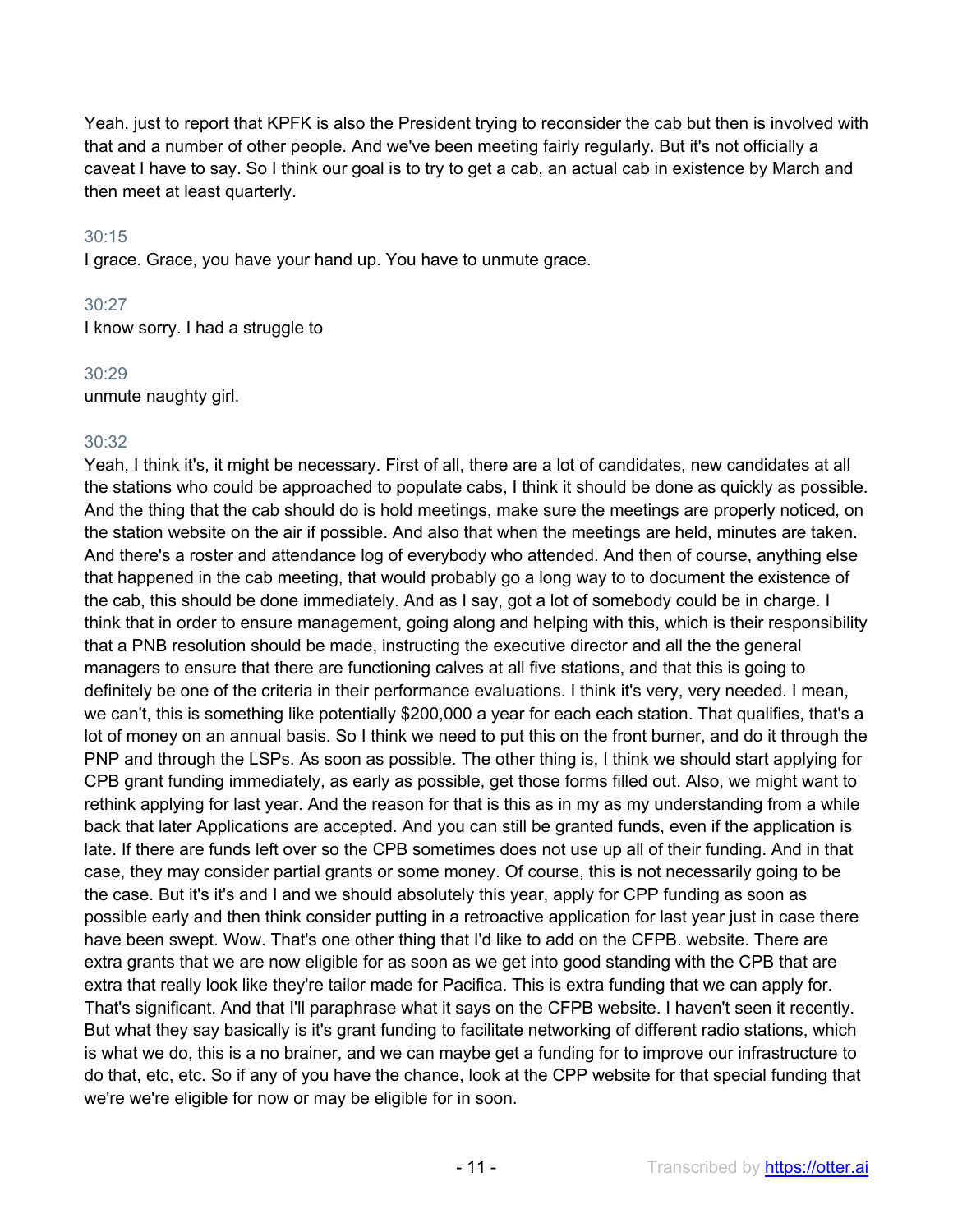## 34:46

Let me just read, Michael, let me read where Michael heist writes it sort of is sort of entertaining for me to just like a YouTube show. Do they ever actually give forgiveness particularly find a way to present current activities as a clean slate and then Pac Man? Isn't Kim isn't. But anyway WPF W lists member members from calendar 2020. Its last meeting mentioned, yeah, this whole everything we know this is all screwed up. And that has to be corrected. And as Grace mentioned, this is something that should be an evaluation criteria for the individual stationary EDS. Absolutely. They need to make sure that there are things such as Yes, maybe you should write a motion about this is one aspect of this great. All right, let me continue here is anybody we're all finished with a cab issue right now, no, go on who's that can go on Kenny,

#### 35:39

that a lot of this activity and documentation could easily be facilitated if it can. If the cab activities could all be done over zoom, and then broadcast to YouTube channel, once it's broadcast to YouTube channel, you have the facility of generating a transcript from the meeting. And you would have everything documented, you'd have your time who attended the participants, everything easily logged in, not volunteering to do that. But if I don't know if that can be squeezed into the federal regulations for cabs, because they may say in person somewhere. But being that everything's gone digital, in terms of like, court meat, you know, court testimonies and everything, maybe there's a change somewhere in the federal level. The other thing I would make just a recommendation is that the eat the executive director at Pacific, the top level, appoint somebody volunteer, or intern or something, to police, all of this funding activity, including the cab, because it's silly to try to control five GMs, or five cab leaders in all the stations and expect to get compliance from all of them. We're all aware of the different nature of the different stations, it needs central oversight, and, and somebody checking in, you know, a real person who's willing to confront the details and say, who's on time with their reports, and so forth, and bypass and assign and so forth? You know, I'm not saying that, you know, I know that we don't have a lot of money. But I mean, maybe we can follow up, find a volunteer to do that. The key thing is, can we move to electronics or digital universe, and just do it all on Zoom. And YouTube, it will, obviously, be much greater service to the listening regions, in five areas to be on the internet than to try to have meetings in person where people have to come from 50 to 100 miles away sometimes to attend a meeting. And, and the size of the rooms are limited. And so going digital opens the door to real connectivity with the community.

#### 38:16

Thank you. I anoint oldest and we'll give them another 50,000. But anyway, yeah, you're right about that.

#### 38:27

It is it is absolutely a full time job, what you're describing. And part of that is because of our let's just say somewhat chaotic governance structure. There's a whole lot going on, but I don't think there's any reason not to do it on Zoom. I think it's a terrific idea. And I I don't think CPB would demand, you know, you can have one a year right now, what is its requires one a year to a year. I believe it's a minimal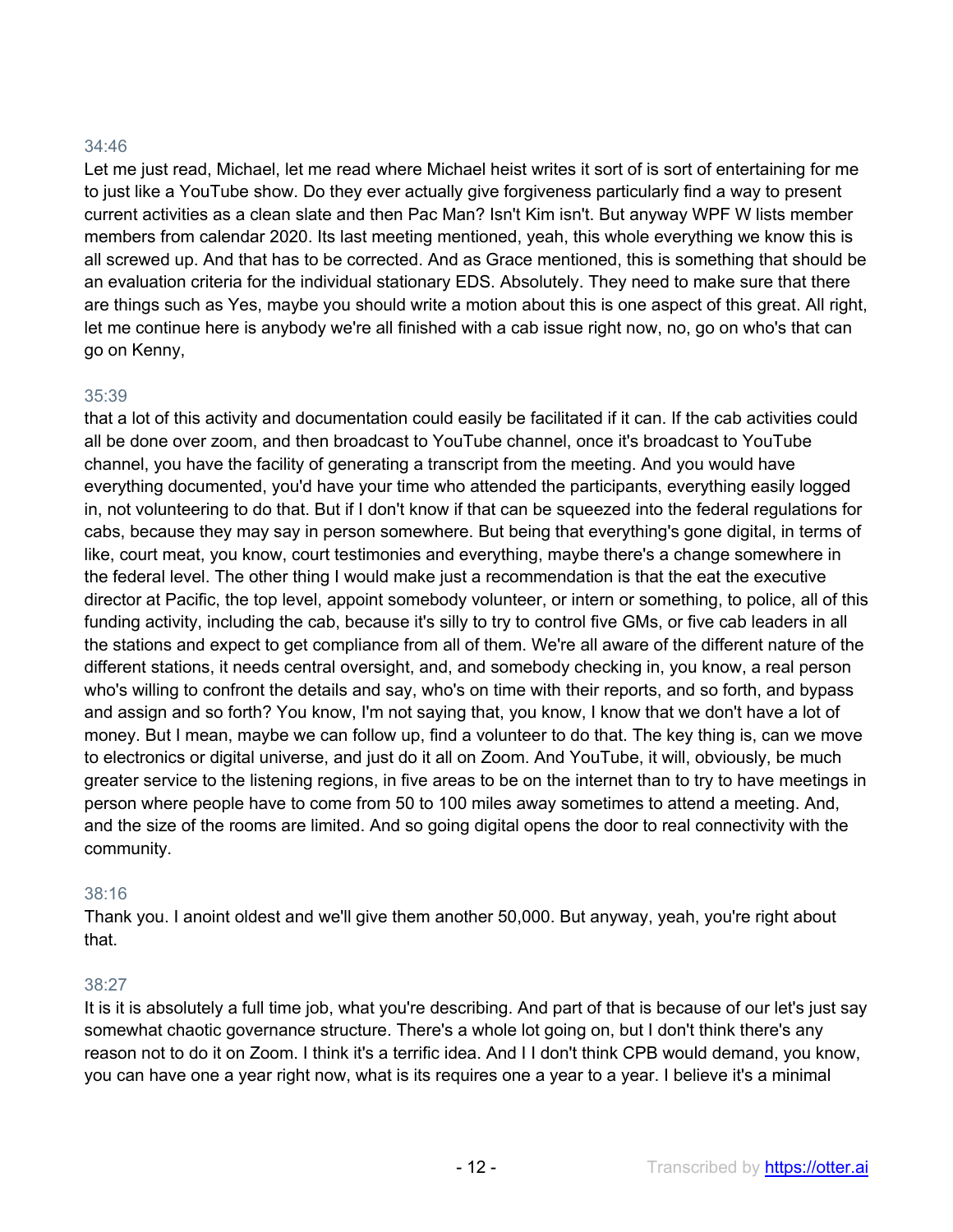requirement, and the CIB could be much more active and much more, you know, community oriented doing what Ken said.

## 39:06

Alright, let me let me read out before we continue some of the comments here Pac Man, such radio grants are 10% of the total real radio disbursement almost all is via the CSG program. Then pac man answered or put in here something for Franklin about the non CSG monies we could talk about that greater later than Michael wrote given COVID One would have hoped that we would get a waiver for just Kenny proposed Julie just put in it might be CEOs grants let's see Grace Can you post a link in the chat for the additional grants I think that was taken care of. And Pac Man grace and applying Rita 21 May 21 Please in a search suggestion not global um alright, that's just again dealing for you can correct me if I'm wrong, Pac Man. I just do we just got to get this shit together. All right. No, Comments from let's see we have Beth here king here, Sue here, Leslie year. People who have not talked at this point who want to add something. And he all want to talk about this or have questions or comments. Going once, going twice. Okay, let's continue.

#### 40:20

I'm sorry.

40:24 Comment, go on

#### 40:25

who wants to make a comment? Beth king, King Juan king. And then I guess Beth wants to say one king. King, you want to say something about this?

#### 40:38

Okay, be muted. Okay, he's not on mute, man. You're muted. It's on your Oh, I didn't say.

#### 40:49

He texted me. He wanted to say that. She has knowledge. WPF W does not have a cap. So we need to put some attention on the

#### 40:58

Yeah, unfortunately. I don't I don't think we have anybody from PF w here.

#### 41:03

Julie, Julie. I am but I honestly don't know the answer to the right. Okay. We have had one. I just don't know if we have one. At the moment.

#### 41:13

All right. And, Leslie, you have any comments about this? or make any comments? Lesley? No. Sue? Did Beth go by the way?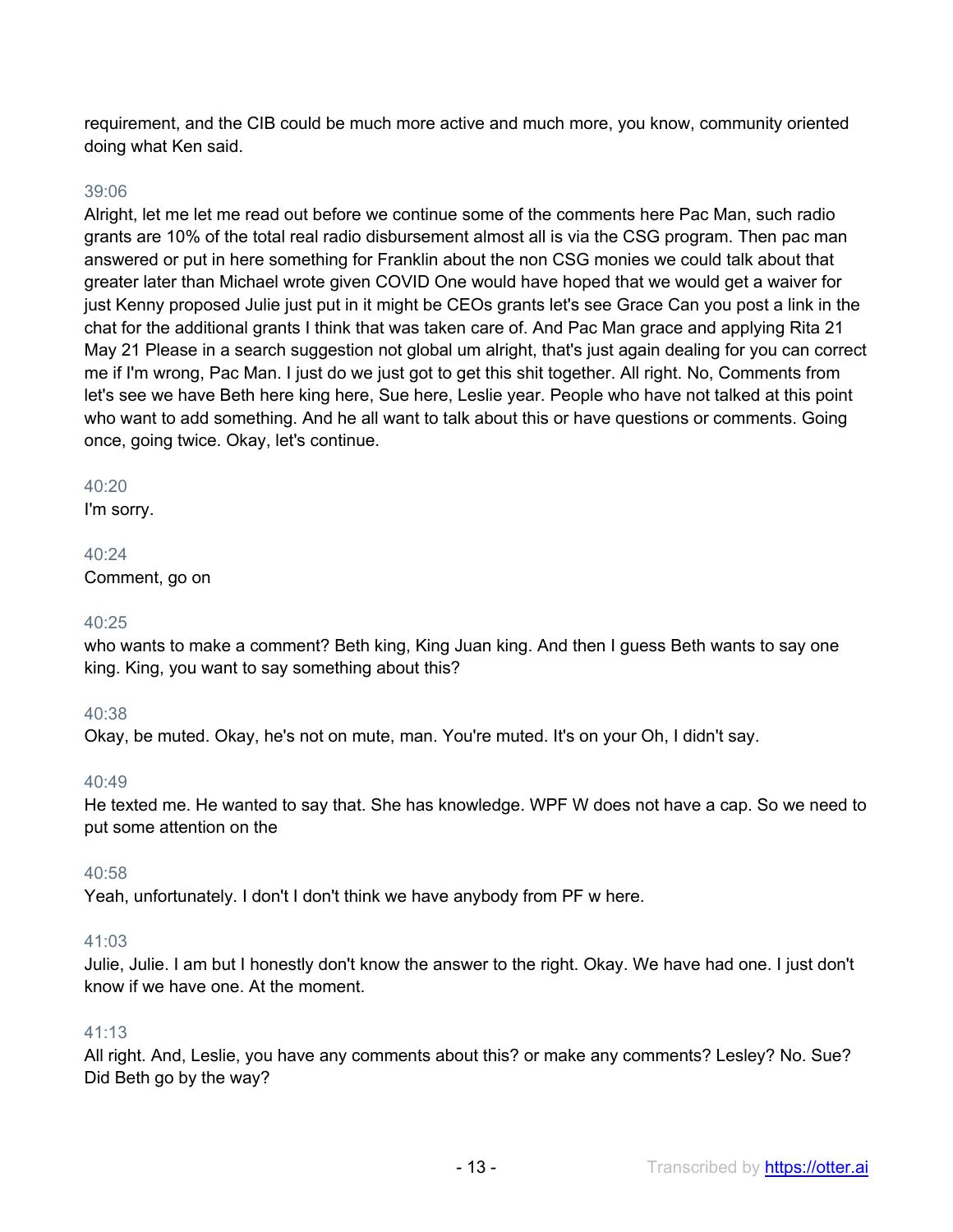# 41:26

She's still there. Oh, Beth, you

#### 41:27

got anything you want to add to this?

# 41:30

I would just like to request to the chat be saved and sent to everyone for the benefit of those of us who are connected by telephone. Only by telephone. Thank you. Okay.

# 41:46

This is Michael Vick. I did have a question or comment. Want to find something? Oh, my. Yeah, something Bruce mentioned earlier about the community needs assessment because I don't see in the, in these definitions of the cab's powers that but in the bylaws, it does specifically say the powers and duties of the LSB that the LSB is supposed to conduct the community's assessment or seat to the creation of a community advisory committee it calls it to do one. So I'm wondering about that, because I do think that would be an important responsibility for cannabis to actually do a community's assessment and to serve as the basis for this review of the programming goals, and so on.

# 42:31

Right, and, as you see here, that's obviously under this D function here. In the statute, the obligation to advise the station's governing body, I must admit it the last time when I had to deal with big, he basically said, You guys have things in your bylaws that we don't even put in the bylaws of we don't even put in the statutes. Right. And so I remember he was breaking our chops like you don't do this, you don't do that. So, and someone referred odo to that 2008 KPFA. community needs assessment, which I consider basically was not particularly a good example of that, because essentially reinforced one particular factions point of view about what the programming was. So that's another question to throw in the mix. But anyway, Grace, you got a comment?

#### 43:18

Oh, yes, yes, I found the section of the CPB that talks about the grants grant that I was mentioning, and I'd like to read it because it's perfect

# 43:32

for Pacifica this year. Okay. You want to share? Okay, go on.

#### 43:36

I'll share it. I'll share a link to it as soon as I finish. Collaborative Operations and Services grant program, the collaborative Operations and Services grant program is intended to support MultiStation initiatives to fully develop and implement collaborations, strategic alliances and other forms of partnerships that will increase stations, abilities and capacities to achieve more together than each can accomplish alone. The CEOs will provide smaller grants to assist stations with facilitation, analysis and research required for establishing parameters for collaborative efforts, as well as larger grants for the implementation of serious collaborative efforts, deadline rolling or multiple eligibility TV joint or radio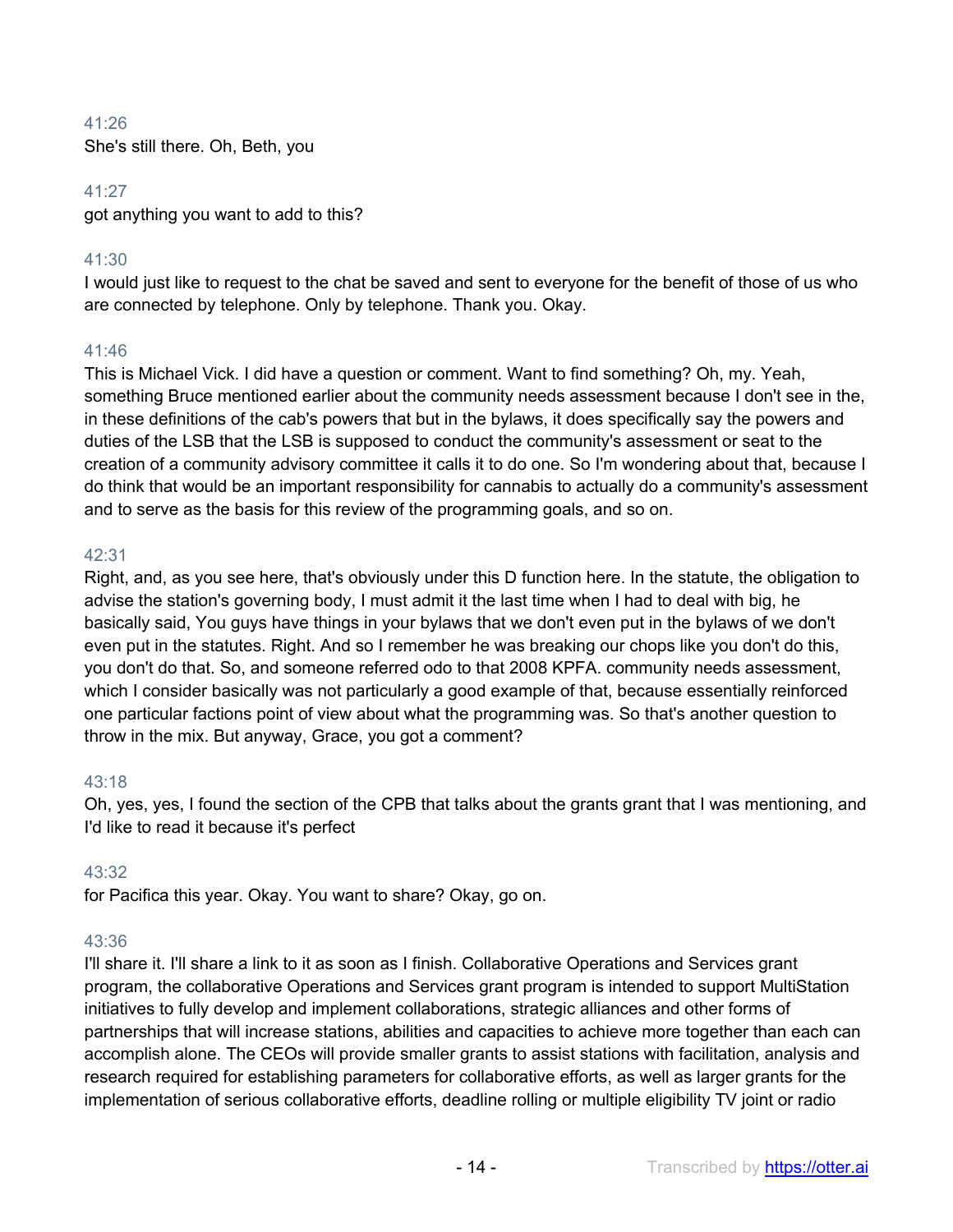CSG recipients in good standing collaboration. So CSG recipients and or existing nonprofit organizations that deliver services to or represent CSG recipients. So I think that this this has our name right on it basically, because this is what we do. And I think we just have to get in good standing with the CFPB and then we can apply for this extra grant and other grants that they have offered on their website. I will post this In the chat the link to this in the chat.

# 45:03

Alright, it also I should say in the chat is Pac Man posted PNB in late 2021 said Kpf NP FW best place to receive CPE money. We already know that. But WPF W has no public record or a functioning CPB. Okay, right. Yeah. As shown by the Lincoln and also remember the audience that and that's interesting. The audience data for the mate 20/22 22 radio CSG application or the extent the average of April to June, then Michael says this could directly apply to COVID. Race in democracy. Yeah, that's the Nielsen ratings is how they evaluate. Anyway, Julie, you had your hand up before we move on?

#### 45:42

No, I just did. The grid, the link that I posted is the same thing that grace just was talking about. So. Okay, we got that. Okay. Kenny,

#### 45:53

and, you know, and grace, you got your hand still up? No. Okay. Okay, okay. Just put him down, please. Thank you. All right. I let me Dan, you got any comments on the colloquy you've been hearing?

#### 46:10

Um, I think that we're all closer to having cabs realize that there's I guess there's three that for sure. Don't have an active cab. I'll be KPFA KPFK and WPF w the other ones in compliance on that

#### 46:32

Kpf G I'm not certain about anybody have any idea about Kpf G's cab?

#### 46:39

There's a cab it's, it's I think it's been pretty much going on. Alright. But they definitely have one now. And in fact, the person who kept the cab alive for years is Maryanne Bart Martinez who's on the board.

#### 46:54

Okay. Mike, you have to say some. Okay, I know it'd be i We have one. We just have to reinforce everybody has to help them out. Help the cabs out. I mean, I think it's incumbent on the LSB members and PNB members really help their local Gabs out, make sure they're getting up to snuff. Alright, let's move on. Okay, so now we have this. We go on Dan, keep keep going, man.

#### $47:20$

Okay, boy. What statistical report each grantee must file annually with the CPB, its employment statistical report and make its employment statistical report available for public inspection and its central office and each other location where there six or more employees. Interesting donor information. The grantee is barred from renting, interior names, donor names or other personally identifiable information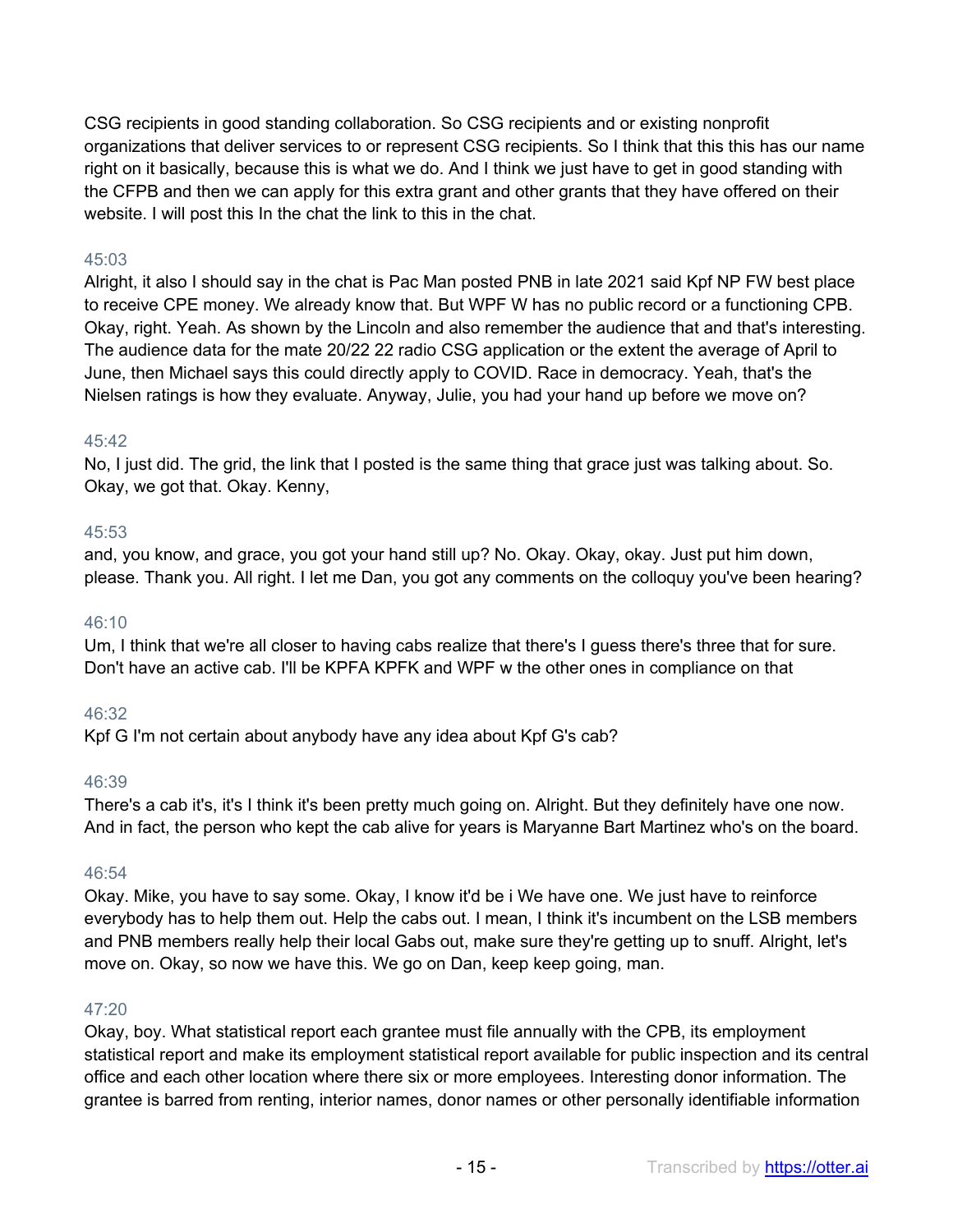collected late personal information to or from or exchange of personal information with any federal state or local candidate, political party, or political committee. grantor is also great D is also barred, less required by law from disclosing a contributor or donors personal information to any non affiliated third party, unless the station clearly conspicuously notifies contributors or daughters that the station may release its personal information to not non affiliated third parties, or advises the contributors or donors before any disclosure that they have the option not to have their personal information just disclosed and explained to the contributor or donor Hunter exercise, that non disclosure option.

# 48:48

Alright, does anybody have any comments about that? Ian F. Okay, that's pretty self congratulatory self explanatory. Alright, let me go to this. Honest Do you want to do this part here this record keeping requirements do you want to do with us here your Santorelli update? Finally,

#### 49:08

I just wanted to point out that those non disclosure requirements are and not or the it's A, B and C. Is that?

# 49:20

Okay? Anybody has any does anybody have any ambiguity about E and F? Okay, I'm going to handle section three. Grantee must comply with a record keeping requirements set forth below record keeping certification and audit requirements. The Communications Act mandates record keeping an auditing and provide CPB and its representatives access to all records concerning a community service grant. Grantee main must maintain such records as the corporation hold broad testing manage discretion require to facilitate an effective audit additional information related to record keeping is found in the principles of counting dishes. I think where we fall in flat someone coders, maybe you can chime in others can correct me. I know in New York, they raised hell with us over David rothenberg's Raising money with tickets. And they were I someone can correct me, I think there was some problem of an overpayment that occurred at that period of time that we owed money out of this. Oh, just you, are you remembering what happened back then?

#### 50:31

I really was never involved with record keeping, you know, John L. Miller might know. I am not sure fee. The other possibility, of course, is Melody. I don't know about that. And I'm also a terrible historian, as anybody who knows me.

#### 50:50

All right. Anybody else have a comment about that? Okay. A grantee must retain all community service grant records, including documentation sufficient to substantiate substantiate its cainy service agreement certification of eligibility. For no less than three years after the end of the spending period. However, City history records must be maintained for no less than 10 years after commencement of any of the events below. When litigation or an audit begins before the expiration of three year period, and when CPB requests otherwise in writing. And notwithstanding a general three year requirement, grantee must need to retain some documentation for longer periods of time to demonstrate its compliance with a general provisions. For example, if the calculation of indirect costs and other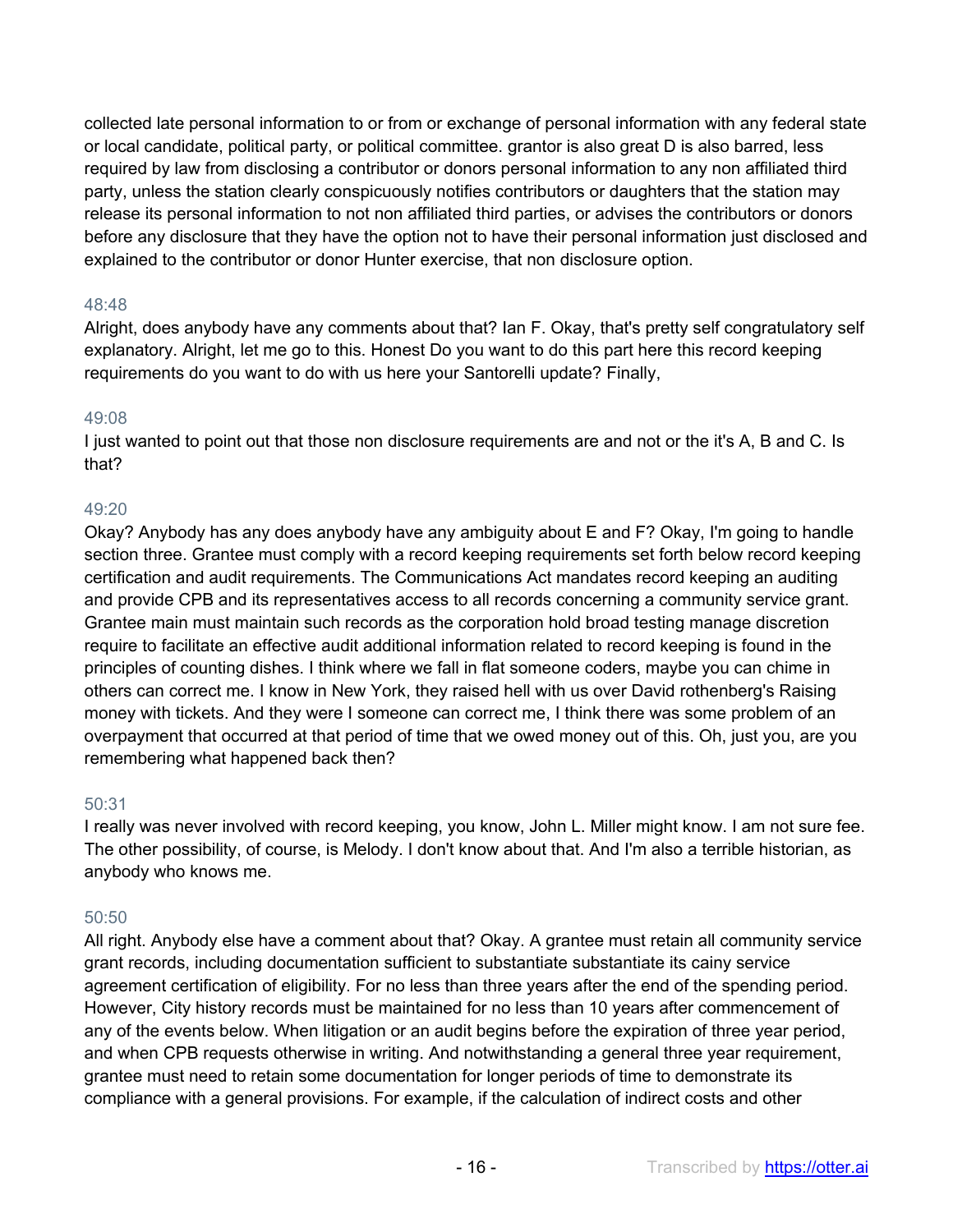valuations reported as I have no idea what that means national financial whatever and FFS were documented in prior years, they should be retained to support so in other words, we have to keep the paperwork CVB reserves the right to disallow and expenditures grantee cannot support with appropriate documentation. I again, I have no doubt that if we get back in the program, they're going to come over and look at us with a fine tooth comb on things like this. Okay, see CSG agreement and certification of eligibility grantee must annually submit its CSG agreement and certification of eligibility to the CFPB compliance is subject to audit by CPS Inspector General and others and improper certification may result in loss of CSG eligibility and penalties under the Federal False Claims Act and the CSG non compliance policy. I guess that's what they hit us with when they got money from us, anybody want to add to that? Okay, I don't see any hands raised a discreet accounting requirement during the 70 period, grantee must be compliant with the discrete accounting requirement, ie expenditures and discrepancies. Grantees ESG. Expenditures must comply with the general provisions failure to comply or to provide appropriate documentation may result in CFPB granting requiring grantee to repay to CPB, a portion or all of CSG funds that received now that's what we got hit with a couple years ago. In the event of an improper expenditure or any discrepancies or inaccuracies in community service grant expenditures, whether reported by the grantee discovered during an audit or otherwise CPB managed discretion, reduce the grantees Community Service grant. In the event of community service gret reduction, CPB may decide whether to remove the Recover the overpayment immediately or reducing by video or by reducing the current or future CSG rewards. If CPV requires grantee to return all are part of the overpayment, the CVV will notify grantee in writing of the action intends to take now that of course is what we subjected to now here's this penalty for late filing. Um, which we should keep in mind because if we decide to get involved with him now, you know, who knows I mean, this would would pertain to when they awarded money last year. I mean, again, you know, what's that? What's what Grace was talking about? This is what they do a few late file if grantee files any of the following body on the required deadline, its next CST will be subject to a penalty. The penalty is up to one 360/5 of the next CSG for each day. Any of the following reports are late DFR FSR. Okay. Well, so we know we weren't doing that for a long time. audited financial statements if applicable, and annual, as as whatever the hell that means. Alright, any comments on this last section? by anybody? Okay, no comments. Okay. Can you know go on, Dan.

#### 54:53

Where are we operational requirements? Yeah. Your T was combined with the operational choir was below. FCC operating requirements grantee must comply with FCC requirements for the operation of a non commercial educational radio station throughout the spending period. Failure to comply with FCC requirements and the terms of the station's broadcast license May at CBS discretion, result in the loss or return of its CSG operating power grantee must operate a broadcast station that has an ERP of 100 watts or greater in the case of an FM radio station, or an opening power 250 Watts, or greater in the case of an am radio station. However, am stations operating at less than 250 Watts, we says, Good us sorry, dies because of its places require restrictions, or remain CSG qualified if this patient meets all the requirements and the general provisions and the CVV determines in its sole discretion. That h1 CSG would further see CVBS secondary goals of universal service and provide service to serve underserved audiences. broadcast schedule read these primary signal must have a broadcasting schedule of at least 18 consecutive hours per day, seven days per week, or 52 weeks per year. However, shared time radio stations meet this criterion if they operate at the maximum level authorized by this FCC. The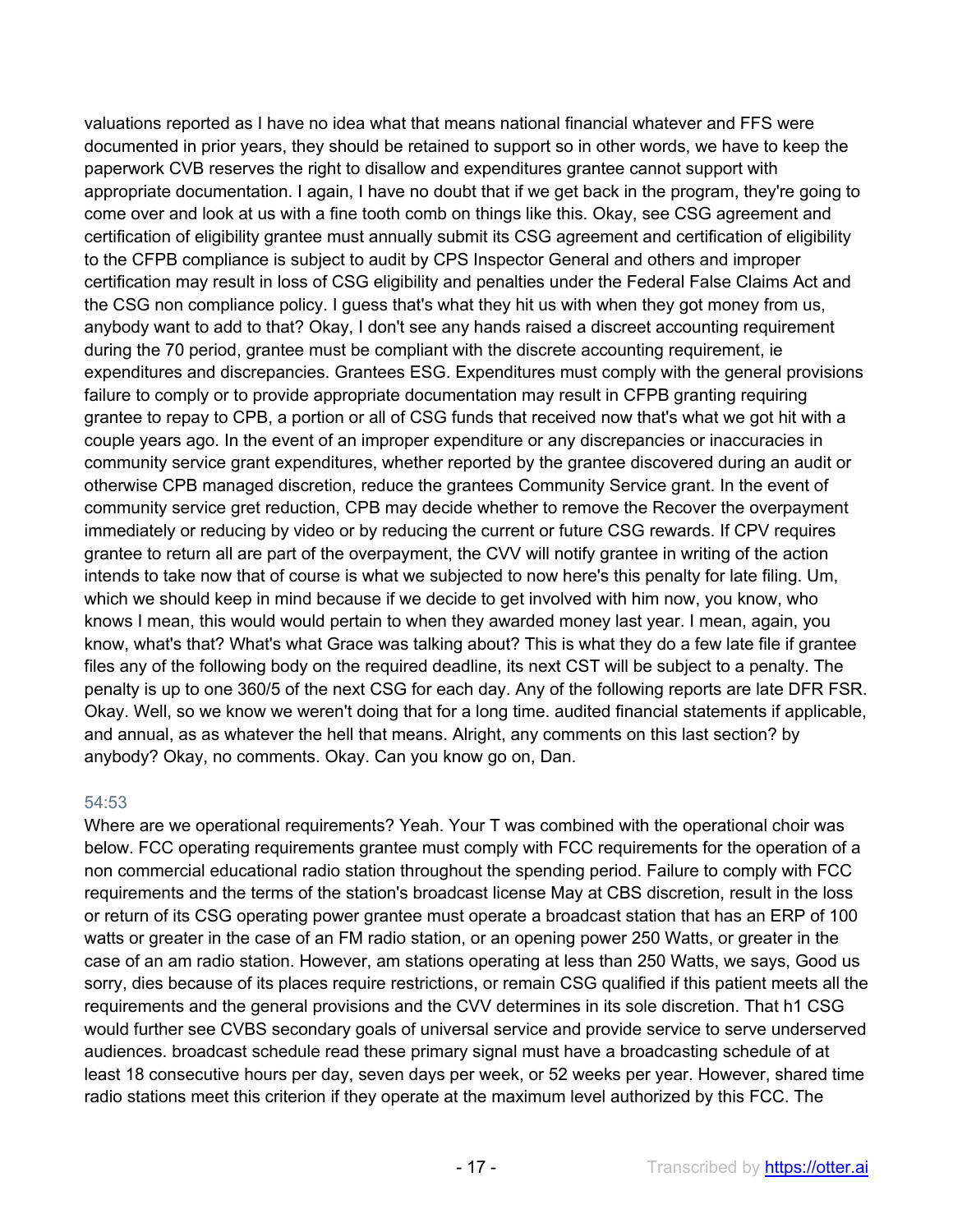substantial majority of Brady's daily total program programming hours broadcasts on its primary channel and all multicast channels must be devoted to CPV qualified program. Right Okay, so

## 56:51

far? Yeah, go on. Well, Mike, I know Mike has signed up. We'll just wait till we finish this. Okay,

# 56:57

locally originated program service grantee must originate a local program service designed to serve its community's needs and interest. Facilities grantee must have sufficient professionally equipped on air and production facilities to bypass programming of right technical quality, including the capability for simultaneous local production and origination. In addition, grantee must provide sufficient office space suitable for station operations.

# 57:27

Alright, let me just read some of the terms. Julie put in NFS non federal financial support. Then pac man wrote an F Fs non federal financial support which caused Pacifica to lose its second installment of the fiscal year 2013 Money. Julie put in s a s station activity survey, a survey and then Pac Man put in stuff on the essays thing they're going back and forth to Shay essay is the survey that the CFPB uses to collect information on station operations to enable CPB to advocate the interests of public broadcasting assist stations and other public broadcasting organizations with planning and evaluation to anticipate industry trends and calculates ESG. Payments. Okay, yeah, Mike. Got on mute man.

#### 58:28

Yeah, two things. One was a question regarding of for a. I'm wondering if anybody here knows whether Kpf Kay's license has been renewed yet? And if not, is that an issue? And then point D I think is very crucial, because there have been some discussions about trying to turn stations into repeater stations or not broadcasting local, locally originated programming and I that that was a factor at ba I briefly went it was shut down and taken over and has been raised about KPFK. And so I think that that's a very significant requirement for the but they might know about the FCC renewal for KPFK.

#### 59:17

RST, don't think about that.

#### 59:21

Yeah, I think it's been renewed John L. Miller would be the one who would know but I believe it's been renewed. I think the only one hanging is maybe I don't even though he tells me and I forget immediate.

#### 59:34

Anybody else? Dan, you want to make a comment on any of this stuff from your experience?

#### 59:39

By experience so KCT is weird animal because they have all sorts of staff to make sure that all this stuff doesn't fall through the cracks. And I think that the problem here has been a deliberate negligence but somebody is not staying on top of this. Stuff that required reporting.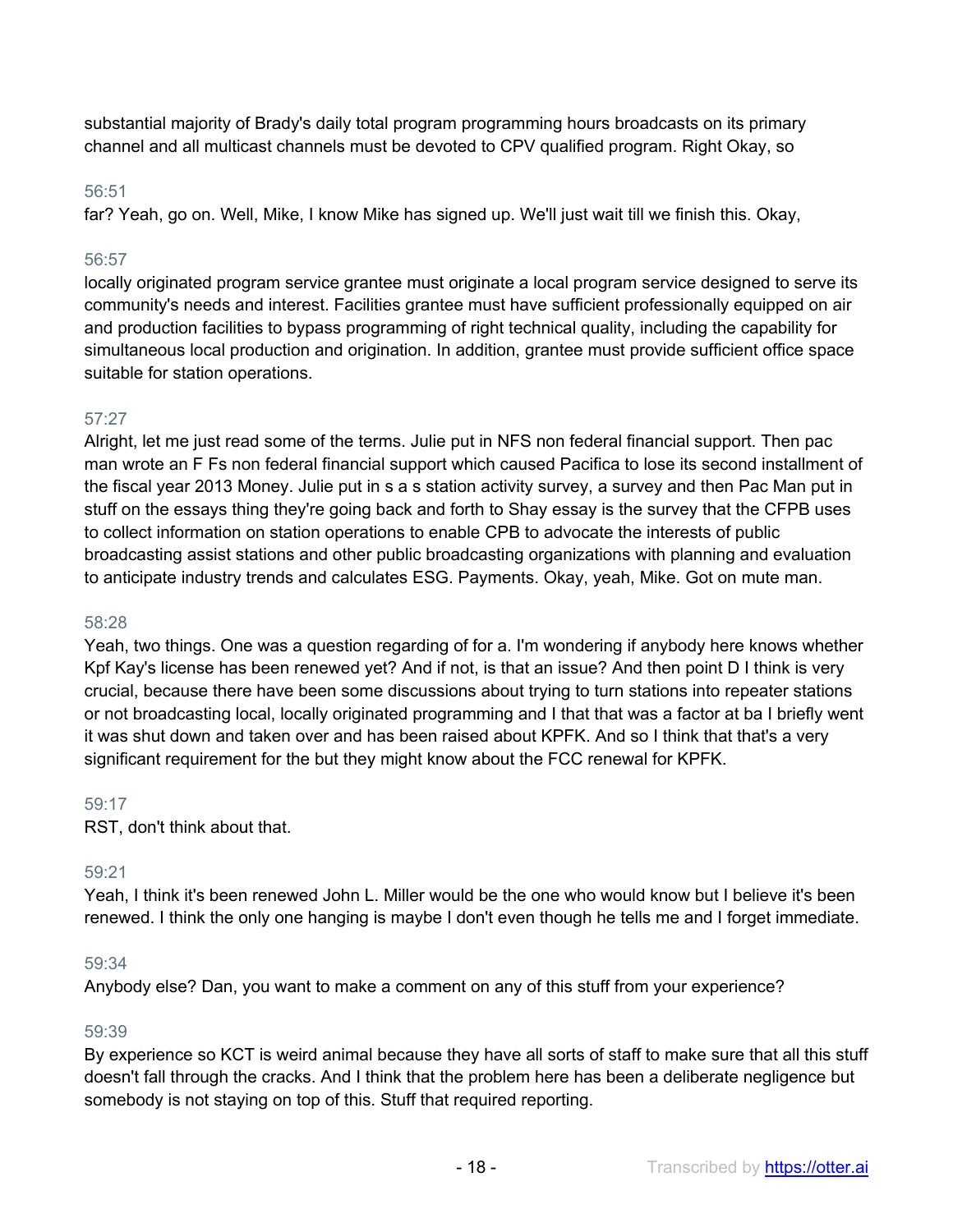## 1:00:04

Yeah, interesting is a full time job. Honestly, it's a full time job. You, you You're, you're constantly having to deal with it and check it out. And the only alternative is for each station to have the same thing, which is still have to have somebody checking it all, too. So there's a lot of stuff involved.

# 1:00:24

Oh, Michael raises a very interesting point because it's locally originated programs service aspect of this grantee must originate a local program service designed to serve its community's needs and interests. Now, what the hell is that? I mean, how could you admit there's lots of things you could interpret as doing that already? In each signal area? But I must admit, I mean, are they talking about a new show? Are they talking about? I mean, because a lot of people claimed to do that. But I'm just curious what plots other people have about that? Anybody?

#### 1:01:02

I see it is. There's a is there anything that is broadcast to all five stations, any type programming? Because I think this speaks to local stuff. When KCPT left the PBS family and no longer had to report to the CPP, their focus quickly became more about Los Angeles, which makes total sense. But now they're back in the PBS system. So all of a sudden, a lot of the stuff that they have to carry is stuff that broadcasts across the PBS brand. And I don't know if you folks are are just locally focused. Or if you've got things like that, that go across all five stations.

#### 1:01:55

Interesting. Crackling, you got a comment man. Got to me, bro.

# 1:02:01

Yeah, I was just thinking, you know, what does that mean? Yeah, we got some local stuff at KPFA. Since we're Berkeley, we got Berkeley yesterday. I think it's called some of our shows cover, of course, like state bills. I do reporting from where I live in Antioch, which is in our signal area, about 30 miles, kind of eastward. So, yeah, I think if you want to try to figure it out, like, you know, we want to try to determine what it actually means. Except it's kind of speculative and some points. But yeah, we have local programming. So I think we're good there at KPFA.

# 1:02:43

I might add that at the Nieman Center at Harvard, they have just devoted five sessions to this very problem or issue. They've been talking about, what does it mean to have a local news service, not a program service? And also at the towel Center at Columbia Journalism School, the same issue? I mean, there's a lot of attention to this issue. nationally. Michael?

#### 1:03:08

Yeah, I raised it that mostly to point out the question of turning stations into repeater stations there was that when VA was shut down, and they started broadcasting, so called Pacific across America, which was nothing produced locally in New York. And then I think there's been a threat raised that because of KPFK, his current financial difficulties, turning it into a repeater station for KPFA, I think that would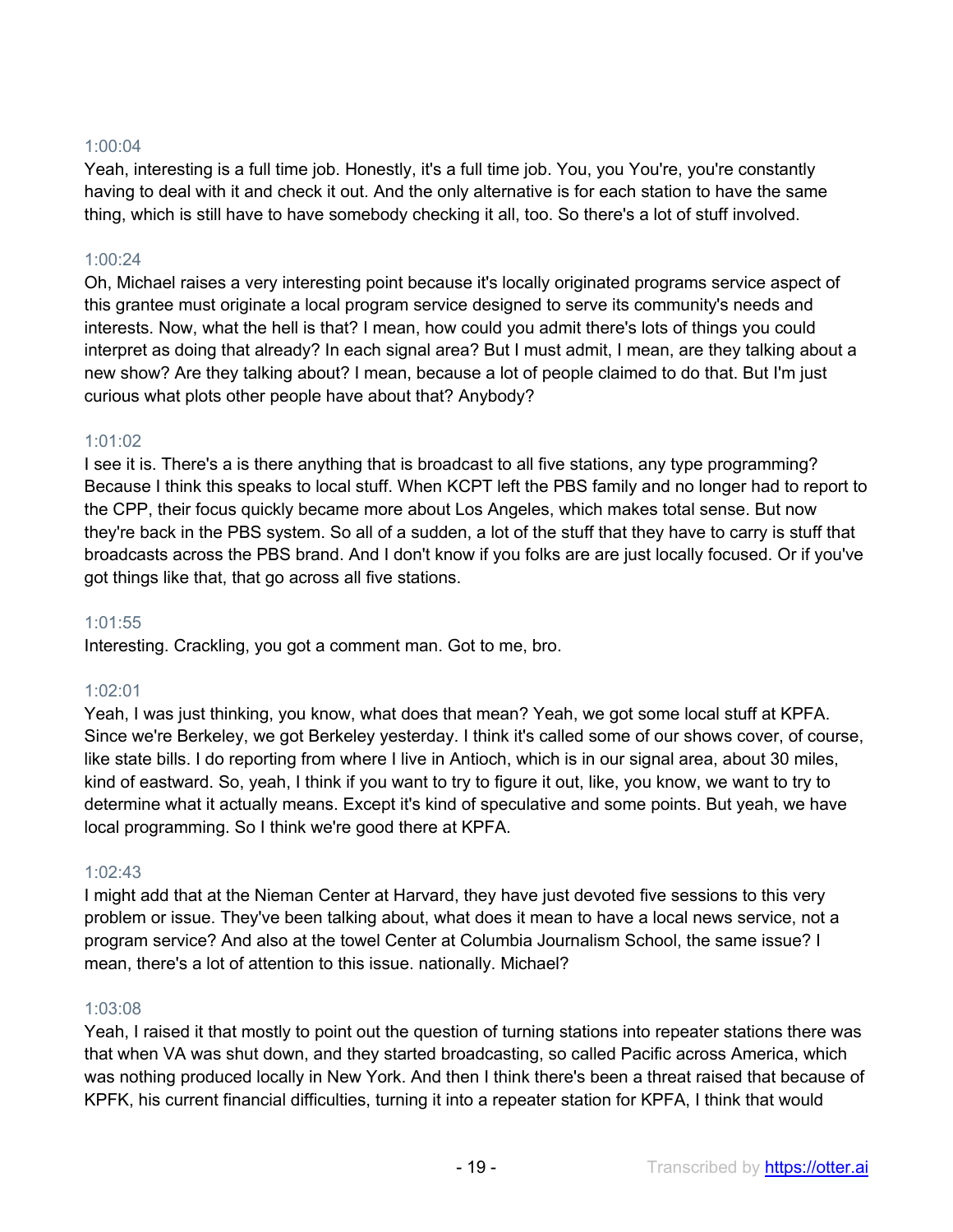immediately eliminate that station being considered for a grant because it would have no local, locally produced and locally focused programming. So that's what I was referring to. I think there, we all Syndicate, some shows, I mean, several of the shows that are produced Kpf, okay, have been, you know, picked up by other stations around the foundation and the affiliates and so on. But I think that not having any locally produced programming whatsoever would would eliminate a station from consideration for a grant. That's, that's what I was talking about. You know, we pick up the KPFA news, but at one point, we did have a cutaway for KPFK. And they, you know, they now it's coming out of KPFA. But they do, you know, in the description of the program, they describe it, as you know, including KPFK, as well. So I don't think that's an issue. But if the entire programming grid were to be replaced by you know, signal from another station, I think that would eliminate that station as a potential grantee.

#### 1:04:34

Interesting. And I'm just reading some of the chat here. Michael Heiss writes at the KPFK licenses expire does that put us in jeopardy? Pac Man or cries KPFA is expired the same day but is renewed December 1 2029. Michael Heiser replies,

# 1:04:54

they're the same, they get renewed, the licenses get renewed by the area and as Far as I know, we're we're safe on all of our licenses. But the other thing also is that to keep that the FCC, the Public Service report the the report of your public service programming, they say that they want to see it local, it has to be local. So that local issue is more than just the CPB.

#### 1:05:22

Right. And also, I should add to the local issue, I look at the NPR station in New York City WNYC. They have a budget of 100 million a year. And of course, we can't compare any of our stations with that. They also received easily probably \$10 million over the past couple of years. That's where radio lab was. That's where a lot of the innovation of podcasting was carried out by NPR. And they have they have four or five paid staff. All they do is handled New Jersey. All right. And when you look at the latest Arbitron data we got from for BI, we still have I was showing it to Otis a few days ago, we still have a certain percentage of listenership in New Jersey, Long Island, Connecticut and Westchester County going up into lower New York State. And we never really consciously think about how to orient programming or news to that audience. So that's something that could be handled. And finally, the facilities issue, grantee must have sufficiently professionally equipped on air and production facilities to broadcast programming. I remember in the 90s Ba got money for renovating its studios from the CPB separately, from everything else. So that's another question to be explored. Yeah. Someone had a comment, PTSD grants, and they just appeared. Oh, they no longer there. Oh, is PTSD grants are not

#### 1:06:59

there? They're not there that that was that was killed years ago.

#### 1:07:02

I can have you got a comment? Got me bed.

#### 1:07:08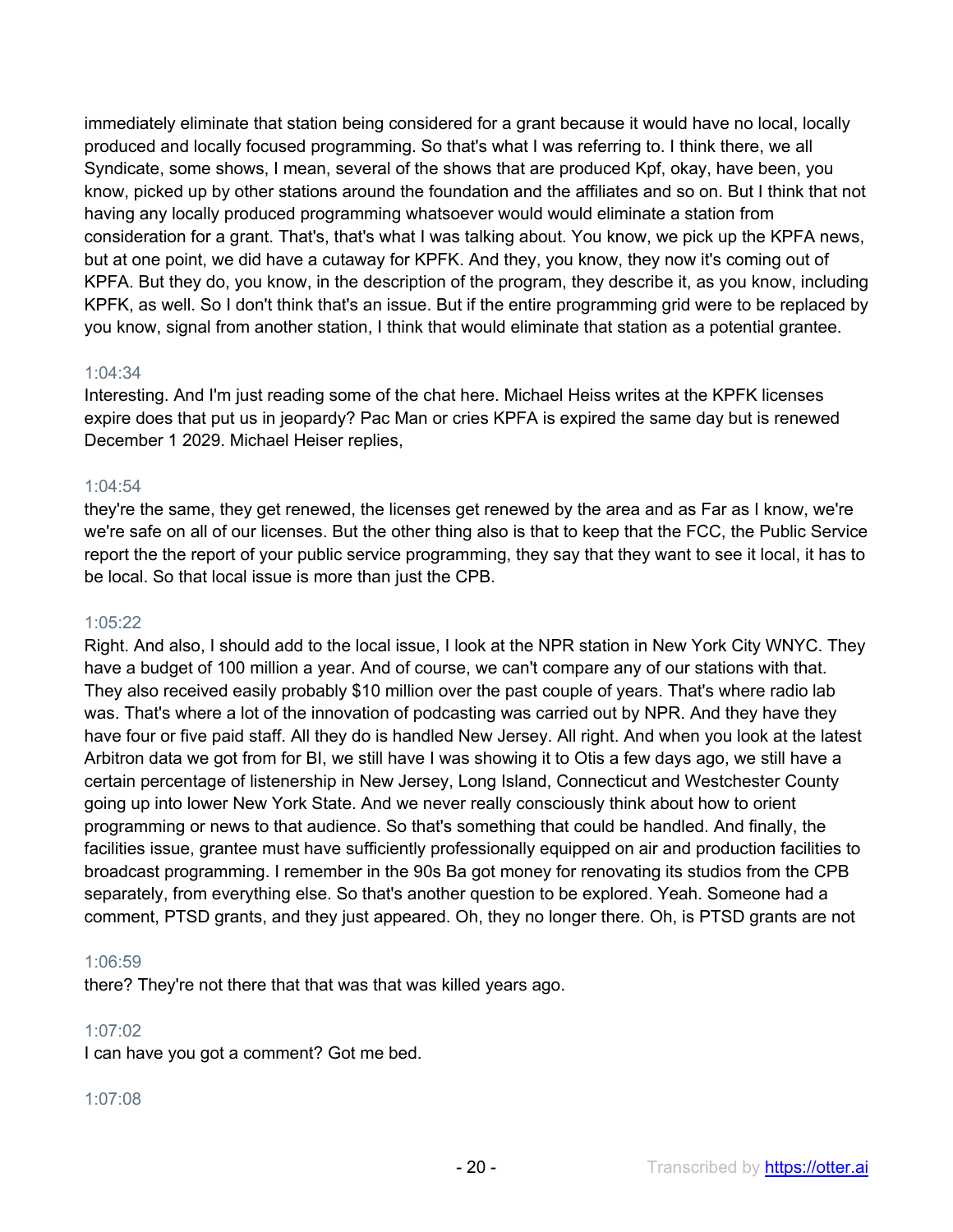Keep clicking it on and off. I just wanted to ask the members of this forum, as anybody have connectivity with other nonprofit radio stations in your area for their community advisory boards, or their system of getting compliance on licenses and other federal or FCC requirements. Does anybody in this meeting have connectivity? Even indirectly, your cousin or a friend who's on the cab of another station, like WNYC or KPCC or so whatever is in Texas and San Francisco, anybody here raises in? Anybody know anybody?

# 1:07:49

But we have Dan here? He's from a public TV station. Okay, go on. Yeah. Requirements are pretty much the same. These are pretty generically. So a lot of the things that would know regarding compliance would be basically the same thing.

# 1:08:10

Oh, no, I understand that. That's why I'm asking if, if somebody else has already solved it. And as I, this is how we do it, we send out this kind of a mailing. We do this we have, and so forth and so on. It's usually a lot of take a lesson from China, it's usually a lot easier to copy something that works than to reinvent it yourself. Right? Do we have anybody there? I mean, I, we have one member of our Board, who got trained in fundraising at KCRW W, and went over the fact that all of the fundraisers on the phone went through a week of training, and how to pitch and how to go download a software and so forth. So they had a very professional setup for fundraising. That's not to say you have to mimic them exactly. But we can take an odd, you know, if we do does anybody have any connectivity to working operations and other stations?

# 1:09:07

It's a good question, Kenny. I used to, I used to go all the time to WNYC cab meetings. Right. Okay. And the pandemic has completely screwed that up. So, um, yeah, but that's a great question. Somebody should note that that's a really interesting question to pursue. Alright, let me read the staffing requirements, grantee must employ at least the number at least a number of staff for its respective cap categories. Someone can perhaps tell me what the hell that means. It's been a while since I've looked at this stuff, as set forth in the following table with the exception of full service grantees, which have no minimum staffing requirements, and we see these various categories. What does cat mean? I'm not looking at the front of this. And then positions funded by the Sierra Club.

# 1:09:56

That's your population. I can't remember the acronym but That is that is what size your your

# 1:10:04

signature market is. Okay, uh, well anyways, maybe somebody can look at the download this and look at this as I'm doing this position is funded by the community service grants shall not be counted towards satisfying the required full time employee or full time FTE. We know that term professional minimal staffing requirements submitted on staff, okay, so this is when they want to know how many actually paid guys we have in relationship to our metro market. And it can be made met with a combo of full time and full time equivalent employees, provided no fewer than two employees are full time employee. So again, this is the relationship your right and this relationship to how they define the Metro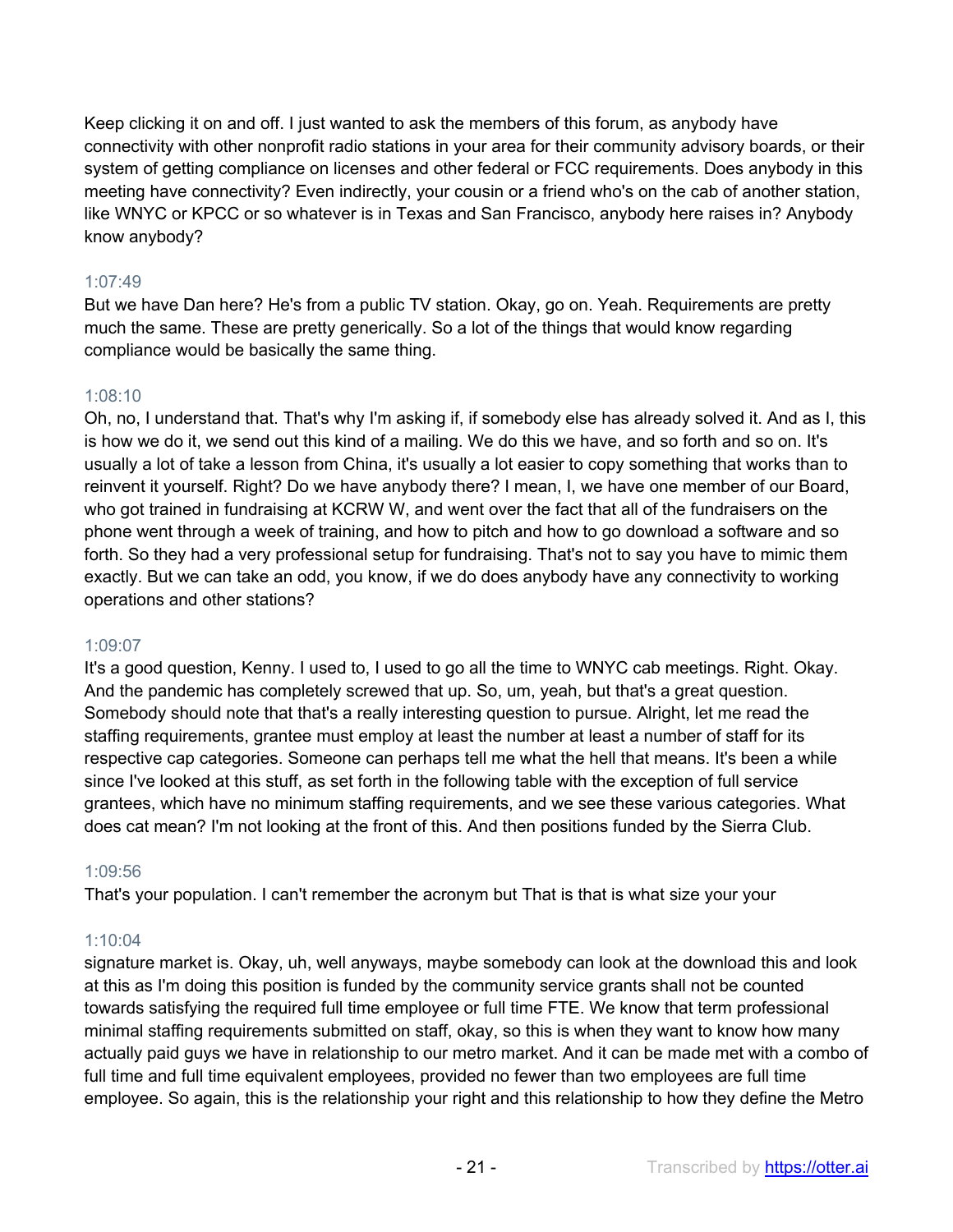market we're in and how many full time employees or FTEs are needed to meet that requirement. Custodial and clerical staff, students whose students status is a condition of employment interns and persons enrolled in programs of formal on the job training shall not be counted toward satisfying the minimum staffing requirements nor shall personnel teaching or fulfilling other academic duties in excess of the equivalent of one blah, blah, blah, okay, mass grantees, we're going to get to that in a minute. Mass grantees may count full time, employee staff towards the full time employee blah, blah. Okay. Anybody have any comments about that before I joined again? No. All right. Go on Damn. Oh, let me go back. Oh, okay. Minimum that can six

# 1:11:34

s minimum FFS. grantees that do not meet the required middle and end FFS or their cap category for three consecutive years automatically. Loser features CSG eligibility, as explained below, the minimum and FFS grant grantee must meet the minimum and FFS in the table below for his cap category using its 2020 fiscal year AFR or FSR, whichever is applicable. Middle direct FFS at least 50% of the grantees, minimum and FFS must be direct. And FFS. What's that mean?

# 1:12:24

Exactly? What the hell does that mean? Is that how much money we have to raise in relationship to the Metro market? If somebody I think the acronyms are defined at the end of these booklets.

# 1:12:38

Yeah, we already posted the NFF s is the non federal financial support. Right? So you have to take out the CPB money, right, if you count that. And so this is basically listener donors, and donors

#### 1:12:55

and underwriting for the stations for the NPR stations and underwriting counted.

# 1:13:00

Got it? Okay. And so then the I found the the cap is the coverage area population. And, and so there's six different categories. And I found the numbers of so that you know, the population ranges associated with those. And so let me so those dollar minimum amounts. Okay, so I think we're all big, right? So category six is above 3 million.

# 1:13:29

All right, all our stations are above 3 million. Well, there you go.

#### 1:13:33

Category Five is 1 million to 3 million. But But yeah, I think you're right. So so we probably have stations, you know, that maybe are not quite raising that minimum and FFS.

#### 1:13:51

Now FSS would be listener member donations, correct. Would that would that be a proper definition of that?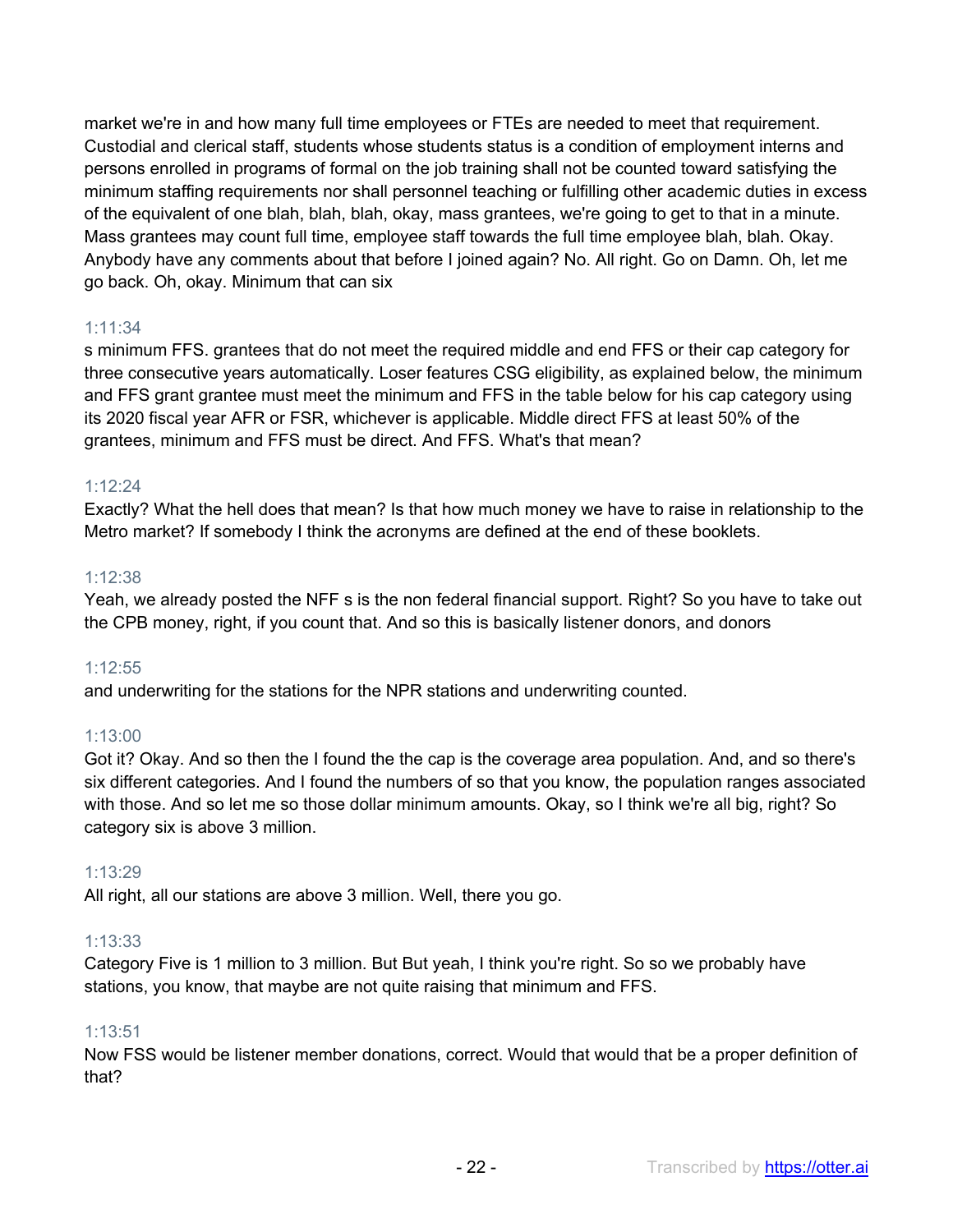# 1:13:57

I think all listener member donations would count towards an FFS What else might count towards that? Like, if you get local grants, you know, that aren't that aren't somehow federal dollars that are, you know, like, pass to somebody who then happens to turn it around and give it to you. You know, none of our idol PPP stuff would count for this, right? Like,

# 1:14:23

yeah, these, these were the minimums that cause the KPFK to lose this grant. We didn't we were not raising enough money. In listener sponsorships. We didn't have a large enough audience based on the size of our metropolitan area to qualify. So these are very, very important that you know, they gave the CPB gave the station three years to try to raise it up to the levels that required by these minimums and we failed to do so. And we're both our audience and financial support is lower now than it was when we got disqualified. So That's critical. They do. Again, they did count that they kept it said listener support and underwriting so that the NPR stations in our area are, you know, vastly wealthier than we are both KPCC in case your W, you know, take underwriting and use it towards the non federal financial support criteria, you know, we we don't do it if we put a lot of burden on either other grants, as Julie said, or, you know, basically the financial donations and particularly for KPFK, because we were had very, very high premium costs to gather the funding, we did the difference between the premium costs and the, you know, listen, support didn't allow us to meet the criteria.

#### 1:15:53

All right. And I see Pac Man has made some comments here is that KPFT have a full time employee. I guess that's under here. We're because we're in Pat cap six area. So do they have full time employees? And the common here is CPB may require Pacific and it's made 2022 application to submit three years of data, possibly. And anyway, Bruce, you got a comment?

#### 1:16:42

Alright, Beth's king, or Leslie, do you have anything you'd like to add to this or any comments you want to add? Okay. Alright, too. You got something to throw in the mix? Okay. Ah, all right. Let's continue. And, Dan, you have any comments on this?

#### 1:17:05

Is there anybody at Pacifica, whose sole job it is to go for grants?

#### 1:17:14

I don't know, Julie, or I don't think so at this point, Julie are not yet.

#### 1:17:19

You could even have Freelancer good for for a percentage or whatever. And that's what I'm another nonprofit. And even though we're affiliated with ATT, one of the things that we're doing is, we see the writing on the wall that the fear of plays, is going to be fewer members joining the organization. So we have to come up with other ways to raise funds. And so we were actually actively pursuing training, going for grants. And I think it's really going to help and I think it definitely helped there.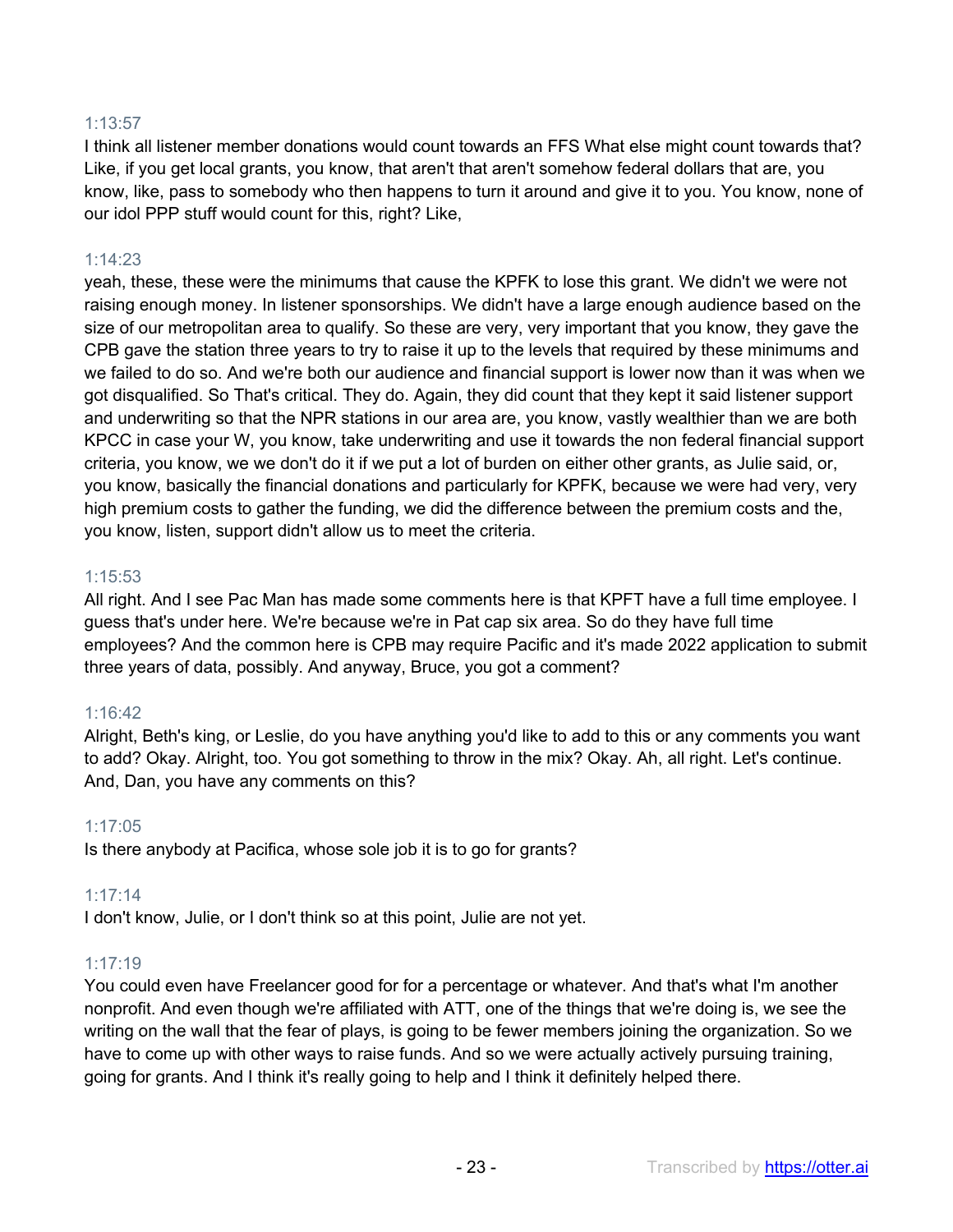#### 1:18:00

Alright, I see no, no, Michael is written. Yeah, go on best.

## 1:18:05

But we don't at the moment, Pacific, it doesn't at the moment have designated grant writers on staff. But the new Ed has a strong background in development. And I expect greater attention to this area. In the in the future. We'll be tracking this at the national development task force to one of our potential revenue streams that we track on a regular basis. Grant, there's significant grant money to be had from FEMA, for instance, comparable to the PPP model. And we didn't make it this year. But I'm, I have my eye on the coming fiscal year to to try to rein that in that infrastructure.

# 1:18:49

Alright, thank you. Thank you. But Julie, you have a comment. Your hands up? You're going to get down. Okay. And then basically what's written here? From Pac Man, the threshold is breached even KPFT head fiscal year 2020 minus 600,000 bucks. In Okay, so we have the problems of the money. Michael hice is experienced with grants quoted as one of the reasons why the new Pacifica Ed was selected and heard, I believe that's fact. Since we haven't aren't eligible for the CSG. for other reasons. Michael writes, we probably need to clean house and recall flawed before we could use that argument on air. That was a response to Mike's comment in my case, okay, but competence. Yeah, okay. Oh, let's keep moving here. I'll go to the next page. But this is obviously the big weak point here. What does RSS mean? Is does anybody know what that category means? Julie, do you know what that means?

#### 1:19:55

Oh, that's rural. Ah,

#### 1:19:57

so that's not really applicable to us. Okay. now. All right, so that's the issue right?

#### 1:20:04

Wait, wait, wait, wait, wait maybe more. Just because we on this call all identify as urban doesn't mean that our signal areas don't cover rural areas, my county here I'm one county north of Los Angeles, and well, well within the signal area. And we do between a billion and a couple billion dollars in agriculture every year. And that's a significant part of the economy. And so just because those of us who make it to the meeting do so in part because we're in that urban loop doesn't mean that we don't have the potential for an urban audience within our signal area. Thank you. All right.

#### 1:20:50

Jim de it's the progress sign, not a loss. Okay. Got it. Okay, so, so again, here's, here's the, this is a big dilemma here. Okay. Let me continue on next page. Okay. Go on down.

#### 1:21:06

First, notice if the grantee fails,

#### 1:21:10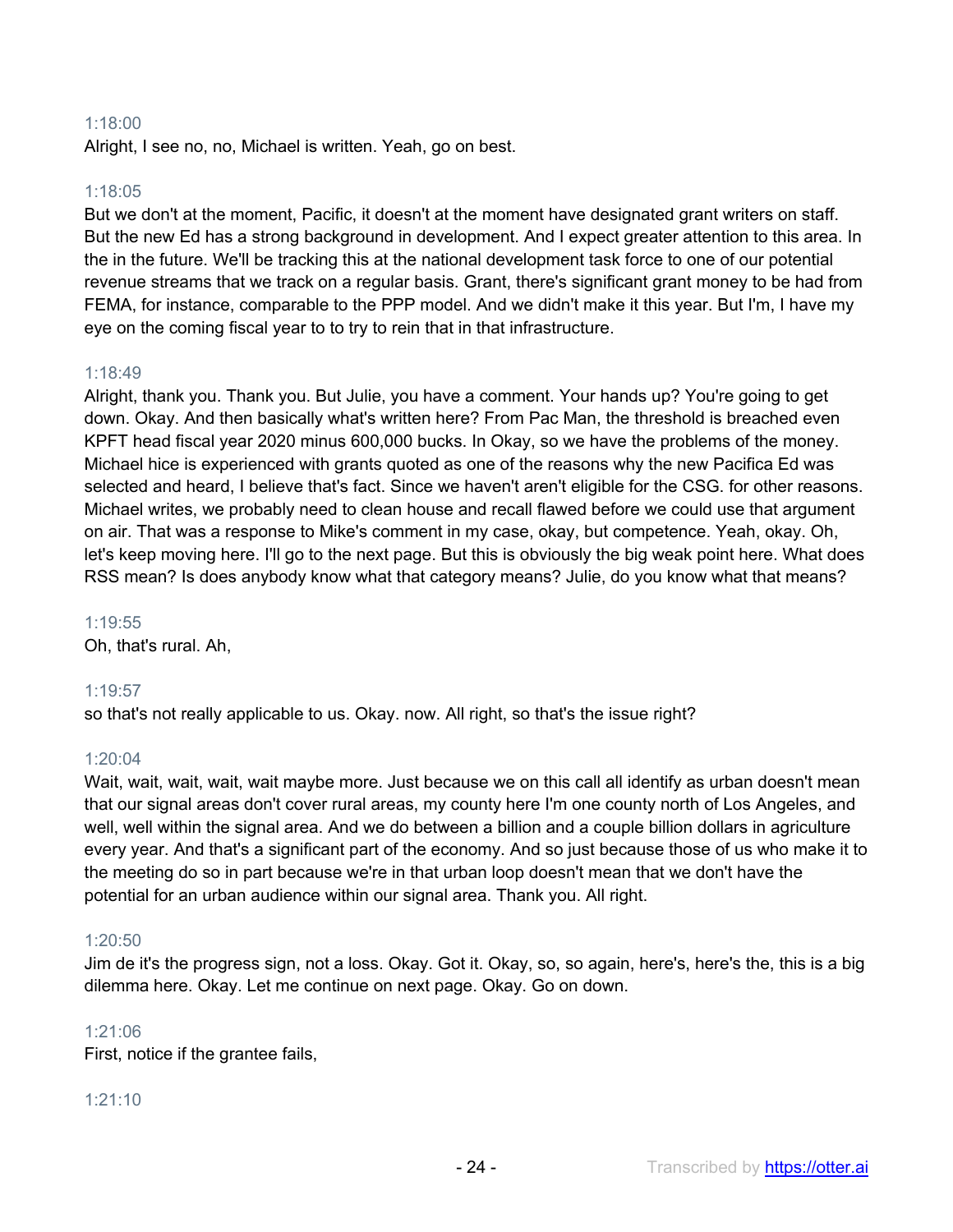or what happened? Page disappeared. Yeah.

# 1:21:13

There you go. There we go. If the grantee fails to satisfy its minimum FFS requirement, baseline grantees 2020 fiscal year, fr or FSR. CPP will provide a grantee with written notice to the same after receiving the first notice, grantee will continue to be eligible to participate in the fiscal year 2022 COC program. Second notice, if after receiving a first notice, grantee fails to satisfy its middle of NFS requirement based on grantees 2021. Fiscal Year, AFR MSR, the CPV will notify the grantee in writing. Let's continue failure to comply. After receiving the second notice, grantee will continue to be eligible to participate in the fiscal year 2023 CST program. Third notice, after receiving a second notice, the grantee fails to satisfy its middle and FFS requirement, based on their fiscal year Fr. The CPP will notify the grantee and writing of us to continue failure to comply after receiving the third notice. Grantee apparently still eligible to participate in the fiscal year 2024 CFC program wonder why they changed it, they're talking a lot about 2023 posts that they put 2024 you may know why that is. Nope. Okay. ineligibility, here we go. If after receiving first, second and third notices. The grantee is unable to meet its minimum NFS. Based on the grantees 2023 fiscal year fr FSR. The grantee will automatically become ineligible to receive your CSC in fiscal year 2025 And will be removed from the CSG program. CPP will notify the grantee in writing of its eligibility. However, it was the grantee meets its middle in FFS based grantees 2023 fiscal year and far FSR. The grantee will continue to be eligible to participate in the fiscal year 2025 CST program. Confusing. Recurring non compliance is a grantee after receiving first, second and third notices in consecutive years is compliant when filing your required AFR FSR. For the fiscal year 2025. CSC and unable in India, the subsequent for CPP fiscal years 2026 through 2029. To be its requirement, FS NFS. For that period, the grantee may be given up to three additional years to become a bond buyer. After considering the grantee situation, the CVV wall at its sole discretion to determine whether the grantee will receive up to three additional fiscal years to become compliant. If the grantee is not completed at the end of the selected period, a grantee will automatically be ineligible to receive a CSD CVV will notify the grantee in writing eligibility.

# 1:24:42

Okay, so that's what happened to us, of course. Michael, you want to amplify that because that's what happened to KPFK. I mean, that's that's the problem. They gave us a three strikes you're out kind of thing.

# 1:24:56

Right? Exactly. I think it was on both grounds of the financial and the total number of listeners, you know listener ship in terms of the arbitrage wherever they called it that time I remember if it was Nielsen or arbitrary at that point, but we were below the minimums and both criteria both financial support and the listenership given the size of the potential audience.

# 1:25:24

Alright, I'll handle this one. This is audience service criteria, I believe mass grantees is is minority audience service. Is that correct? Someone can correct me, I'm pretty sure that's what it means. Anyway, mass grantees in order to receive a community service grant, Masse grantees must meet at a minimum 50% of at least one of the applicable index goals in the tables below. But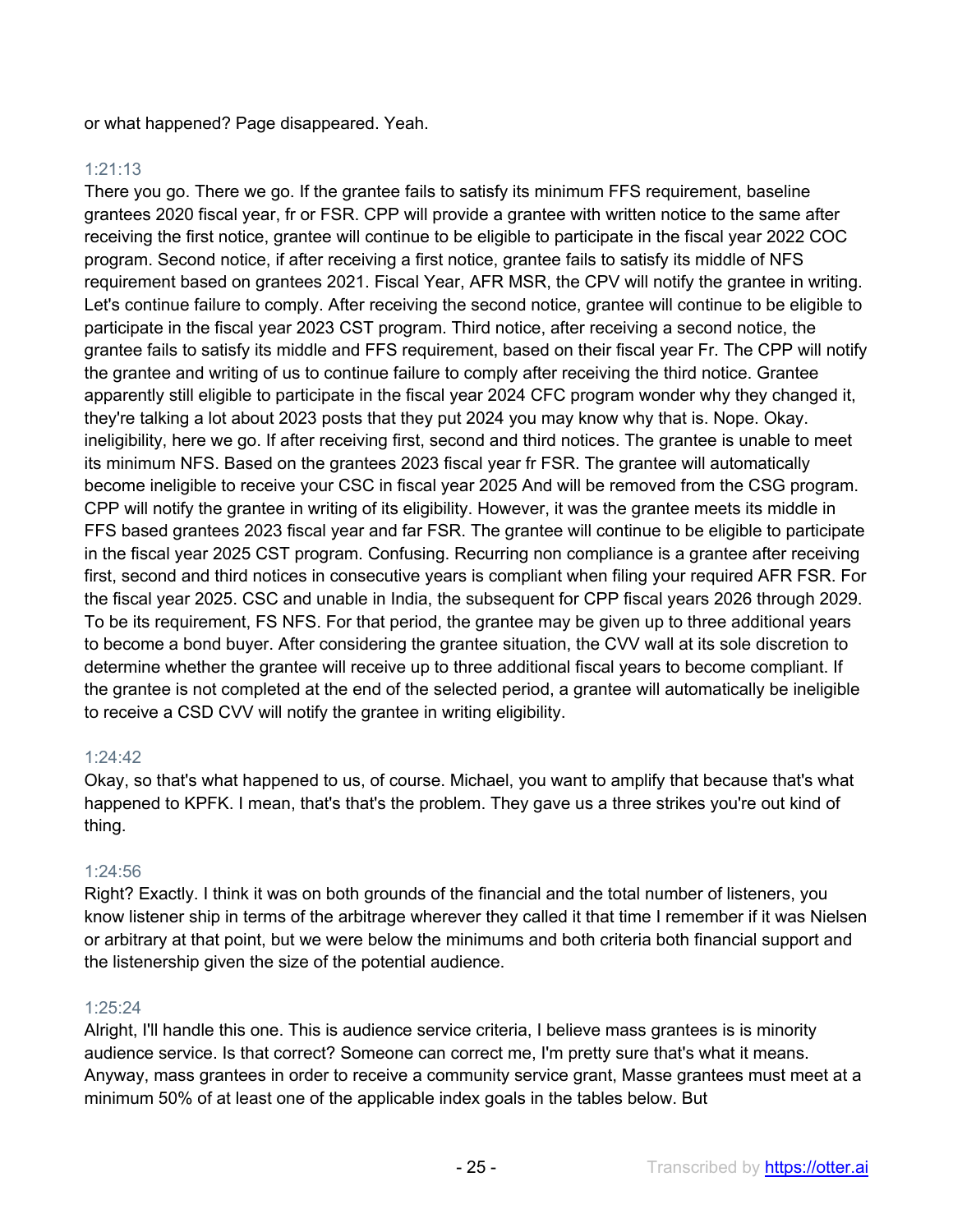#### 1:25:53

I think it's probably metropolitan, because if it's compared comparing mass and RSS for races with rural,

#### 1:26:01

I'm not sure because this is where you they give it the half 50% dispensation, maybe somebody can check that as we're talking. A sole service grantees are not subjected indices in either table below. Will not that category. All of the grantees excluding maths and soul service, grantees must meet either the news or non listing index goals set forth in the table below and associated with grantees cap metro area, you know, we're in the sixes recall at were several, all our stations are in millions of people listening. So theoretically, news or gun news Community Financial sporting schools set forth in the table below and associate with grantees cap, grantees failing to meet a failing to satisfy the political audience service criterion when applying for a community service grant are subject to the restrictions and potential loss of CSG eligibility as detailed below. So these are calculations. And I've done them. And then I'm pretty sure that maths grantees applied to what a minority audience thing is. But anyway, so that's the calculations they come up with. And one can study that and then do your own mathematics with your own data locally. To determine where we fit in this, this is something that we all have to sort of go through before we even go up to them because they're just simply laugh us in our face because I the last I remember, I dealt with the CPB back in 94, when they everybody was attacking the CFPB in the House and the Senate is one of the Republicans under the Gingrich had control. And they had an office inside the CFPB that subscribes to Nielsen or at that point, Arbitron. They knew everything about every station, I was able to get detailed hour by hour statistics of the overnights in New York at WPI from them at that time. So they have that information in detail. So this is the calculations we need to make, I'm not going to stop and go through it right now. Perhaps another time, we can go through it. But that's how they calculate whether you get money or do not get money. And then you can see they have the same kind of issue. This is why you have to keep up the audience all the time. Also want to reasons why I'm not was monotonously raise that issue all the time. And it's the same thing they'll it's a three strike or out roll if you've faint you get a notice the first year, you don't do it, you know, then they will diminish the amount of money you get. Then let's go to the next page. Then they have to sit there and move all these damn things across the screen. Again, the same thing as we did before it's three structure out ASC notices, they give you one to give you two you have to meet the you know the basic minimums there for their ideas of what the audience should be. And if you don't do it, they're going to pull money away, which is what they did to us. For that was part of it. What happened? Other parts where we obviously didn't keep up with the FRS now recovery of eligibility. Minority audience service station Thank you, Michael. And then Pac Man reais CPB application a PNB needs to adopt a policy applying for such money. If nothing else, yeah, okay minority audience service station, a radio station that provides certificate service to a minority group or groups who diverse programming that serves the needs and interests of minorities. Stations are deemed Masse if they meet at least one of the criterion below. And okay, we'll get to that because I think they do define that later on and recovery out here. Okay, so here's what we have to go through here. Make successful application to receive a community service grant meet the applicable ASC requirements, that's we're gonna have a problem is found by the CFPB to be in compliance with the general provisions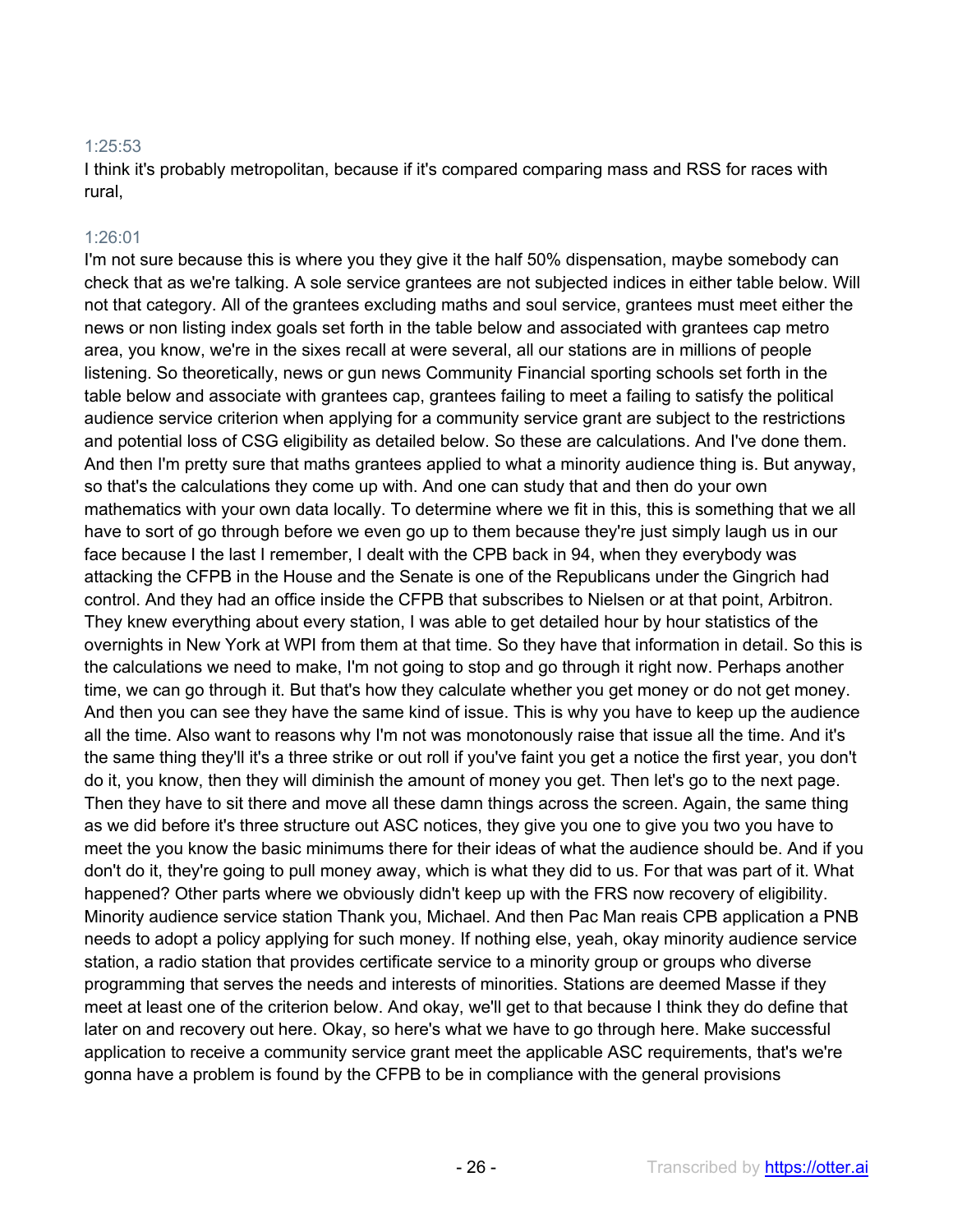#### 1:30:32

is not barred from participating in pursuant to a CPB management determination letter issued in response to an audit conducted by CPS inspector general are those No, that's that's what I that's what I question brought Donald when he raised that issue in the meeting a few days ago. I think the first thing he raised that and I questioned whether they've issued a letter to us that we are permanently barred. I've never seen a letter like that. So I just assumed that was posturing politically at this point. Now here you have the the you know, this whole question of ASC noticing compliance. You know, this is where you get into all sorts of problems with how producers view their willingness to stay on the air with a couple 100 people listening to them, etc, etc. compliance project expenditures expenditures acquired, this is actually more complicated. The last time we went through this expenditures to qualify for compliance projects include but are not limited. And I don't even know what the hell they mean by a compliance project expenditure. internal external analyses of station operations acquisition of Okay, so in other words, you're spending money to pay for arbitrage or you're spending money to do research or investing in new and local or national programming. investments in new staff provided the staff are not used to meet the minimum of In other words, you have to hire people beyond the you know, we're under six, where the category cap six, and the minimum is four. So this applies to new hires, investments in Korea increasing or improving development efforts. And that and that sort of raises, I guess, development directors in the past were hired under those kinds of criterion. Again, I don't know because we just have a development director of BI reach that we had that position for many years. Grantee blue required to report to CB in writing on the nature of scope and implementation of the compliance projects undertaken within the timeframe established by CPB. Okay, so that is sort of interesting. Any comments by anybody on this? Any questions or comments? All right. And remember, this is the big problem here. This is the real problem here. You know, you do your calculations of your stations based on your Nielsen ratings, and you will see what happens. That's why I argue that KPFA and WPF w are probably the only stations that are at this point able to get money. But that doesn't mean we shouldn't do it. Alright, let me go on down.

#### 1:33:20

versity statement, and Communications Act requires the CFPB to support diverse non commercial educational content or unserved or underserved audiences. The CFPB is goal therefore, is to support stations in providing a wide variety of educational, informational, and cool cultural content that addresses the following elements of diversity, gender, age, race, ethnicity, culture, religion, national origin, and economic status. It is appropriate thing grantee engage in practices designed to reflect such diversity of populations it serves in support of these objectives. Grantee must comply with the following an annual review annually review and make any necessary revisions to the stations establish diversity goal for its workforce management and boards including community advisory boards and governing boards, having governance responsibilities specific to or limited to broadcast stations, the bog, the diverse state universities say will undertake the following to achieve grantees diversity goal, one annually review with a stations governing board or licensee official reverse call at any revisions there are two and practices designed to fulfill the station's commitment to diversity and to meet the applicable FCC guidelines. Were to maintain On its website or make available and in central office, a diversity statement partially in 500 words, and reflects on the following points, reviewing and updating the same annually. Mistakes management, the elements of diversity, a grantee finds important because public media work, the extent to which grantees staff in governance reflect such diversity and their progress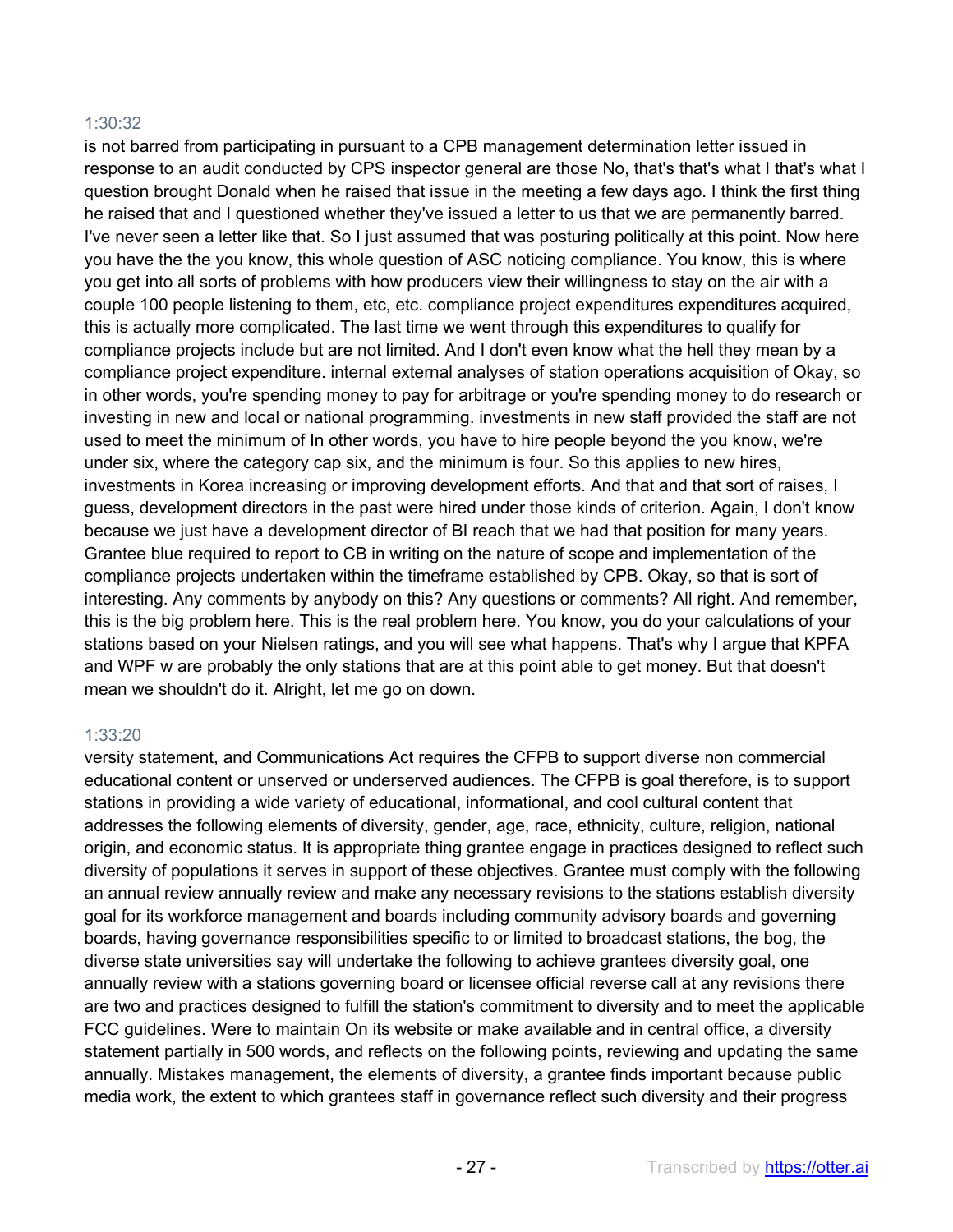grantee has made to increase its diversity in the last two to three years. And grantees diversity plants with a couple year annual initiative, undertake one of the following initiatives on an annual basis include individuals representing the diverse groups served by Grey tea, or internships are work study programs, which must be designed to provide meaningful professional level experience in further my castings commitment to education include qualified diverse candidates in any slate of individuals considered for positions or elected governing boards that grantee controls, provide diversity training for members of licensees governing body or board of directors, participate in minority or other diversity job fairs, or provide diversity training for management and appropriate snap. Recruiting great Ds are struggling agrees to interview at least one qualified diversity candidate for each senior leadership position higher. The term senior leadership position includes Chief Executive Officer Chief Operating Officer, Chief Financial Officer, Chief Content Officer, channel manager, another equivalent position.

#### 1:36:55

Alright, any comments on any of that? No. All right. The interesting thing here is provide diversity training for management and appropriate staff later we're going to see the need to provide sexual harassment training for staff. All right, transparency, public inspection of documents a website posting to ensure a gym. Yeah, go on.

#### 1:37:23

I'd I'd say something on the training thing are gone man, because I put my hand up. Sorry. Yeah, the let me turn off my speakers. The KPFA locals or excuse me KPFA first voice apprenticeship training program makes it a point to be a training program for women and people of color, which helps us meet the requirements of the training because I remember our financial our business manager Maria would always ask for us and like our who was enrolled at a time go through the whole race thing and all that and so I think KPFA is up on this we got a man who was a general manager person of color, we got diversity training. We had that racial bias thing a couple months ago. Sexual harassment training as well.

#### 1:38:23

Okay, yeah, it was interesting they also included interns in it too but anyway, let me get it back I know in the sexual harassment training when we looked at this a few months ago then yes, have any comments on this Danny want to add something to this

#### 1:38:41

and say well, I know a boards is supposed to the boards are supposed to be diverse also, but if boards are done by elections, how can you make sure that diversity is there

#### 1:38:55

interesting question. Oh eldest Do you have any comments about this?

#### 1:39:05

Oh, like Michaels stated a pretty accurately so alright.

#### 1:39:13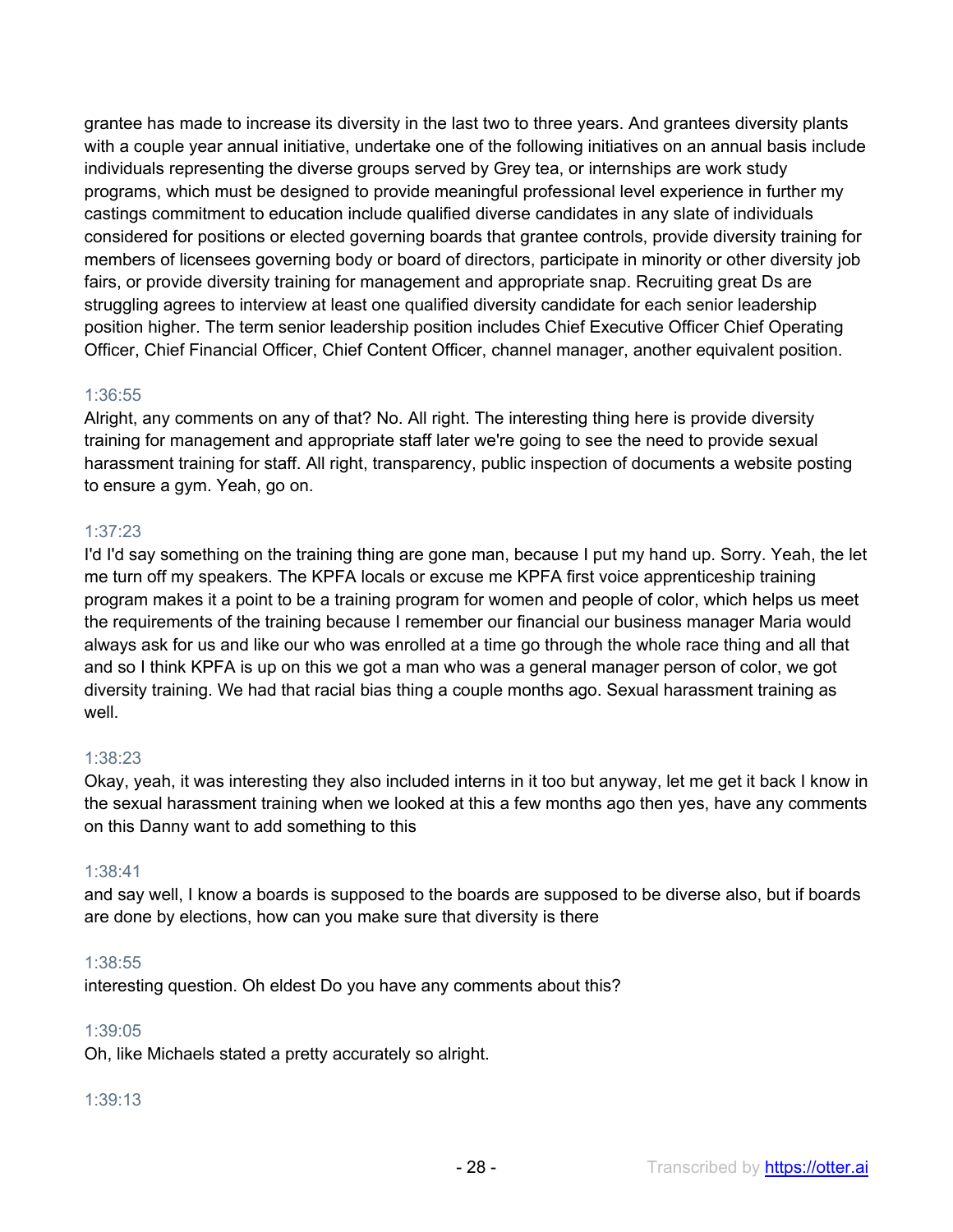Alright, let me continue. Alright, basically transparency here. Okay. So in to ensure transparency and public competence to communicate, okay. Basically have to every I'm not going to go read all this. This is basically we have to post everything up there and let people know what's going on. And here's something that I wonder if we do at each station, station, senior executive management names, titles and contact information, a list of the GM members of its governing body, a list of its CAB members on the most recent financial records as required by section two C communication Act requirements. Now that's interesting. I wonder if that's up on the websites or all the stations?

# 1:39:54

I actually built that. You built that. Just yeah, just the way the same the same way the automatic post, you know, meeting posting show up. There's a page in KP FTX for each station like that. And I happen to be working on it right now, because there's a problem. All right, but yes, all that information is there. And a lot of it is automatic, you know, coming from the stuff that's in KPFT x, and then there's some other things like the station management that isn't, but the CIP for instance, is because the CIP is posted through KPFT x, so that stuff shows up, and the financial stuff is there too.

# 1:40:38

Alright, and for the central office on website at a mineral integrante they have to maintain diversity statements, Section Eight blah, blah, blah and LCS or with Hillsdale CSR, which is Section six of the SH s, I have no idea what the hell it is. Alright, anyway, we can find that I know that I'm wondering how that differentiate itself from what you have to have available for the FCC inspections, which is a totally different set of documents by recall. Alright, anyway, all right, again,

#### 1:41:14

training requirements, annual harassment, and bias prevention training to ensure that TPB supporting public media stations train their personnel to recognize, avoid and report workplace discrimination, including harassment and bias. CPB requires annual harassment and bias prevention training for all officers, employees and interns of each station. As a condition of Garin grantees CSG eligibility, the grantee may satisfy this requirement through either of the following training options. Number one, interactive online harassment and bias prevention training service available free of charge through the CPB Instructure personnel individually on the following topics, what constitutes acceptable and unacceptable workplace behavior, how to recognize harassment and bias when it occurs, and how to report and respond to violations or number two coverable harassment and bias prevention training program of grantees choice. The program will be considered comparable if it strikes grantees personal personnel individually, either in person or online. Are the three topics above be angles CPV sponsored compliance training grantee must annually complete at least one CPB sponsored compliance training session, including live webinars and in person training is owned by CPV.

#### 1:42:46

Alright, any comments by anybody on that? Alright, and I noticed in the chat let's see Michael has posted KPFK breaches the 500,000. Threshold. Pac. Pac Man says Pacific is currently excluded from the CPB radio CSG program as per the letter of May 22 2020. Oh, this is the letter. Interesting. Okay, this letter they were referring to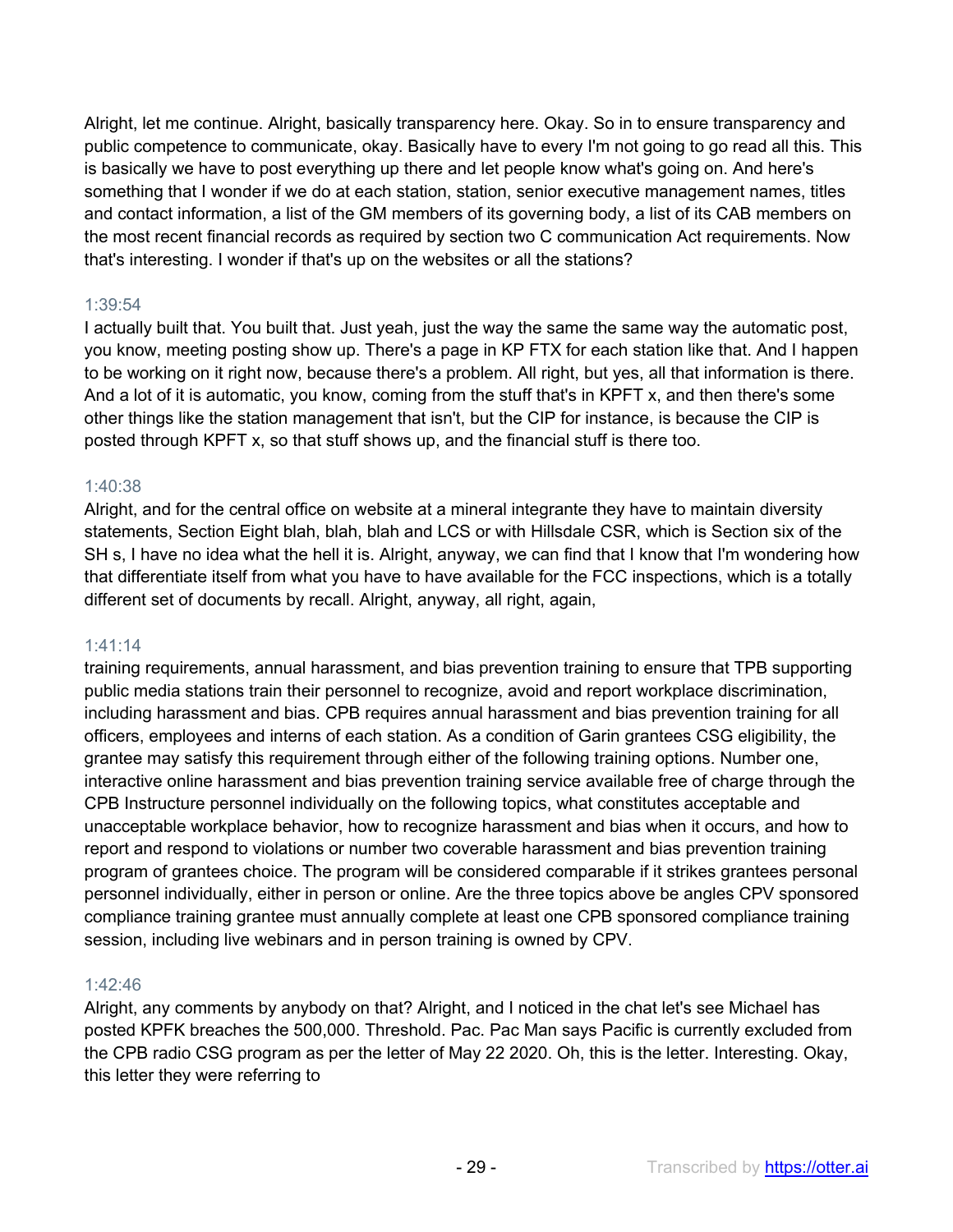# 1:43:22

PSW isn't eligible for CPE money, not least due to the fact that lacks a functioning cab. The termination date of Pacifica for the CPB radio CSG program was May 31 2020. Let's see what else saps again. Station activity server. Okay, that's what that means. And I'm going to open up just as a link here so everybody should someone else might want to you know, take these links later. I'm just opening up this to see what the hell this is. Hopefully you didn't interrupt this is this letter. Are you guys seeing this letter right now? No, okay. I will say this and put it down a grace. Go on. I'm gonna this is this letter. That was the one that I believe was referred to by Donald and I'm going to post it up when we get through this. Yeah, Grace gone.

#### 1:44:22

Oh, I just wanted to indicate that there was an online sexual harassment training and said sexual harassment is a term. Okay. Can you can you can hear me can you? Okay.

#### 1:44:43

Alrighty.

# 1:44:46

Pardon me? Someone talking. Okay. Can you hear me? I think you should see. Can you hear me now? Yes. Okay, good. Okay, there, there was a company where we're using for sexual harassment training is very simple and easy online sexual harassment training. California law states that all employees have to complete sexual harassment training once every two years, new hires have to complete it within six months of hire. And also the CPB is saying annual, and they have their own possible free of charge. Trading setup, we need to look at that. But this other firm was charging us a very reasonable amount, I think it was \$25 a person for the completed training and they have more advanced training, if we want to go for that for managers. But anyway, we should continually be in compliance with this because this is our first line of defense, if we are sued for any type of discrimination in hiring, firing, or whatever, a sexual harassment is a term that's used to cover a whole raft of things, including discrimination based on race, religion, etc, etc. It's not just sexual harassment. So that's all I'll try to see if I can figure out the name of that company. But we really do need to get in compliance and have all of our staff and other key executives and board members complete sexual harassment training.

#### 1:46:31

Right. And if I recall, if I recall, when Bertold brought this up to me a few years ago, or a year ago, the question was, you know, how do you deal with 200? People? And I personally felt that like, you know, if it's only \$8 A shot, it's worth it to have all the unpaid staff go through to, you know, because

#### 1:46:53

Absolutely, it's very inexpensive. And it's very easy for anybody to do. It only takes maybe 10 or 15 minutes, it's it's very easy. And it gives us a tremendous amount of compliance, if somebody Sue's us for sexual harassment, and we have are not in compliance and compliance with California law. We are we can't win a lawsuit because we have not done our due diligence to train our staff and key volunteers. And what the law is, if we do are in compliance, then we're really protected to a great extent from sexual harassment lawsuits or any kind of discrimination lawsuit. So it's really, really important.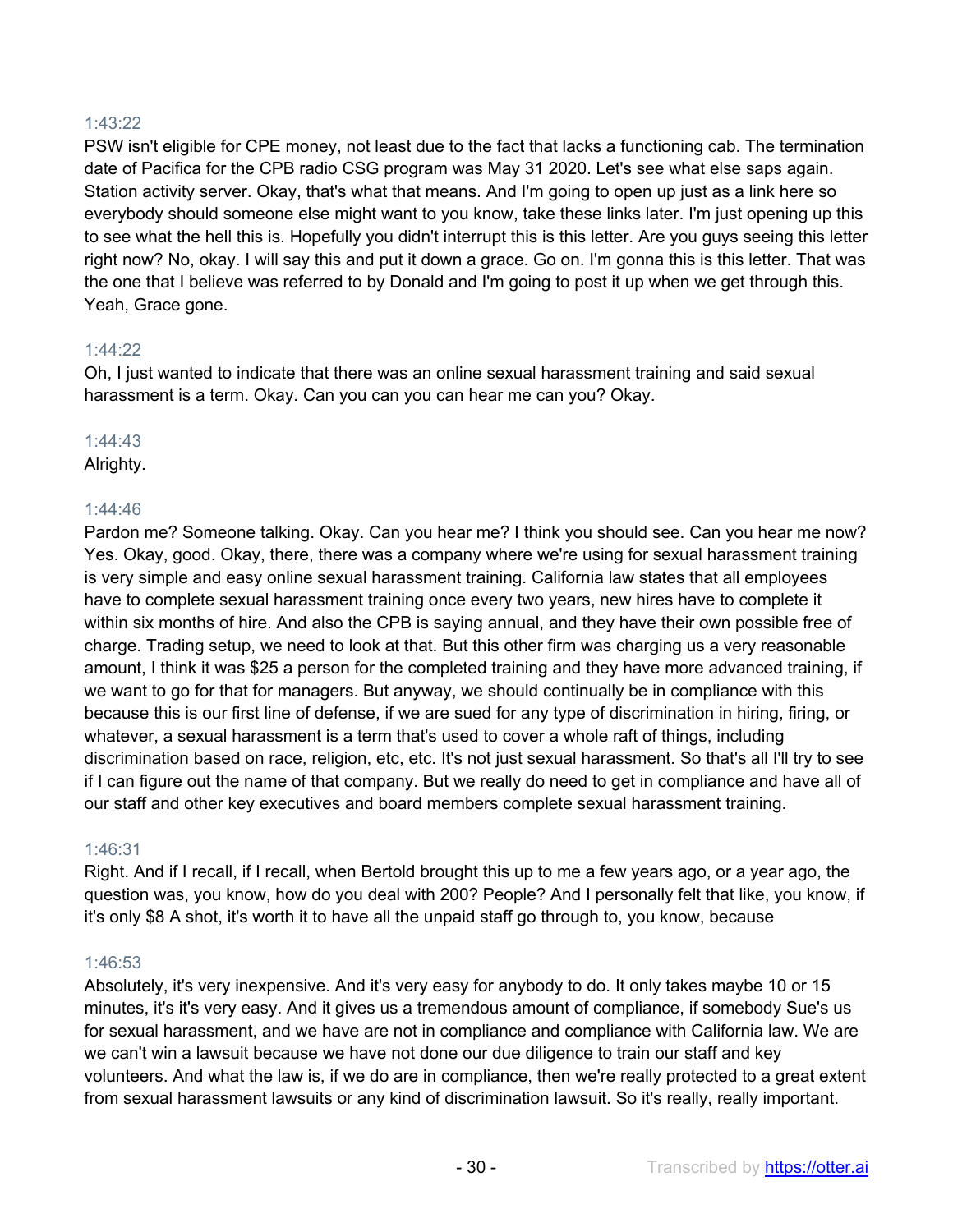And it's so inexpensive, that it should be implemented as soon as possible and kept and kept. We should keep in compliance with this. Mike. Me

1:48:00

Yeah, that's gone. Yeah.

# 1:48:02

So I just put in the chat links to CPB station resources and training on FSR and a bunch of other stuff. It looks like they're just freely available publicly pre recorded web based trainings and then they have a sign up which I put in the link also for February 9, training on completing the FSR I think probably somebody should sign up for and take the training be useful to have as much information of athletes as possible. It doesn't it's not clear to me if you have to already be in the program to do it. But if you don't have to, I think we should definitely get somebody to to do that training.

# 1:48:45

That's a great idea. And what the more the merrier, frankly. Now, this Pac Man said the letter that I downloaded, which I will show later was this May 22 2020 letter was a not published by Pacifica. But the new de Pacifica people found out about it. Well, so I'll show it later. This is more bullshit. Okay. Anybody else want to use your hands still raise mic? No. Okay. Anybody else have a comment on anything on this? Dan, do you have a comment on this?

1:49:28 No, I know. Thank you.

1:49:30 What about you? Oh, this?

# 1:49:34

No, no, just what Grace said is the most important thing.

#### 1:49:38

Yeah, and Franklin, you know, like, like, get this KPFA today? Did they put all the unpaid staff through sexual harassment training and things like that?

# 1:49:49

Believe so we had something like Grace mentioned a video that we had to view and then it gave us like a call is at the end of each chapter it was about took a little while to do and you couldn't go at a fast pace. If you're going too fast it made you wait to fill out the answers, but it was pretty simple self explanatory. And I was just trying to look up the emails on when we did it. If this is annual, we're probably about due for another one.

# 1:50:24 Okay, Michael?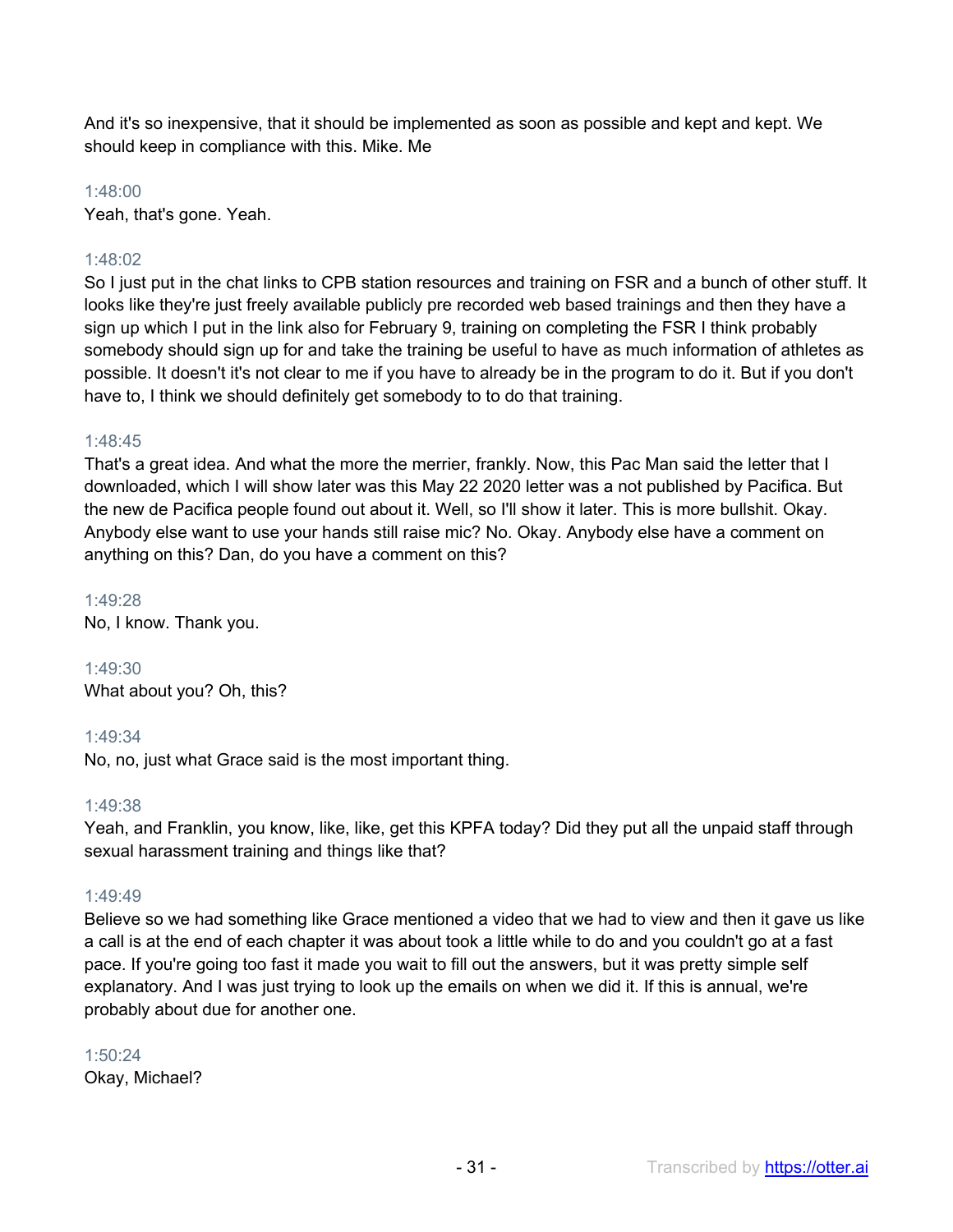#### 1:50:26

Yeah, thanks. Maybe I'm speaking the obvious, but at least in business, and I know a lot of people here in business. This is stuff that has to be done, as his grace mentioned. And I had to both make sure that the people I was supervising took it. And it was made clear to me that I had to take it. Isn't this the job of the EDS, either the Pacific ed or the locally DS to make certain that all staff and volunteers take this, we shouldn't have to be monkeying around with this. This should be part of their job for crying out loud, and part of their evaluation criteria. If you don't do the things that have to be done, you don't get to keep your job.

#### 1:51:12

Well, yeah, I agree. The thing is the locally these are GMs, general managers and, and this I look, I remember, I've taken these, I've taken these, these kinds of training. And I remember when we first got it, it was when we were still receiving money from the CPB. But I know that Bertold told me he just did one recently, which was acquired a management but the issue of requiring for everybody. It's a whole different concept. So I know that hasn't been done in New York. Anyway. And once this Michael pacman, Michael,

#### 1:51:45

I'm sorry, Jim. But the other part that the Gray said, which is important. I mean, it's just so easy to do, and also a way to insulate ourselves, vaccinate ourselves against things in lawsuits, if some of these things, they're important, but they're laughable. And the last time I took one online, my wife was yelling at me Stop laughing at them, but you do it. And maybe you'll learn something, for goodness sakes.

#### 1:52:16

Well, yeah, they're all common sense when I took it and was like, come on, this is, you know, it's like, but it's all common sense. But, you know, like, you never know, because what got me from looking at the cases in California being brought against us by these different people. They're citing the whistleblower statute in the state of California as their justification to launch these lawsuits against specific so somebody could use this as a excuse, say, Oh, my God, you know, like, I got sexually harassed and I'm making a complaint I'm doing I'm acting as a whistleblower. You know, you never know what could happen. Alright, anyway. Anybody else have a comment on this? Before we go? Your hands up again? Grace. You forgot to put it down. Alright, I forgot to put it down.

#### 1:53:02

That's put a jab.

1:53:04 Alright. Anyway,

#### 1:53:05

I'll say somebody, Jim. Yeah, go on. Who's

#### 1:53:07

that? This is Dan. Go on. Dan.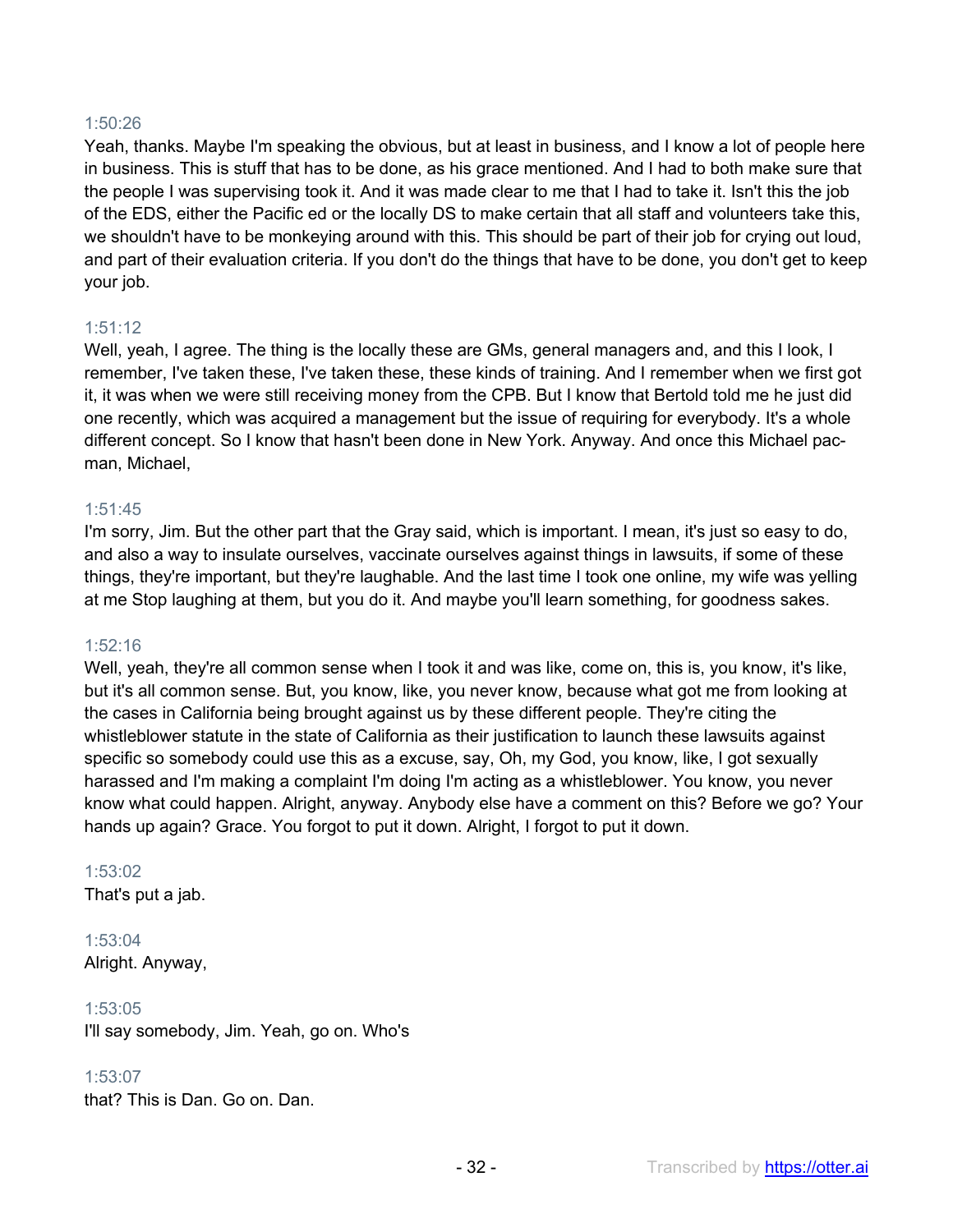#### 1:53:11

I think that this is a real test of our ability to remain austere in certain cases. I think CPB is offering this training for free, then we should do it for free. Because we know it's going to meet all the requirements for such a prevention training.

#### 1:53:34

Right. This link that was put up about the FSR training while we're doing this, could somebody just fill check, we have to actually be in the system in order to get it or not. I'm just be curious. Um, and then we had this grant. I mean, I'll just read this myself. It's a no brainer grant donor privacy grantor must comply with all applicable law and regarding debt, okay, that's a no brainer. I go down. The next one section 12.

#### 1:54:01

Permitted CSG. expenditures are unrestricted and restricted. Pursuant to the Communications Act, the CST funds are distributed. Maybe use it to describe discretion of the recipient for purposes related primarily to the production or acquisition of programming. See, CFCs are divided into unrestricted and restricted amounts each subject to the different spending constraints set forth below. However, both the unrestricted and restricted tsp amounts must be used to support grantees ability to expand the quality and scope of services it provides to the community asserts, hey, unrestricted CSG, unrestricted and CSG. Expenditures must fall into one of seven categories, which include salaries and benefits. personnel engaged in those activities are shown in Exhibit B, attached here to and incorporated herein by reference, grantee may not use any of the unrestricted CSC to cover salaries and benefits for full time or full time equivalent employees used to satisfy the grantee staffing requirements. Section five, restricted CSC restrict disaster funds must be used as specified in section following law, the Communications Act, which provides that the funds are solely to be used for acquiring or producing burger right, that has to be distributed nationally, and is designed to serve the needs of a national audience. Accordingly, for all cap categories, restricted portion of the COC must be spent on national program production and acquisition costs, and be used exclusively for the acquisition reduction, promotion, and or distribution of national programming of high quality, diversity. Creativity, excellence in innovation with strict adherence to objectivity, and balance in all programs are a series of programs or controversial nature. To qualify as a national program for funding from CSG funds, a program must be placed in the national marketplace of public radio programming. In addition to the purposes described in the previous paragraph, the restricted portion may be used for the direct costs associated with placing a program produced the COC funds into the national marketplace, such as the cost of purchasing satellite time or other direct distribution costs. expenditures of the restricted portion of the CST must fall fall into one of the following four categories. One production expenditures. Reduction expenditures include variantes production of programs for national distribution in the payments grantee makes directly through independent producers can produce programs for national distribution, or to programming content acquisition expenditures, program and content acquisition expenditures include payment to public broadcasting entities that act as producers and our distributors for national programs. And also those payments crazy makes to acquire programs from producers commercially. Excuse me, and nonprofit, including independent producers acting as their own distributors providing the programming and see the qualified programming. Sorry, my dogs are history.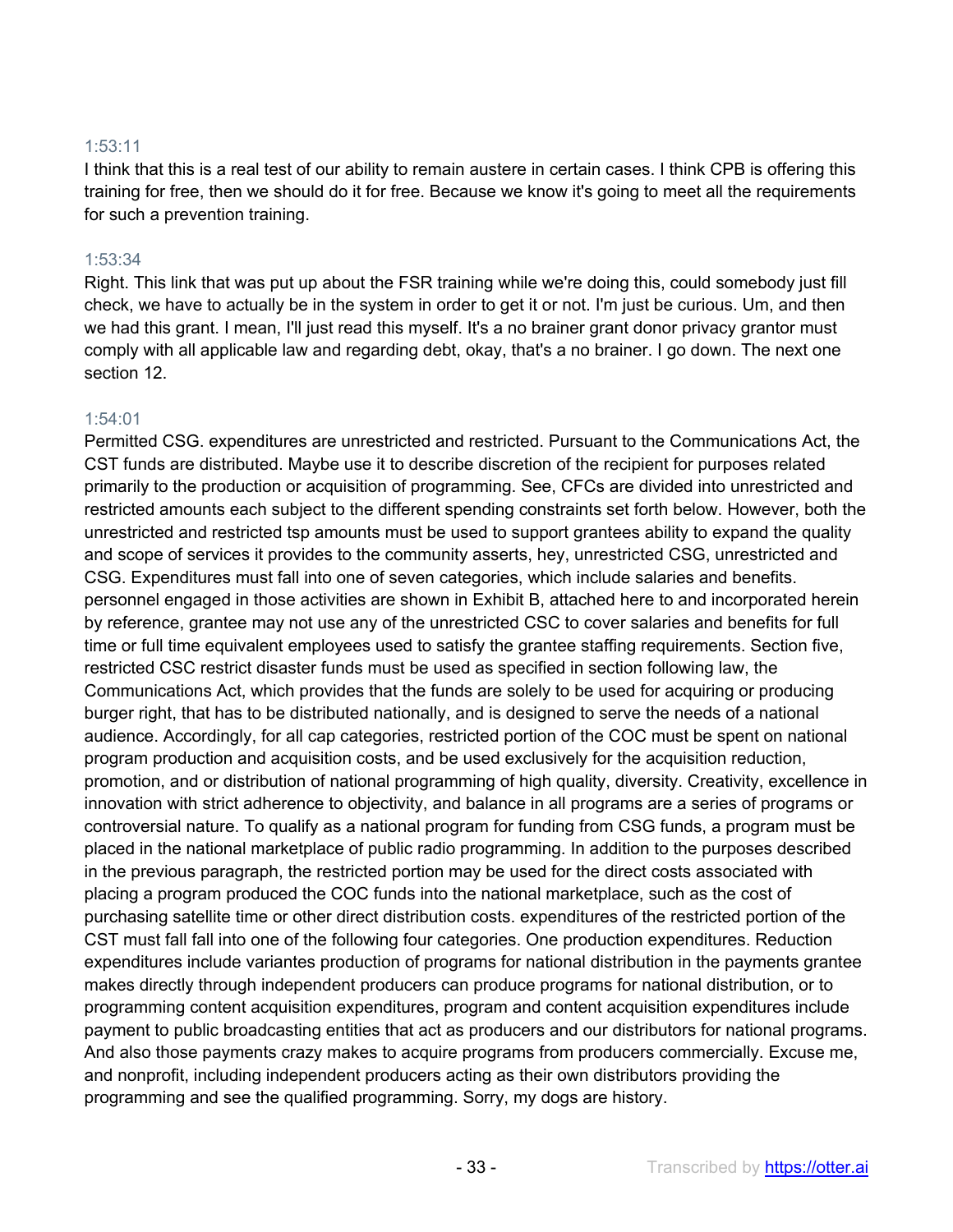# 1:57:48

They have a comment about the CPB. That's cool.

# 1:57:51

Okay, masturbation expenditures distribution expenditures include distribution, inter connection fees, uplink fees, satellite space costs, and supplies related to the national distribution of locally produced or acquired programming. It also includes program, broadcast transmission, and technical costs. It does not include the cost of the equipment or for promotion and expenditures. Promotion expenditures include the cost of promoting acquired national programs, and nationally distributed programs, whether produced by grantee or by independent producers, under contract to the grantee, grantee must ensure that any program produced are acquired with a restricted portion of CST funds must include appropriate underwriter credit, or the CVV identifying CVS financial assistance whenever broadcast.

# 1:58:47

All right, any comments on this? Any hands on this one? I know with the number A we've gotten in trouble in the past.

#### 1:59:02

Because I know in New York, we got in trouble in the 90s over this issue here. Today we're talking about money that was the question I think there was a salary higher or higher that we've got question on this category. And then it's interesting the restricted CSG I guess when we were doing national programming we were getting money Yeah. Bruce gone

# 1:59:37

yeah, that's interesting question. How they evaluate that? And then I because this is all designed to create national programming, and I'm pretty I'd be very curious. I don't know what the paperwork is in the past, but I'm pretty sure the restricted CSGs were going to national programming when we had it out of Washington. But anyway, I'm not sure anybody else have any questions on this stuff before we move on. Okay. Other restricted CSG expenditures entertainment. Okay, that's obvious you don't use your your funds to go. Take anybody out. State Local feds, okay. Influencing legislation Okay another no brainer. You just don't use it for publicity or propaganda. Okay, that sort of thing. That's a double edged sword CPV quality qualified programming grantee shall not use any CSG funds to cover the cost of producing acquiring or distributing programs unless they are TPB qualified programming Interesting. Interesting that I wonder what that will do to us if we okay that's interesting question how that applies to us anyway, restricting CST funds grantee may not impound or otherwise withhold or inappropriately restrict a station's use of CSG funds. CST funds may not be used to supplant funds, or reduce budgets for the support already moved provided to the stations by grants. You know, this is of course, a gray area. Because essentially, in reality, I know that the money was being sort of moved around to cover our costs. But anyway, that's another issue. overhead expenses grantee shall not use ESG funds to offset the licensees overhead for any Okay, in other words, see got to really strictly categorize all this money out. You know, is what I'm seeing here. It's going to have to be carefully audited in different ways if we get it and you know, we have to keep in mind all these different questions of how they restricted sale of assets. Let's say oh, the damn control thing came down again. I can't really see what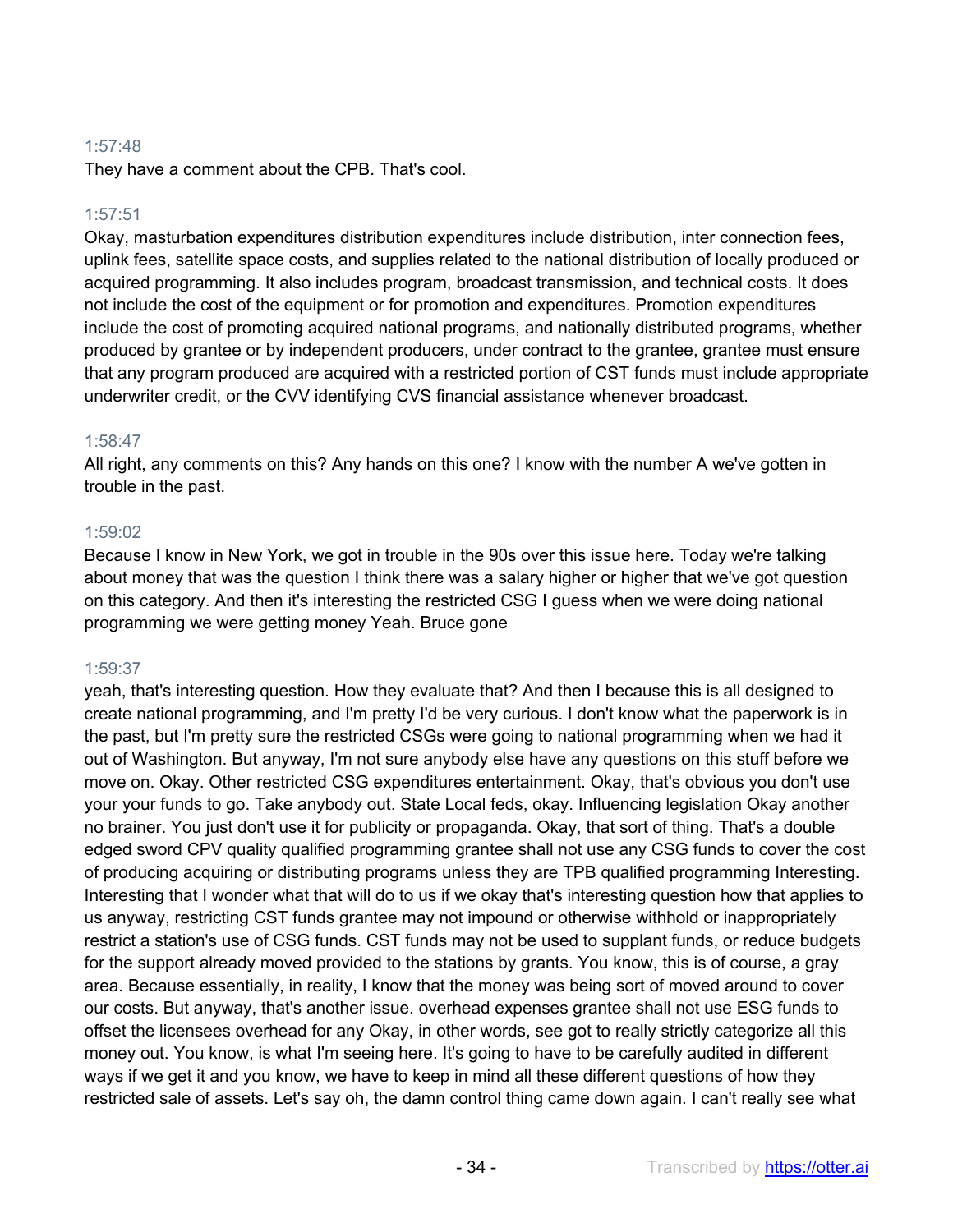that says. Because right now the the Zoom stuff is blocking me so you guys have read it by haven't? Oh, here we go. Grantee show UCSD funds in proceeds from the sale of lawsuits occurred solely for the benefit of okay, so you don't you know, use it only for the benefit of the public broadcast radio station staffing costs. Now, here's something I know we wiggle around with this again, I know examples of that which I've already framed and open meaning to talk about full time employees whose salaries are paid using CSG funds must exercise full time responsibilities over the public broadcast stations operations, grantee shall not require said personnel to perform duties unrelated to the public broadcasting radio stations. In other words, they got to work and do stuff for the station. They shall ensure that the portion of their salary pay with CSG funds shall not exceed the percentage of said employees time spent on. Okay, that's the same thing. Grantee shall not use ESG funds for personal services Expenses are the cost of technical facilities in excess of the standard amount grantee usually pays for the same under similar circumstances. I think that's what got New York busted. By the way. I think this is the problem with Rothenburg. Because I think this is when they valued they said you're selling a ticket that you normally would buy, and then you're you know, turning into a premium, which is where the Rothenberger I'm pretty sure this is where the Rothenburg problem happened, but you all can look at that that's easily available that IG report. Okay, Danny.

# 2:03:25

Spending period, COC funds must be expended during the spending period, in accordance with the purposes and restrictions set forth in these general provisions in the financial reporting guidelines incorporated herein by reference, any funds not expended during the spending period, must be returned to CPB no later than November 3 2023. Expenditures inconsistent with these shall be considered unauthorized expenditures, and must be returned to CPB pursuant to section 18 Return of funds once the spending period expires. Or it may not reallocate disallowed expenditure.

# 2:04:05

Alright, any comments on any of this? Now, okay. CSG payments and report due dates will be dispersed into installments. However each CSG payment is contingent upon grantees compliance with these general provisions, which we've been going over ad nauseum and submitting all forms, reports and other documents. So again, you're going to have to really be toilet trained to do all this stuff. And, you know, go back over this again and again and again and you know, get help from other people until we know how to win. I have a problem with this CSG offer expiration grantees head of grantee and licensee official must executed CSG blah, blah, blah, by June 30 2022, or risk forfeiting at CSG as determined by the CFPB. Now, maybe somebody correct me, is this the new due date to actually apply? I don't think so. I think it's sooner than that. I think it's April or May Joey, you're nodding your head. Do you? What do you What's your understanding?

#### 2:05:03

Well, well, it was it was a date in May this past year. So I would assume it's similar. But, you know, obviously, we should get our act together and have our application completed as soon as possible, especially since you know, and that's what I appreciate about appreciate about today's effort, is if there are things that are going to take us a little while, you know, to get our act together on Well, then let's get going. Yeah, exactly.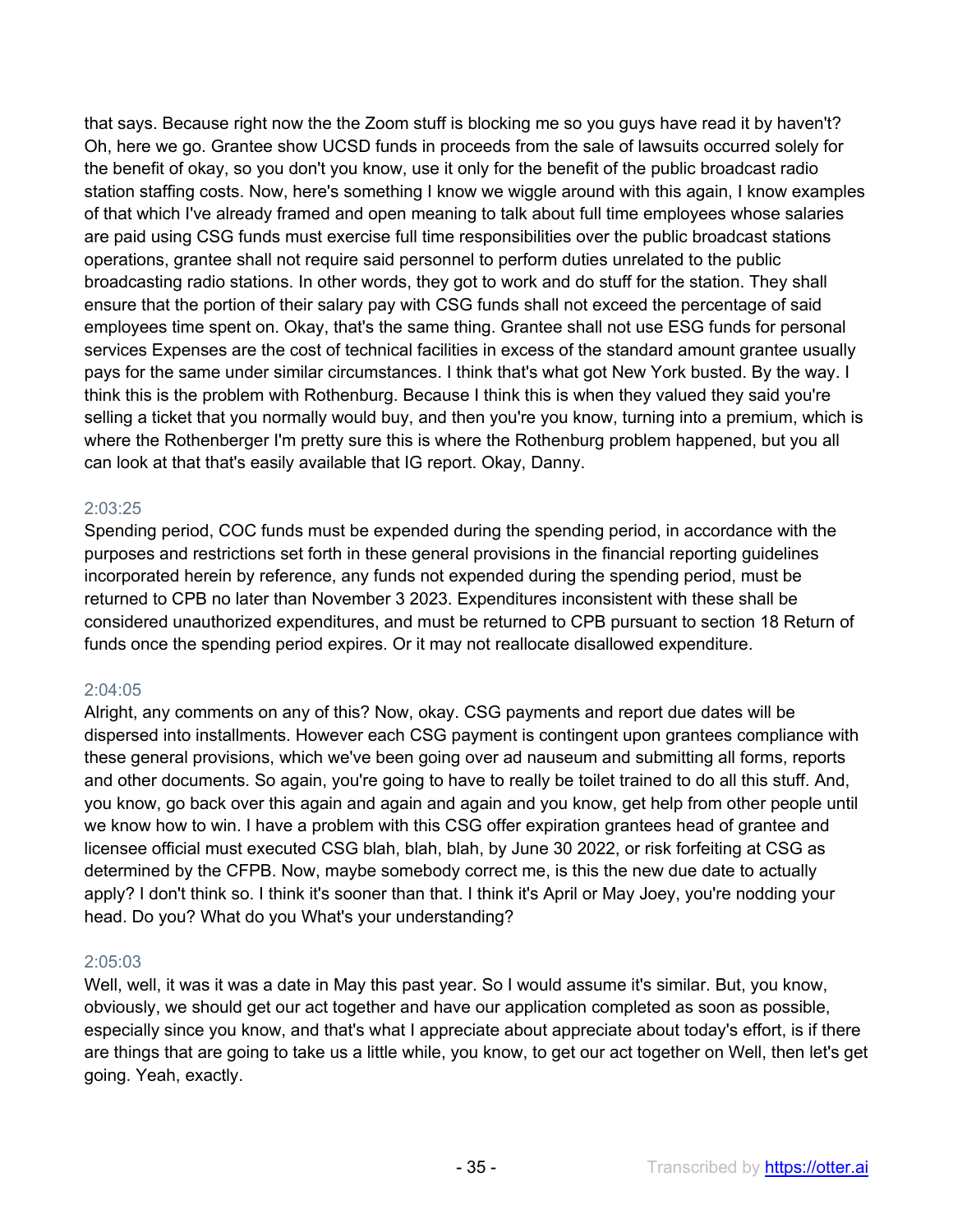# 2:05:30

Yeah. Getting it signed by them and completed. So the application deadline, it must be before that.

# 2:05:39

Yeah, we need to find out what that is. Anyway. That's another problem. Okay. Reporting Requirements. All requirements are due on time, the fat, okay, within five months. Okay. So I'm pretty sure if I recall, that's why I asked the question. I was sort of curious to ask when the AFR is were being done. I guess they're close to being done. If Is that correct? Julie, from your understanding?

# 2:06:06

Ah, yeah, I mean, they're definitely working in earnest. I don't know how close but they're cracking away.

# 2:06:13

Alright. So and then the SH s. That was again, what is that the station audience was that acronym mean? Again? Station audience see study station activity survey, and what the hell and that's something they do if I recall, right.

# 2:06:29

No, I think that's something that we do.

# 2:06:32

The station has to fill it out. And it's a big report.

# 2:06:36

Okay. Okay. So we have to get oh, look at this. This has to be done by the 15th of February. Hey. Interesting. All right. If grantee Okay, so that's interesting question, obviously. Obviously, I don't know if this is actually correct. I don't think I can see us getting this done by the 15th of February. But anyway, if grantees submit these documents, they will Okay, the financial penalty. So in other words, we might have to get our act together and quicker than we think. Because this is when they knock you out by one 3/65 day, if I recall. So that has to be ascertained. What the hell does that mean? Does that mean we have to get our act together he mmediately and start doing this right away. AFR is separate and audit financial statements, CPB Okay, however, if multiple stations are licensed, or operated by the same entity grantee may submit a consolidated financial statement. This submitting an ad to the these FSR have less than 300,000 have the option to submit an audit. Okay, so. So this is a short interesting vise pretty sure we still have to. Yeah, go on, Julie.

#### 2:07:51

Yeah. So, so part of this section, and maybe Pac Man wants to react to this, but part of this section reads as if, what are your obligations if you have an FY 20 CSG? And we don't so, you know, obviously, we don't have something that we can, you know, accept the agreement and sign it and return it because we don't have an agreement. Right. So. So the question is, you know, we should we should absolutely, positively be trying to do as many of these things as we can, but some of them may not really apply to us in this particular section 15 And maybe Pac Man wants to weigh in, in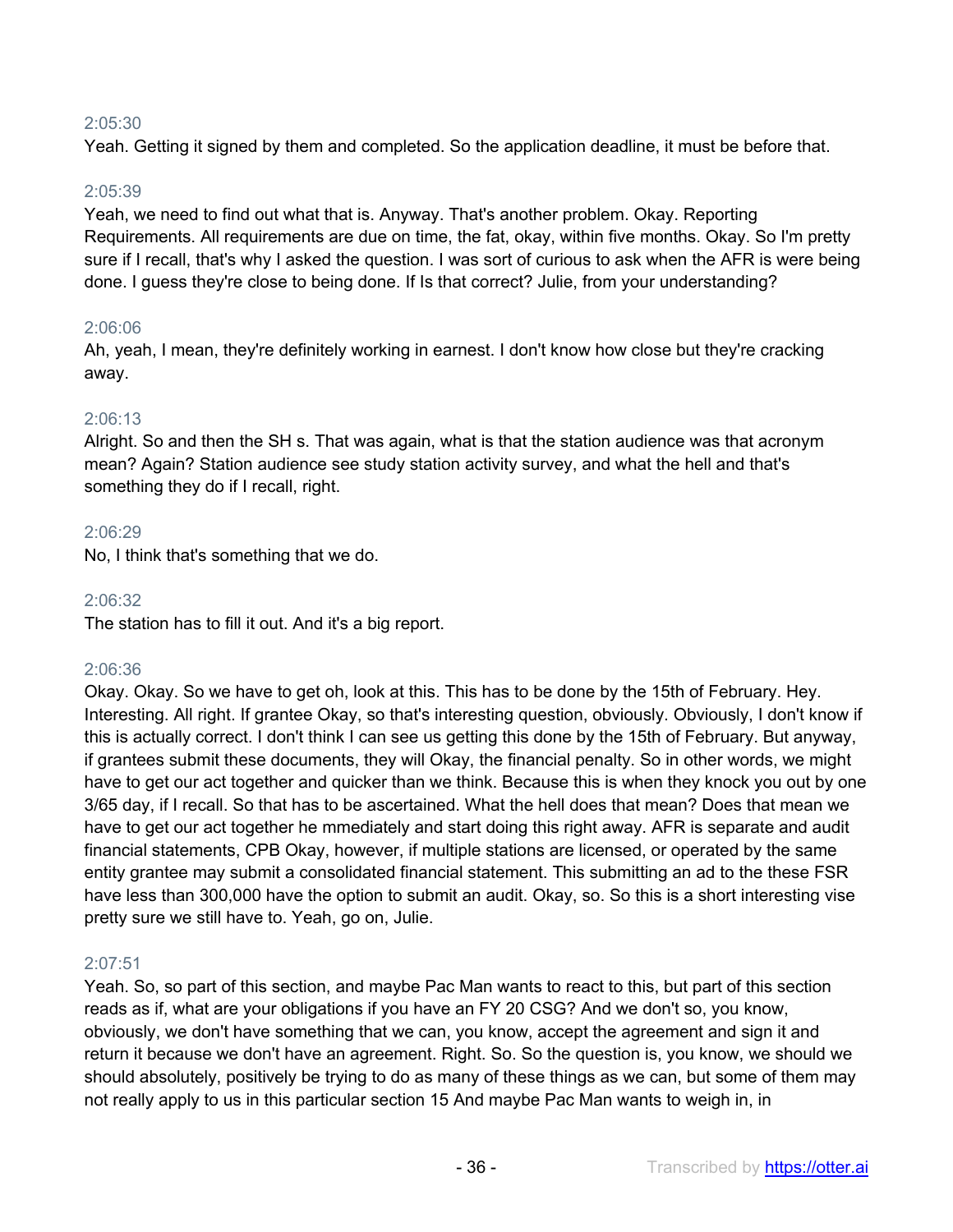## 2:08:35

a CPP audit. Well, there's a whole bunch of stuff here. CPB audit Pacific, December, September 21 2012. The audit was to complete blah, blah, blah. Okay. The CSG the radio CSG deadline changes. Remember, it's first come first served. Recent CSG deadlines. Yeah, this possibly but Pac Man, you're saying it's May 18 2021? Oh, you're right. Okay, so he Pac Man. I hope I'm not wrong with a gender here. Yes, it's the deadline for current people involved. So may 18. So anyway, we got to get our act together immediately a radio by love written and written up by 20th of April this year. Okay, so So again, we have time, but we got to get our act together. And then this so submitting FSR blah, blah, does with total financial revenue of 300,000 or more must submit an audited financial statement everyone has this is interesting. Does this apply to each station? Or this is the whole system? I guess it's the whole system. All right. I'm not clear about that. Does anybody else want to weigh in on any of this stuff? Well, the

# 2:09:47

idea is our audited financial statements are done. At the level of the 501 C three, which is Pacifica there is some breakout on the individually units. So the five stations are some of those accounting units. And so what I'm not clear about at the moment, but we will get clear about this before too terribly long is what level do we submit the AFR, which are not AFS is, though they're based on, you know, the AFR is are based on information that's in the AFS. You know, do we submitted at the Pacific level? Or do we submit it at the station level? And we'll just do whichever one is the right one.

#### 2:10:30

All right. And Michael writes here, basic, basic Pac Man says we have 10 weeks. And Michael writes, yeah, going, Julie.

# 2:10:42

No, I'm good. I have my hand up on

#### $2.10:44$

how you did on. Okay. And then someone needs to create a new account to access the integrated station information system to access the SH s Radio Service. Okay, good. Good points. That has to be moved on ASAP.

#### 2:10:59

Wow, that comes with with the system, I had to log in. And then each station had a log in as a whole complex issue of who gets to do what? And I think I think surely the AFR is universal across Pacific. But the saps are all done individually by the stations. Okay. All right. Not sure. I'm not sure that, but we get the ISIS log in when we make our application. And I'm not sure if we always had it. You know, when I was quote, appointed this super. Officer thing I had that then in doled out the the logins to the various people.

# 2:11:54

All right, Dan, you have got some comments before you read this next thing.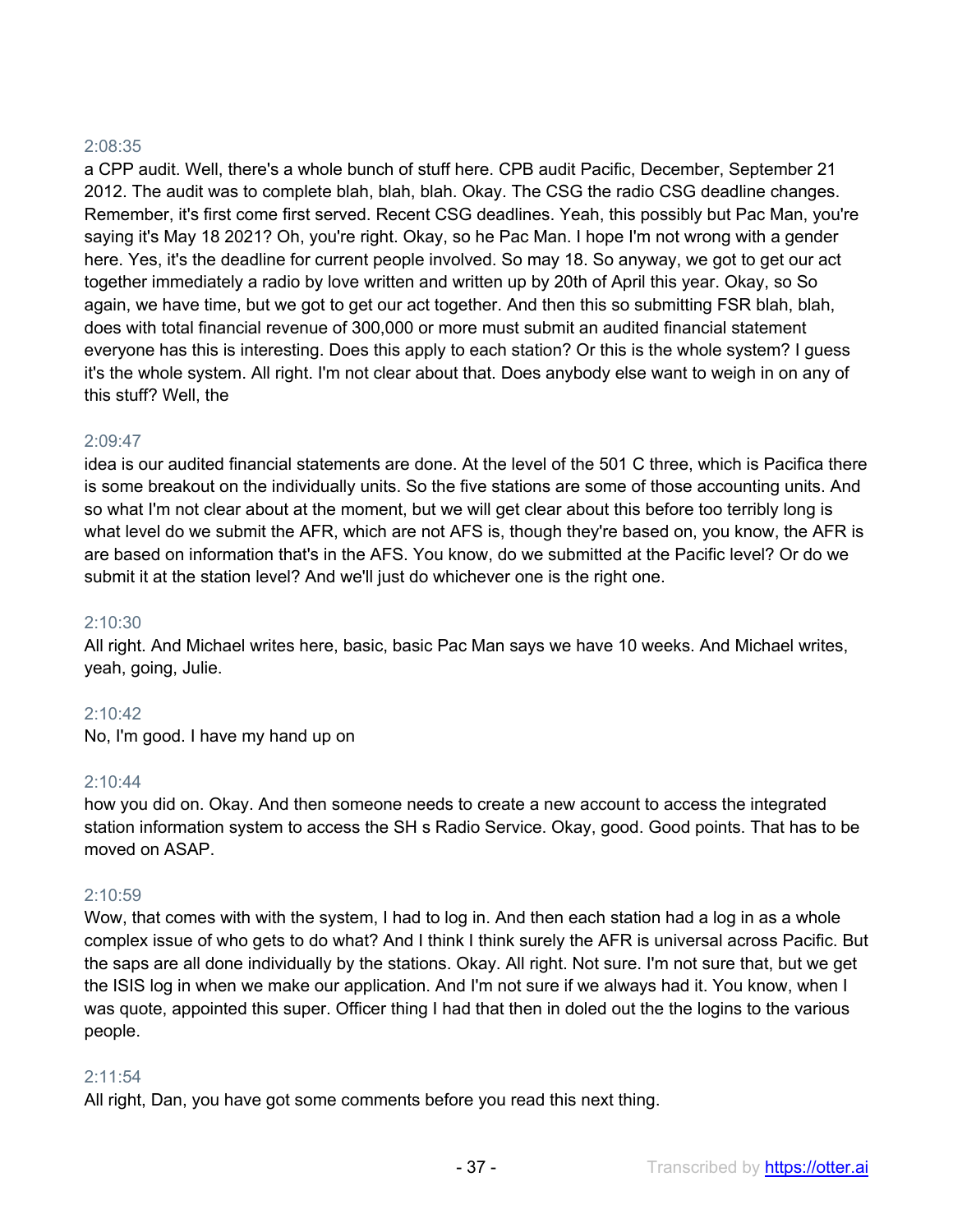# 2:12:00

Let's see, I had written something down. Well, we obviously have to answer the question. How much is reported as the foundation and how much is reported as a individual station? And get their answer is going to make a big difference in how it's reported. Right.

# 2:12:20

Good question. I don't know Mike. Michael,

# 2:12:25

yeah. I put in the chat. It's kind of a catch 22 If you need the SES to apply, and we can't access the ISS until we've applied, which is where you would get the instructions on how to fill out the SES? Can somebody clarify that who's been through this previously, when we actually were able to do it? The essay

# $2.12.47$

is, is a whole setup inside ISIS. There are a whole bunch of different elements to it. And it's, it's basically laid out for you as you go through it on the web. So you can you know, paste stuff in.

# 2:13:04

But I'm asking if we can't access ISIS until we've applied? Do we do need the SAF in order to apply?

#### 2:13:13

No, no, I mean, you, you, you, you apply? And say we'd like to be part of this. And if they say yes, then they then you have to do all the other stuff. least that's my understanding. I never had to apply. I don't know but it doesn't make any sense for you to do you. I guess you could do it as as without ISIS, but it's a very, it's a very, you know, involved thing. It takes a lot of time. It's a big report. And I'm pretty sure that they would give you access to ISIS to enable you to do the saps according to their parameters. But that's something we would find out because the first step is to apply.

#### 2:13:58

Yeah, all right. Well, is Stephanie wells on this the new ED on this call? I guess she I know she is okay, cuz she said she was going to join us but I guess she's not okay. All right, Danny, this thing section 16. All right.

#### 2:14:14

Extended CPB commitment. The CPB makes no commitment or representation, expressed or implied to provide grantee of funds in excess of the CSG for which grantee qualifies and CBP determines is appropriate. See as G awards are contingent upon CPB receiving its federal appropriation in the event reductions occur in the amount of the federal appropriation, which is a lot allocated to CSG awards, whether by rescission or otherwise and whether before or after funds are paid your grantee, the CHD award shall be recalculated based on the revised appropriation and we're reduced accordingly. Grantees shall promptly refund, the CVV any amount paid to in excess of the reduced award.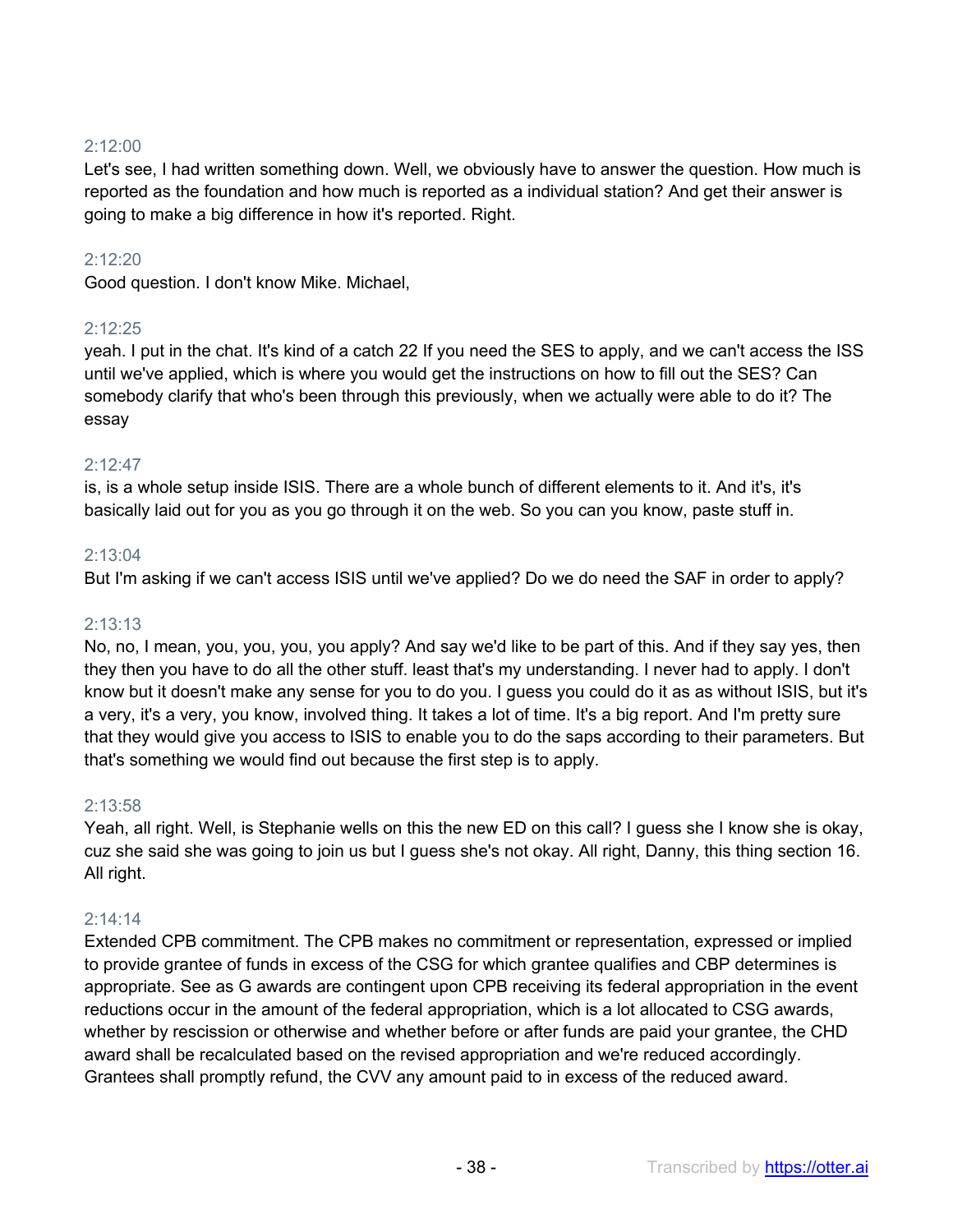# 2:15:07

Any questions on that? I noticed they

# 2:15:11

don't take into consideration whether that amount may go up.

# 2:15:17

Well, any anybody have any comments on this? All right, this is precisely this. This section 16 is why we have to be involved on Capitol Hill with a Progressive Caucus of the House and Senate. Because this is where we can actually affect things for everybody. And we used to do it, unfortunately was Pat Scott, who was sent to Washington to do it in the early 90s. But this is an issue where we really have to sort of go in there and schmooze on Capitol Hill these guys because obviously if you house you know, they always are defending the CPV funny out to tell you everybody's familiar with the attacks on it all the time. I'm sure if they if the GOP takes the house in the Senate again, they're gonna you know go after the CPB. But here's where we have leverage where we can go in and influence Congress people who are on the Communications Committee committees in the House to pay you know, think about us or think about these issues that have to do because this means we're basically in gets screwed if they decide to cut money down. Alright, anyway. Termination CPB reverses reserves the right to terminate you if you fail to comply with the general provisions or providing accurate information. upon termination, the CPB manage sole discretion required grantee requires CSG funds for truancy, blah, blah. Okay, that's what happened to us, by the way. Okay, Danny, section 18.

#### 2:16:48

All right. Return of funds on US funds all fiscal year 2022. CST funds that are not expended by September 30 2023, must be returned to CPB honor before November 3 through 2023. and authorize expenditures, and authorized CSG. Expenditures shall be repaid by grantee to CBP immediately upon CVBS request. Loss of CSE eligibility when a grantee is no longer eligible to receive a CSD. CPB in its sole discretion may require grantees to return CSG funds the set forth below in any of the situations described in paragraphs two or four below. CPB may require the recipient of a CSE to return the greater of

#### 2:17:44

all unexpended CST funds from Grant periods that have not yet expired, or the amount is equal to the pro rata monthly share of the total CFC for all grant periods that have not yet expired multiplied by the number of full months remaining in the grant period. In addition to the month that CVB may require, they see as G recipient to return under paragraph, one above. If any recipient of a CST effectuates A transfer control assignment are a lease of his broadcast license to a knowledge CSG qualified organization, whether or not effectuated in accordance with section 19 assignment. CPB may require the recipient to return an amount not to exceed the greater of 20% of the sale price in the event of a sale 20% of the vote, we pay under the lease over the course of his term in the event of a lease, or 20% of all CSG funds have been provided us calculated on a berada monthly basis during the 24 month period preceding the effective date of the grantees agreement for transfer, control a silent or release or VAT recipient of a CSP ceases to operate a qualified Public Radio Service due to the relinquishment or loss of its broadcast license. CPB may require the recipient three charges about not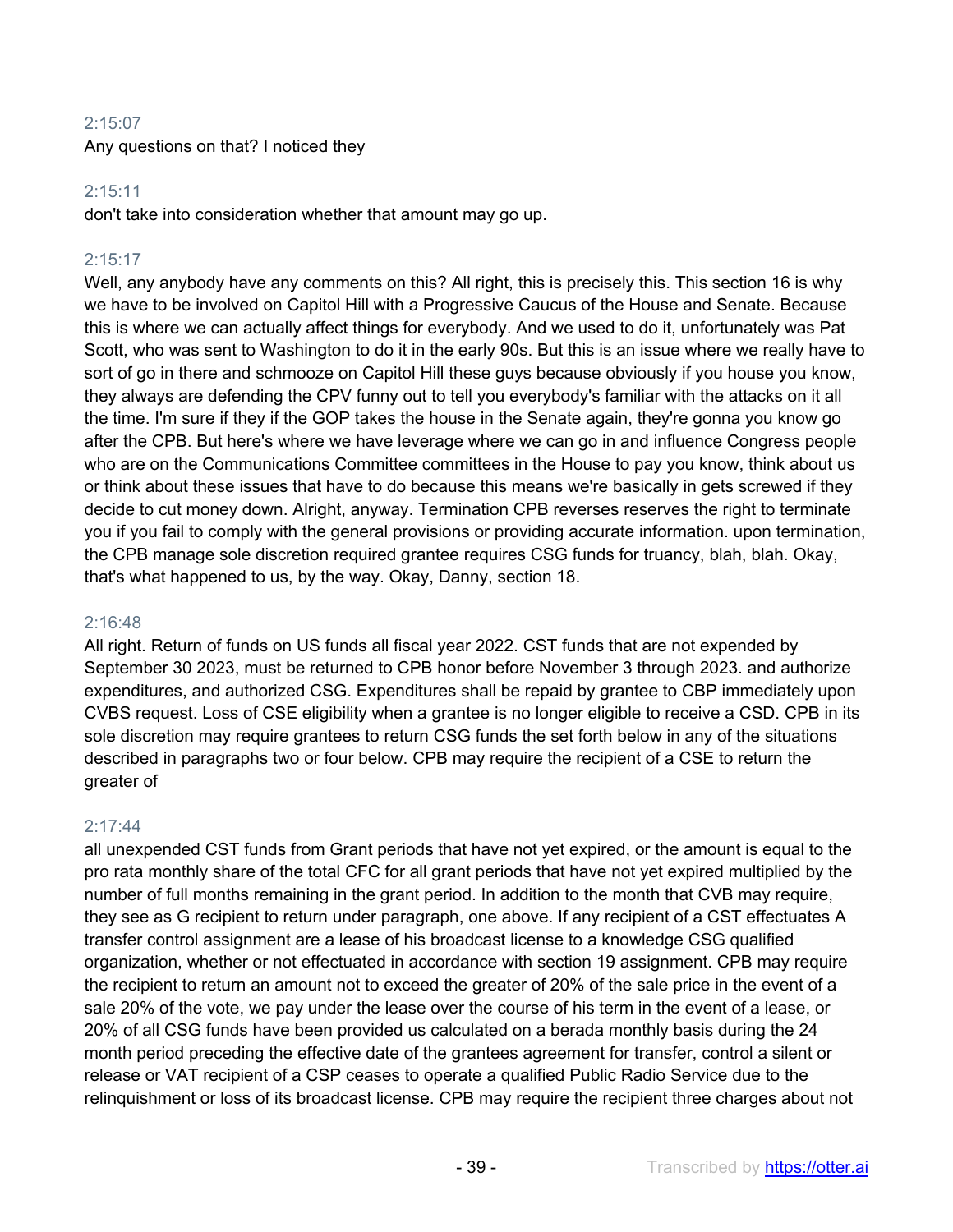to exceed 15% of all COC funds that have been provided as calculated on a burrata monthly basis. During the 24 month period preceding the date. Always the relinquishment or revocation became final, a no longer subject to Ministry of digital review provided over that of the relinquishment over broadcast licenses related to a merger or consolidation with another CSE qualified organization. Then CPDs ability to return to require the return of funds shall be governed by paragraph three, although rather than this paragraph, or CVV determines that any recipient MCSG for any reason other than those set forth in paragraphs one and two above, is no longer qualified to receive CSC funds, including but not limited to, as a result of a failure to comply with any requirement of these general provisions, or the imposition by the FCC have limits upon its operations. CPD may require the recipient to return an amount not to exceed 50% of all CSG funds that have been provided, as calculated on a pro rata monthly basis during the 24 months preceding the date how which CVV determines that the recipient was no longer qualified. Please, if a Gary if a grantee effectuates a transfer of control, assignment, or lease of its broadcast license to a non CSG qualified organization that as a result of the transfer of control, assignment, or at least designs to become a CSG qualified organization is otherwise qualified or relinquishes his bike as licensed reseller to our merger or consolidation with another CSG qualified organization and complies with the requirements of sanction, maintain assignment. CPB may in its sole discretion permit the recipients to sign any of the funds and CPB might otherwise require the recipient to return pursuant to paragraph one about to the organization with which the recipient operations were are to be worse or consolidated, provided that the recipient demonstrate to see CPPs satisfaction and such funds will be used in accordance with these general provisions. If any recipient of a CSU effectuates a transfer of control assignment a release of its parcast places to another CSU qualified organization and complies with the requirements of this section, CPV man its sole discretion. Prevent the recipient to assign any of the funds that CPB otherwise require the recipient to return percentage to paragraph one above since ESG. Qualified transferee or lessor, lessee, why not the recipient demonstrates to CPB satisfaction that such funds will be used in accordance with these general provisions, procedures for return of funds and all cases in which funds must be returned. Checks shall be made payable to the CPP and forwarded to Vice President and Controller of corporation followed by caste name. And there's the address of guarantee fails to return funds due to CFPB CFPB reserves the right to offset certain amount due against grantees future CSG payments.

#### 2:22:51

Alright, any comments about this? Anybody have any comments about this? Alright, I have two comments about this one. Those folks who are always talking about selling signals or creating PSAs it obviously is to their benefit not to have CPB funding, because then they wouldn't be covered by any of these restrictions here. None of this would apply to them. So that's sort of interesting. I mean, I hate to be conspiratorial. Anyway. Section 19 assignment grantee may not assign any of its writer obligations by the law. Third party becomes responsible for writing programming without sleep. Okay, that's a no brainer. All right, non. Okay, Danny, non discrimination.

#### 2:23:44

You know, the long ones, don't I?

#### 2:23:45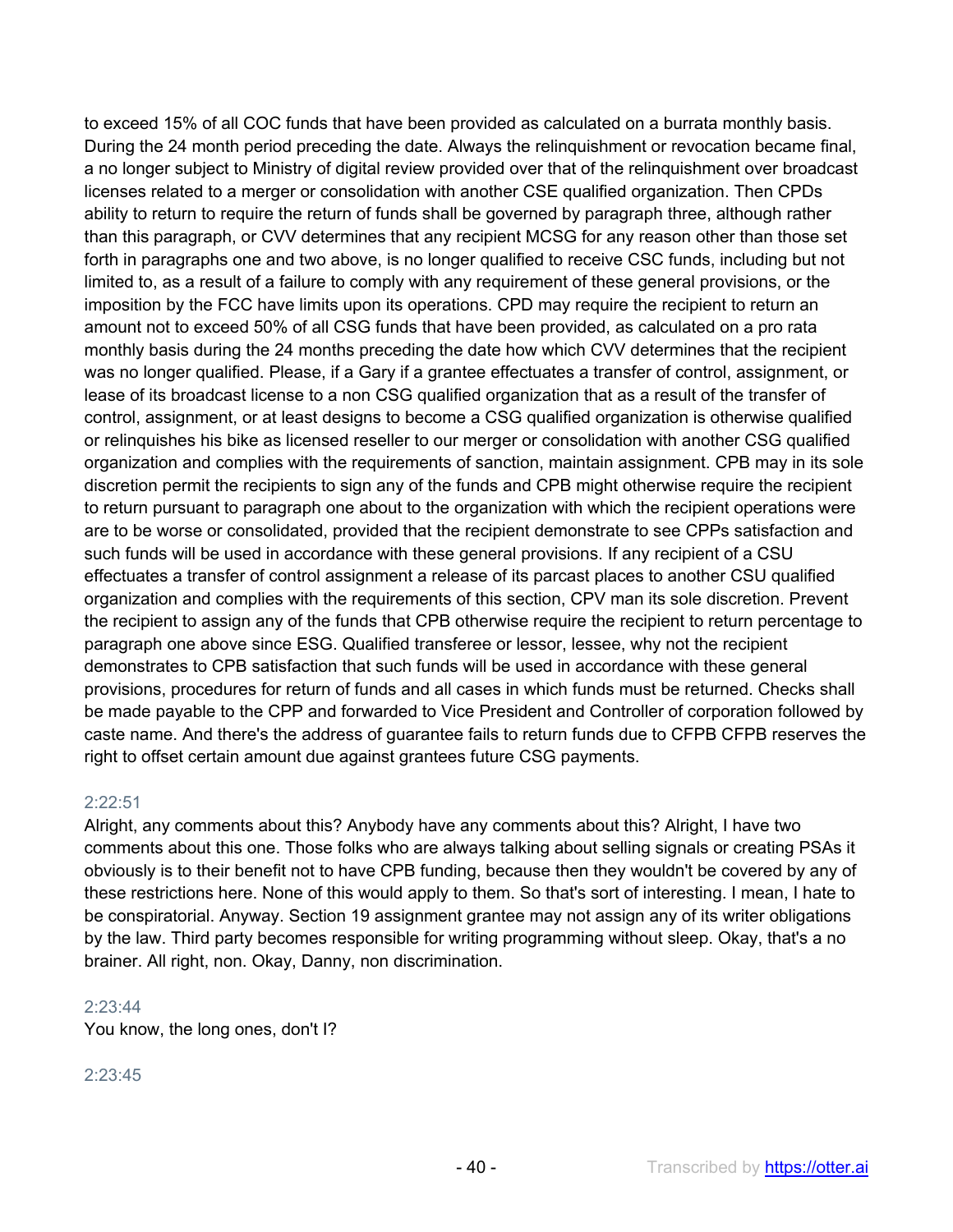I'll do it. I'll do it. I'll do it. I'll do it. Okay, section 20 non discrimination grantee must comply with the non discrimination provisions set forth below. Discrimination. Okay, let's Okay, that's it. I won't even read that we all understand that. I think we all understand the next thing to grantee shall comply with all laws on discrimination, race, color, religion, age, sex, Creed. This sort of gets back into what Grace was saying earlier about the necessity to make sure that everybody takes those sexual harassment and diversity tests if they're necessary, because that does impregnate us from some problems. Anyway, we're close to the Equal Pay Act again, all this is these are all the laws. Which who knows these schmucks white try to you know, knock out but anyway, subcontracts, a grantee must include all the provisions of this section, all contracts and subcontracts funded by ch CSG. Interesting. And let me read this one down and I'll throw to you grantee Miss certifying and CSG agreement in certification of eligibility to CPB that complies with the FCC rules concerning equal employment opportunity. Unity Okay, cuz they remember that's there's a big thing in the requirements to get money that has to do with maintaining those statistics. Okay, Danny, section 22.

#### 2:25:14

All right other non discrimination requirements. discrimination claims grantee acknowledges that CPB is a private nonprofit corporation and does not have the legal authority to investigate or adjudicate complaints alleging discriminatory practices by grantee. CPB will therefore refer all sites complaints receives to a government agency with jurisdiction to conduct any proceedings that may be appropriate. Further, CPB will cooperate fully with each with every search agency with jurisdiction and to inquire into alleged discriminatory practices by a grantee blockable laws and regulations grantee acknowledges that the laws and regulations prohibiting discrimination against persons on the basis of race color, religion, national origin, age, sex, or physical or mental handicap may be federal, state or local and may vary from jurisdiction to jurisdiction. Grantee represents and warrants that it knows understands and applies the laws and regulations regarding discrimination. It acknowledges that CPB is under no obligation to advise grantee of the same unless required by law or regulation. Specter or cancellation of CST whenever a court or government agency with jurisdiction to make a determination the grantee is in violation of federal, state or local laws and regulations prohibiting discrimination on the basis of race, color, religion, age and national origin, sex, physical or mental handicap. And notice the such determination is to is provided to CPV. The CPB shall promptly notify the grant grantee that less grantee demonstrates to CVBS satisfaction within 30 days that the violation has been corrected, or that grantee is in compliance of operations and sex determination, CPV meses, Vader cancel all CSG or their CVB funding whenever a sex determination is appealed or otherwise challenged in an appropriate forum. One we're going to knock the effect of such determination is saying pending appeal. CPV shall notify grantee that unless grantee can show cause to the contrary within 30 days, the CPB shall suspend or cancel CPV assistance. If CVB decides to suspend or cancel stage funding. All subs that would have been payable to grantee shall be held by CPB pending completion of the appellate appellate process and CPV shall not suspend or cancel its non financial or and or inkind assistance during the appeal.

# 2:28:02

And he Collins about that. Okay, section 23 governing law and jurisdiction basically this says that once the general provisions in all instruments between grantee and CPB related shall be construed in accordance with the laws of District of Columbia. So by accepting community service grant, the grantee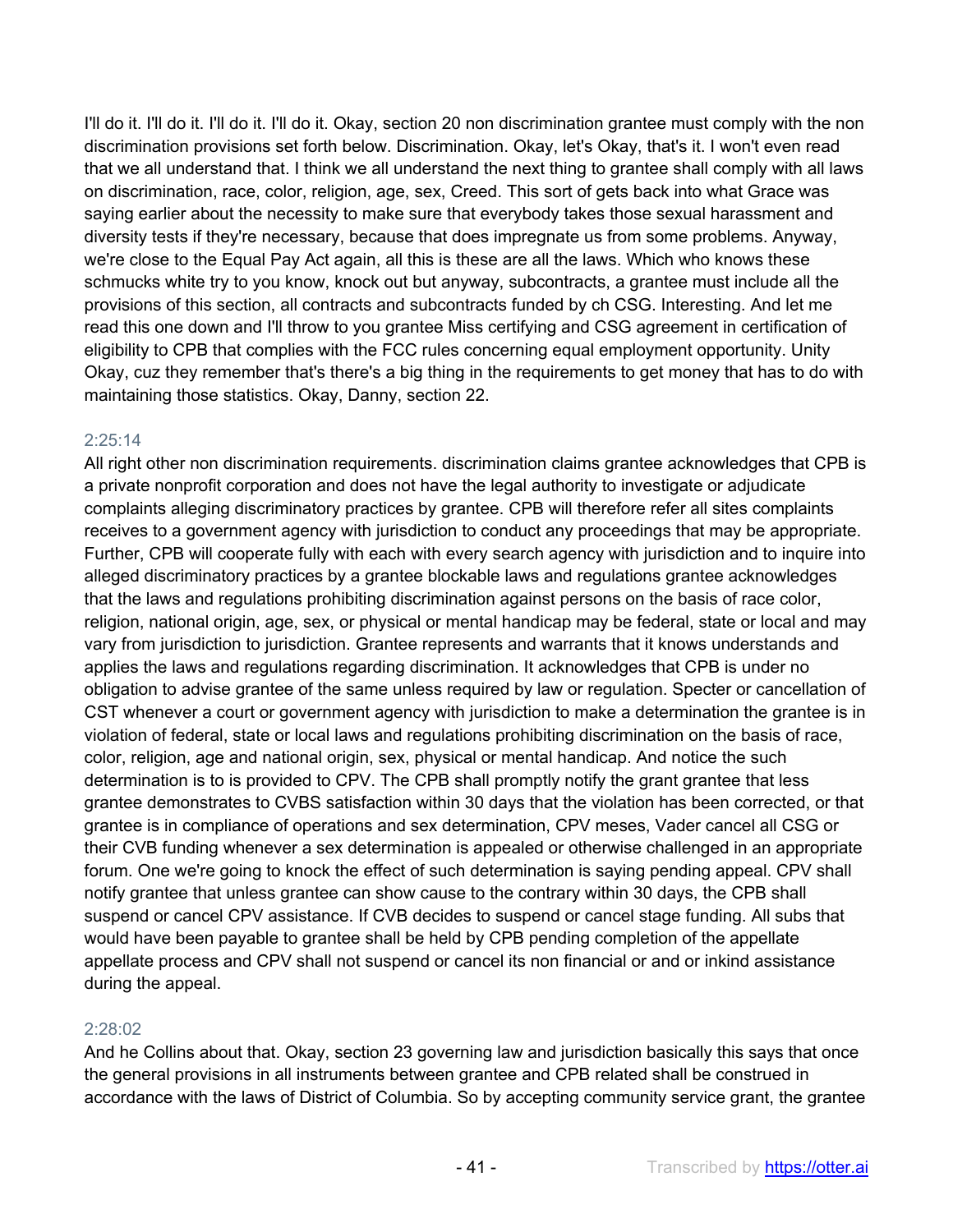submits and consensus advanced in his jurisdiction of the Superior Court of the District of Columbia and the US District Court for the District of Columbia for all claims disputes. In other words, we have to go to Washington to deal with him we I'll read section 24 cb beaver has the right in its sole discretion to amend the general provisions and will no fly grantee of the same grantee will be deemed to agree and comply with the amendments unless it notifies CPB otherwise in writing within 30 days of receipt of CVBS notification, and upon receiving grantees notification the grantee will be disqualified from the CPP CST program. And grantees shall immediately repay CPP any amounts due to CPP under Section 18 Return to funds let me see what this next thing is here. Okay, so these is the standard definitions and let's let's see if there's any ones we're confused about. So this is all their acronyms. And automatic audit annual financial summary report I'm not going to you know we can all see these things and study these are average quarterly our persons a Qh the average number of persons listening to a station for at least five minutes during a 15 minute period. The average AQa age the average of the stations to prior years. Reported by Nielsen is spring survey period. Calculation document cap category. We went through that before those are the relations of the sizes of the Metropolitan metro area. media audience to our our particular radio station coverage area population, the population within stations coverage areas, the areas based on contours specified by the CFPB. And the most recent population data published by the US Census Bureau. So in other words, that's all listed in the Nielsen's you know, New York is what 15 to 16 million, etc. Let's see here CPB qualified programming. general audience programming demonstrates a stations demonstrated communities of an educational informative cultural nature programs are not considered CPB programming, including are limited to political or religious philosophies. Program designed primarily for in school and professional and service audiences. Again, this is their acronyms. Let me just see how much this goes on. I think we're all familiar with the difference between a full time employee and a full time equivalent employee. A minority audience service station mass this is very important this affects how we are able to sometimes low, no audience get in this category. A radio station that provides significant service to a minority group or groups through diverse programming that serves the needs and interests of minorities stations are DE MASSE if they meet at least one of the following criterion, a measured minority audience composition cume greater than 51% average over the previous three years, the station is licensed to a designated historical black college or university. The station is licensed to a Native American tribe, a consortium of Native American tribes and entity controlled by Native American tribes. So obviously the most important criterion here is this question of, do we serve 51% as 51% of the audiences in each station? I minority audience composition I know that's true New York. It's actually much higher than that

# 2:32:16

these days. Previous three quarters by the way, not yours

# 2:32:20

by quarters yet. Okay. Thank you. Thank you for correcting me there. Mike. Michael, and rural audience service station. Okay, Ras a station with a cap density equal? Well, again, here. I mean, this was raised earlier by Beth I mean, that's interesting question because we go into the, into rural areas to that big signal down in Los Angeles, spinning surf station or activity survey the survey that the CVB uses to collect information on station operations to enable the CFPB to advocate the interests of public broadcasting assists stations and other public broadcasting organizations with planning evaluation to anticipate industry trends, and calculate station A CSG payments and a non financial non federal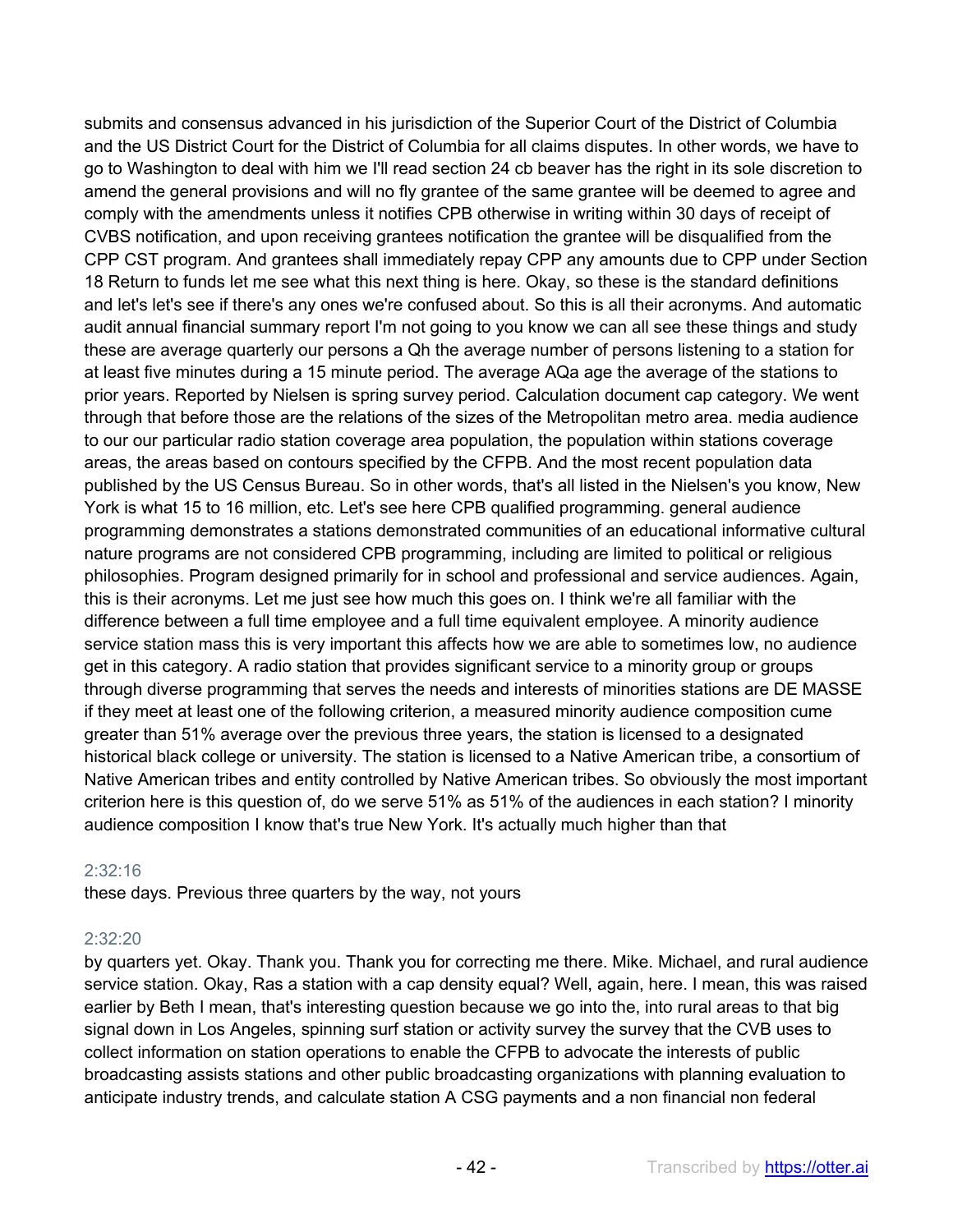financial support for total cash and the fair market value of property and services grantee received from sources other than the United States or any agency or instrumentality, United States or any other public broadcasting entity is further defined in 47. us cook Alright. And then I will not go through these, these are examples of unrestricted CSG expenditure, which we can perhaps do another time. These are examples of creating, you know, how you would determine how we are calculating again, we could do that another time. But anyway, let me stop the share. Let me also see if I have this this document that we found here that was raised in PMD meetings, but anyway, does anybody want to say something about this? Any comments?

# 2:34:10

I was wondering about this discrimination charges. If, if let's say something happens in California, I think we've started adding sexual identity to the list of things that you shouldn't discriminate against. And if we have if that's a state law here, and it's not an anywhere else within the foundation system. Does that go against us? Or, you know, are we just relegated to the ones that are listed as federal recognized discriminatory laws?

# 2:34:49

Anybody have a comment on that? I don't know the answer to that. Trench. Your Yeah, go on, Julie.

# 2:34:55

I yeah, I was just gonna say I think the idea is There's no reason why we shouldn't be able to go above and beyond in terms of air anti discrimination policy. You know, we just have to make sure that we hit everything that's in the federal list that CPB shares with us. Thank you.

# 2:35:17

All right, any other comments about all this stuff? I can see you're all brimming with energy here. Are any comments bought it? Alright, well, I can see implementation is going to be a arduous task. And I'm curious how Yeah, Bruce. Bruce got a lot of fun? All right, any comments about that comment?

#### 2:37:41

In my gym? Yeah, go on. Yeah. So I mean, that's a good point. You know, I think one of our issues has been, you know, because of our financial situation, we're, you know, stretched, then we have few staff. Right. And so. So that was a good suggestion. I think. The other thing is to recognize is that since 2018, we have used any ta National Educational Telecommunications Association, as our accountants for at the foundation level, and they provide accounting services to a bunch of the stations as well. And so I think it's not all of them. Right. But I think that will, you know, because any TA has a lot of experience with other clients that they have, who get CPB money, you know, that, that they can probably really help us, you know, kind of, like, you know, keep on the straight and narrow in terms of the accounting. Now, that means that, you know, GMs, and station, accounting and business staff have to cooperate, you know, but I think as long as there's good communication, which we should be okay, there, you know, I mean, there's a lot to be on top of, but, you know, we're not going to be, you're absolutely right, we're not going to be able to expect that GMs, where they're at a station where they are one of half a dozen employees, that they have a lot of time to sit and carefully read all these requirements. And that's where, you know, maybe the important thing to do is to make sure that we've got somebody in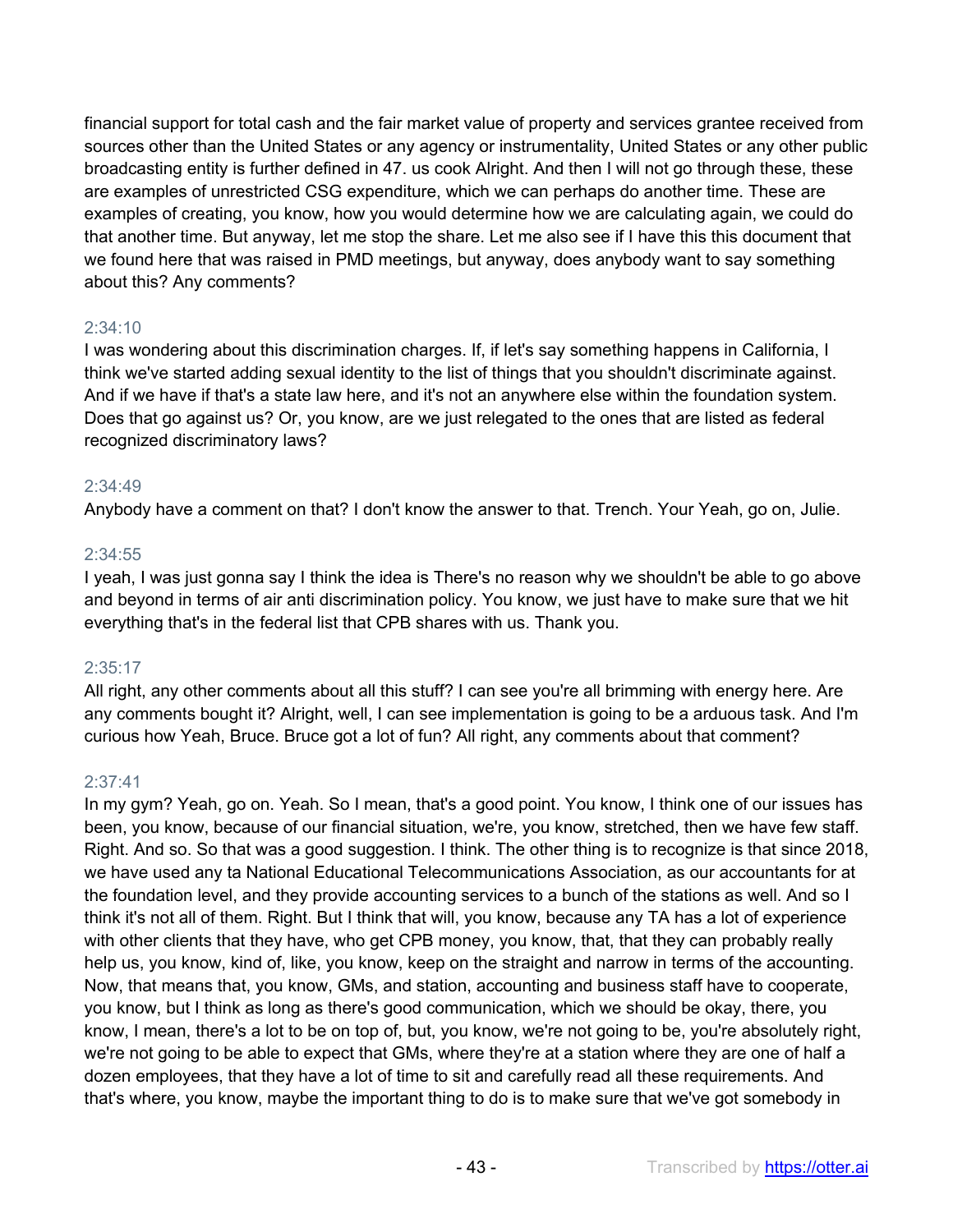the national office at Pacific, who's going to take responsibility for some of these things. And then, you know, also works with all the stations across the foundation to make sure that, you know, everybody's doing what they need to do to comply. The I hope that helps. There might have been more to your question, but I don't remember it at this point.

#### 2:39:48

All right. There was a period when we did that. But it was sort of catches catch can, because neither one of us, John and I did it and mostly John was doing it. But there's so many other things that we have to do again, it's just and the question becomes, you know, it's cost performance is, is it worth it? You got somebody?

#### 2:40:14

All right. Any other comments about this? Well, um, all right. Any other comments about this before I opened my mouth? Anybody? All right. Look, this has been a issue that has been pissing me off royally for 10 years. And it's something that, you know, I really don't have any, I don't accept any excuses about this. At this point in time, I'm just talking how I personally truly feel about this. I mean, I don't want to hear any bullshit from general managers, that they're lazy and that they got people. I mean, in New York, I know that Berto only has himself. So I would be, you know, Bertell bills, I would come and help a man on this. And I would ask other people to come and help me out on this. Help them out this KPFA has a fate paid staff out there. Do you know they have people who've done this before? I'm sure the business manager there has done it before. KPFK is a problem. That means that a lot of people are going to have to help get this process underway. KPFT is a problem given the situation there. But there's enough competent people there. I think they can probably help the general manager there. And P FW at least has. I mean, there are people there who don't think there's been enough layoffs in Washington. You guys can correct me in Washington. There must be people who are still there. I mean, Ron was around. One Pinchbeck was around when you were receiving this kind of money. So you know, I just think it's like, you know, I'm thinking about when I used to play football, I mean, I, I used to be back there in the backfield, that damn balls coming in my direction, I pick that sumbitch up and then run with it. You know, that's my attitude. And, you know, we just have to try. We may not get it. I mean, Pac Man, whoever the hell that is. You may be right. You know, you may be right. I mean, I'm not, you know, I'm a cynical about a lot of this stuff, too. But I say let's try it. Let's try to do it. And a Pac Man did correct me. Mr. McLay equivalents are assured of recent PMB. In the presence of Arizona, Pac foundation is Pacific as compliant? Well, yeah, I mean, you know, I mean, I agree that it's not as difficult. I mean, you know, I just think I think I think we can actually get this done, we just have to really move on it. And, and people are paid money in this foundation, I just think, you know, how would it I mean, just, you know, like, let's see what happens if we get rejected this time? Fine, we'll be able to get better prepared next time. And nothing ventured, nothing gained as far as I'm concerned. And so rather than, you know, I don't want to have meetings about this. I've another meeting, you know, that drives me nuts. You know, and I'm not volunteering to lead the charge. Let's put it that way. This has to be a collective charge. But I think that, you know, I'm glad that Julius here, Julie's here, you know, I think the board can, you know, sort of, you know, whip bass a little bit at the top level and say, Okay, guys, we got to get this done, you know, come on, you know, so that's my plea for, you know, I don't want to sit there and, you know, like, be negative about it, you know, sure. There's a lot of negativity, but you know, we already know that. So let's move on beyond that. But yeah, Bruce, I agree with you 100%.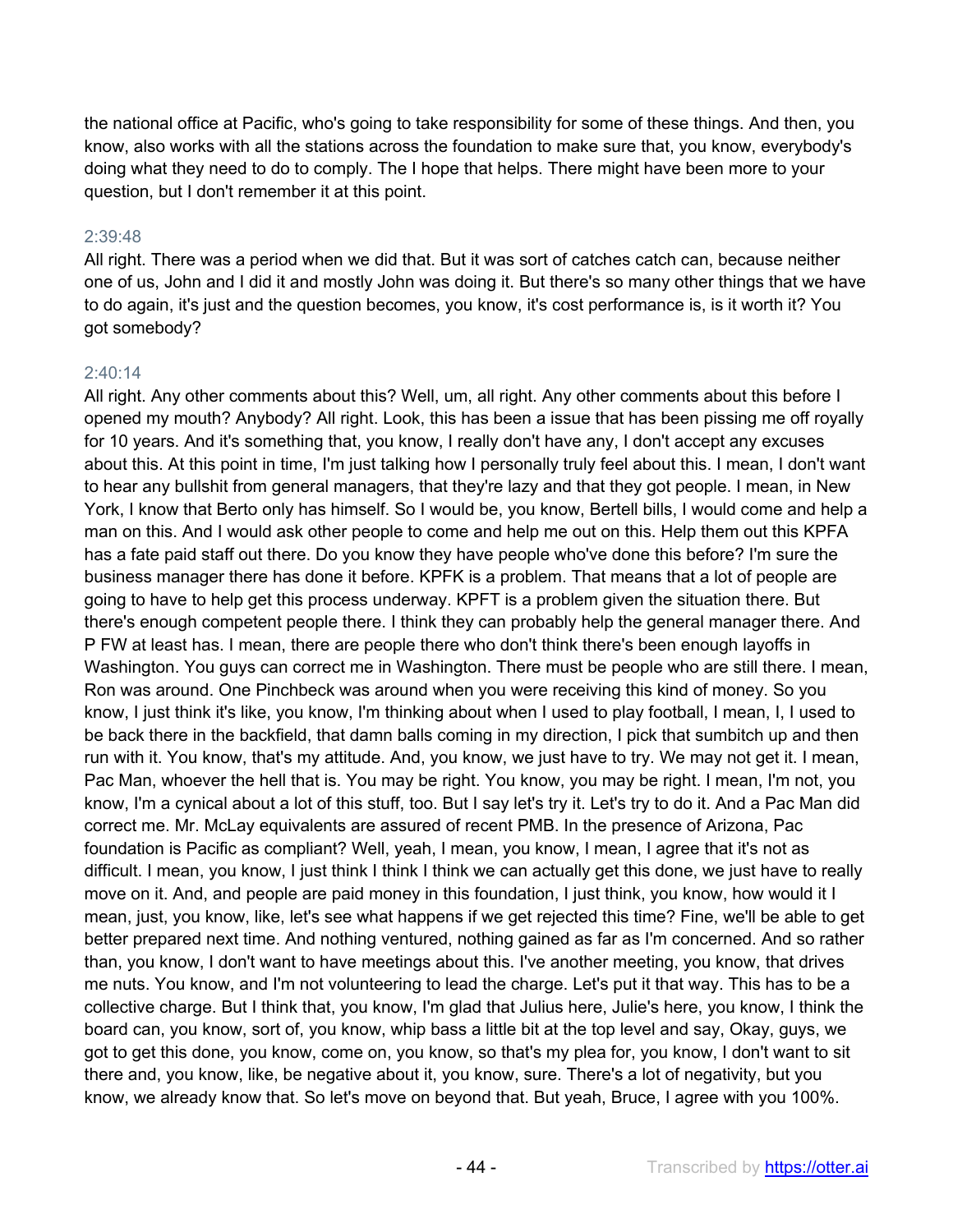Don't worry, I'm not completely Lottie da about this. We just have to sit there and try to bend and I'm glad that KPFA and PF w would probably get the initial money. Good. Great. You know, probably some of the people at KPFA would think all that's a sneaky way for BI to, you know, like, take money from us or something like that. But you know, bullshit. We're just trying to benefit everybody. So anyway, that's my opinion about this. But where we go from here now, you know, we went through a pretty lengthy process today, which I'm sure was stimulating as all hell. And ah, yeah, go on mic.

# 2:44:35

Yeah, I was wondering if Beth might want to come in on the phone. Can you raise your hand up but the previous discussions at the PMB development task force in the KPFK fundraising unit, we've talked about the question of monetizing in some way, or indicating the value in a case of the enormous number of volunteer hours that we get at all of our stations? In some way, I'm wondering if there's been any thought to how that might apply towards financial support criteria for the station's. It's not monetary, but it is, you know, very, very substantial value contribution in terms of the the donated time of produces programmers, other volunteers. And I think it might behoove us to try to figure out some way to get some kind of authorization from the CPP out that.

# 2:45:31

Does anybody have any opinions about that?

#### 2:45:38

Yes, they're a bit the IRS values that nonprofit, volunteer hours vary asleep at each of the different states in California right now. It's right around \$30 an hour. on the East Coast. It's more than that. Given that it's an IRS figures that legitimize this, there are ways to leverage that we need we would need a system to account for for those hours and the value of those hours and the documentation to back it up. But other nonprofits do this routinely. I've got a couple papers on it. I can send if anybody's interest. interested. I'd be Michael, I think this is exactly the kind of place where we could use that. I'm glad you spotted that. It hasn't come to mind yet.

#### 2:46:35

For those documents, I'd like to see

#### 2:46:39

us soon. If you're sued. You have a comment about this. You made a comment in the chat about this suit cone Johnson. Do you want to unmute? So while I see sue, sue, if you want to unmute I was what she put in there was that volunteers used to sign their hours. I mean, I used to have to fill when I was in the early 90s. Doing radio, I used to actually have to fill out a sheet that just did the hours that I put in to create a show as part of the CPB money. I don't know if they require that anymore. But that's that's a very good point. The Nancy rights each station must access their programming and swap reports to learn what needs to be done and to learn from each other. Yeah, I agree. Like this is one of the reasons why. I don't know what you mean by the swap reports. But what do you mean, Nancy? Wow, unmute Nancy,

#### 2:47:44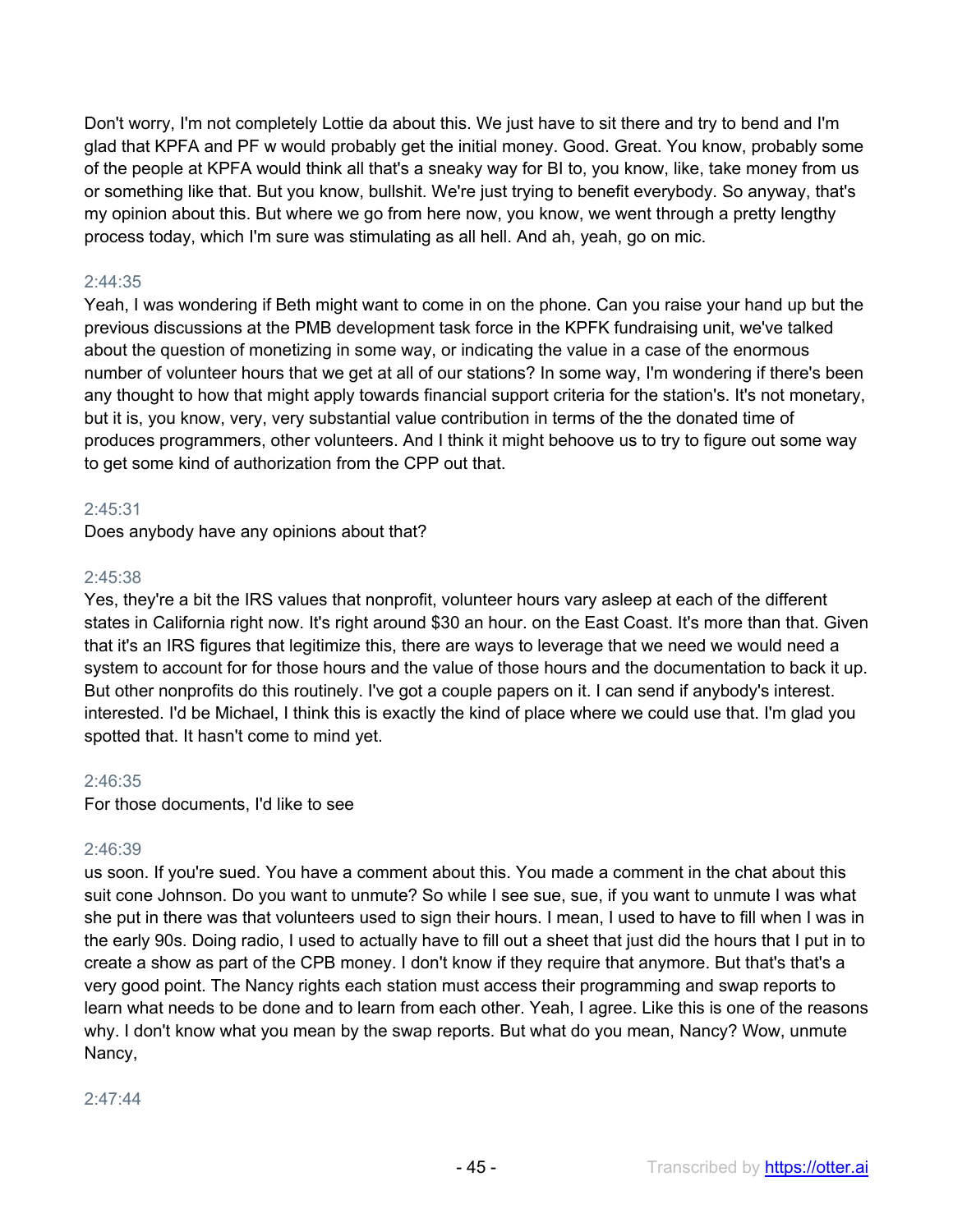to share share what they're doing with their programming, is that

# 2:47:48

right? Right, right, right. Yep. Yeah, look, yeah, I'm totally in favor of that. I mean, we got to, you know, at the national level, we have to, you know, get all this information Nielsen's the money, all that has to be common knowledge with the people on the PNB. Because you cannot make any kind of determinations about what's going on here without actually seeing the actual data. And that includes all the Nielsen right. I personally think you need to see the Nielsen ratings going pretty far back. And plus the dailies coming in for actual money raised. I mean, I've that information in New York. You know, last time I shared that was with some people who decided to shut us down so I'm not inclined to go run around broadcast that information again. Yeah. Bruce. Bruce, you got your hand up? Right, well, in any event, so in terms of that, yeah, go on.

#### 2:49:21

Just very briefly, all our time as governance. All the time, we volunteer on committees and boards and and task forces. That's it. I'll count to eight significant. Thanks.

# 2:49:36

Phil. Yeah. Alright, so in terms of action items coming out of this, okay, so all of us have had, you know, three hours here reading, as you know, thank God tomorrow, I'm going to read King Lear. That'll be more fun than this stuff. But, you know, we've all been reading this. And so the question is, how do we make it actionable? What we're doing today, you know, what can come out of this, you know, in terms of actually implementing tation etc. What are you going to recommend these guys get their ass in gear? I mean, what are going to do here? Don't follow me over with your comments here.

#### 2:50:15

This is bad again, go on best. What about all I'm in a position to do? Well, I guess at two different levels. I've been convening the local KPFK cab work group to get a group get a cab to back up there again and we're on the verge of an official identifying members and and launching those meetings. And at the national level, then the national development task force will be tracking CPB involvement at each we track potential revenue streams and this will be one of them. Dan has agreed to work with me on that. I set out looking for someone who knew more about it than I did. And I found him. So I'm hoping that I don't know what else will be going on elsewhere. But at least at that level. Those are our plans. Thank you.

#### 2:51:15

Alright. Anybody else have any ideas here? Yeah, Bruce, you raise your hand again. You forgot to take it down?

#### 2:51:53

But good idea. Why don't you do that? Why don't well, okay. Yeah, I Okay. Yeah. Well, that's a good idea, Mike.

#### 2:52:02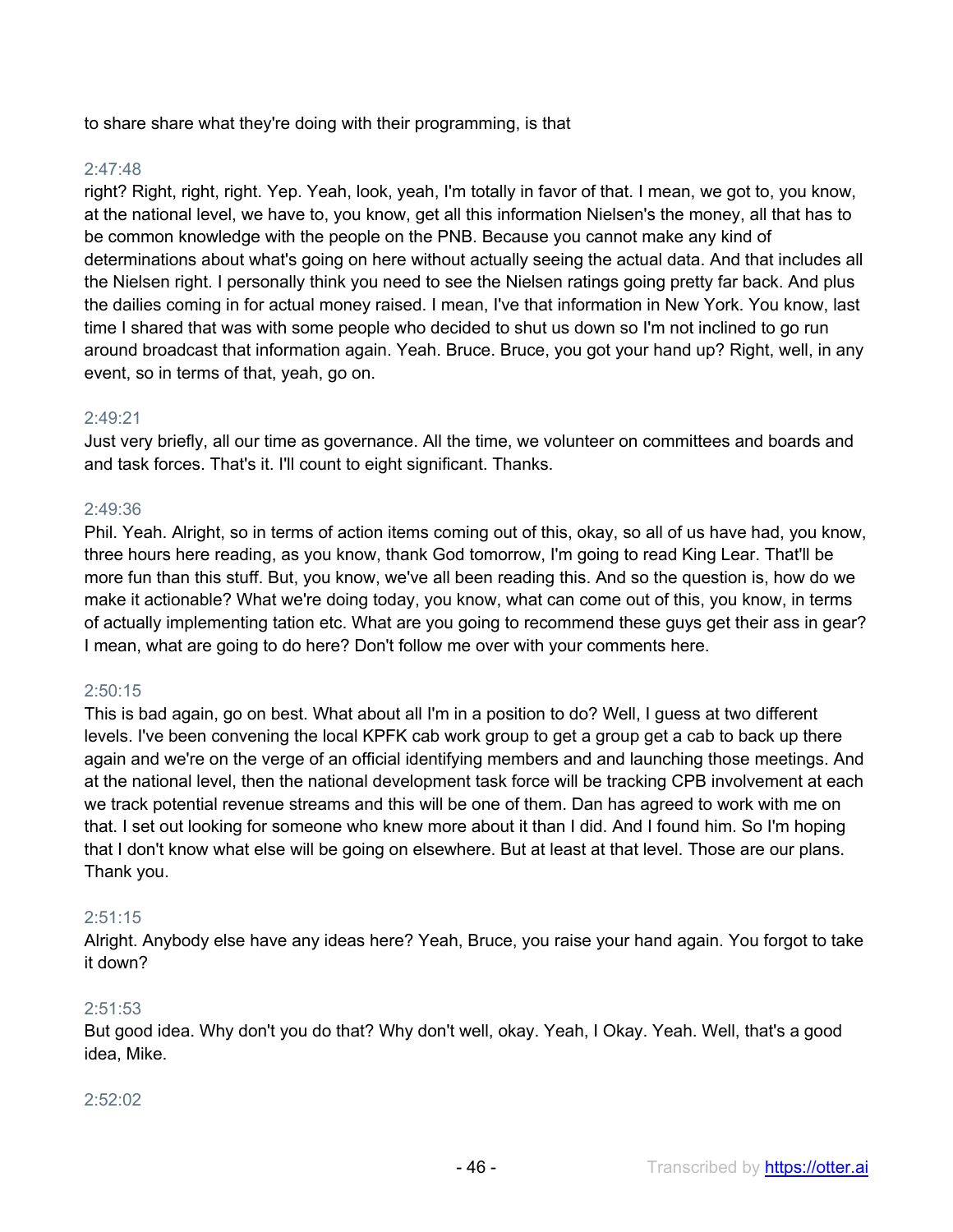Yeah, I queried the general Mila and the new ED during this call about the question of the KPFK FCC renewal. And Stephanie wells emailed back to me and John, you know, saying she'd seen this question earlier, and was wondering where things stood in what she could do to facilitate it was not done. So. I think we do need to be in contact with, you know, the national office and management, National Management about all these issues, particularly some of these deadlines that were coming up for, you know, training or applications, the CPB.

# 2:52:44

Yeah, Stephanie had said she was going to 10. So I was I don't mind doing this again, by the way, although I don't know if Dan wants to do there. But I have no problem with doing this again with others. Because the more the merrier. Anyway, yeah, we got to make sure that she knows the you know, we got 10 weeks to do this. Anyway, Franklin.

# 2:53:03

I agree with the Google document. IDEA. And maybe each of us at our station could add in the criteria, we as we find out that we are in or out on it, whether we're meeting some of the certain ones that we talked about today that we think we're in danger of the cab being the one I feel most important about at KPFA, along with the the budget or the audits, and oh KPFA sometimes holds things up. So I agree with the document that would help me if we could share that document. And then KPFA had hired a I forgot the terminology for the fundraiser guy. development person. Yes, I have a we have a development director. And he hasn't got back to me on the email I sent but he does seem active at Local Station Board meetings every once a while, or he gives reports or is part of them. So I think we should I copied the links and open the links I want to share with him and have him help that I guess that's probably a job and making sure that we're in compliance with the stuff that KPFA since he has the ear of the manager. Alright, so that document I'll be able to, I took some notes until I had to start getting ready to go I got to be somewhere at one at Yeah, no, no, I meant for one minute to one. But I think that Google document will help it help me certainly go through and I'll be able to go to my development director, my manager, my Local Station Board, and check off these things and you know, make sure that I'm helping to get us in compliance as you know, a member of this committee here.

#### 2:54:50

Alright. I'm perfectly willing, by the way to I have professional commitments in the next few weeks. That has nothing to do with Pacific so I'm but I'm perfectly Be willing to have another meeting perhaps on a Sunday in about two weeks to see where we're at with all this stuff. And sort of get the, you know, keep the ball rolling here. And let's see, I'm seeing some of the chat here. Pac Man. Well, yeah, Maxie Jackson. Now when Maxie was and Michael knows this, because I believe Michael was on the programming committee with me at the national level. A Maxi had actually met with a CPB when he became Ed. And they're kaput, which was sort of amusing listen to was in graces on the phone. I know. He basically said our grace is not on the phone. He they he's told us that they'd complain about our over governments, which I must admit I had a good laugh at. And they, you know, that we so the thing is that the IE D, someone asked to approach the CPB who has the authority to sort of, you know, tactfully, unnoticed and contrived in this, they have to sort of be like, you know, Medtronic, and, you know, someone else combined, you know, they have to be like a, you know, a multi person individual to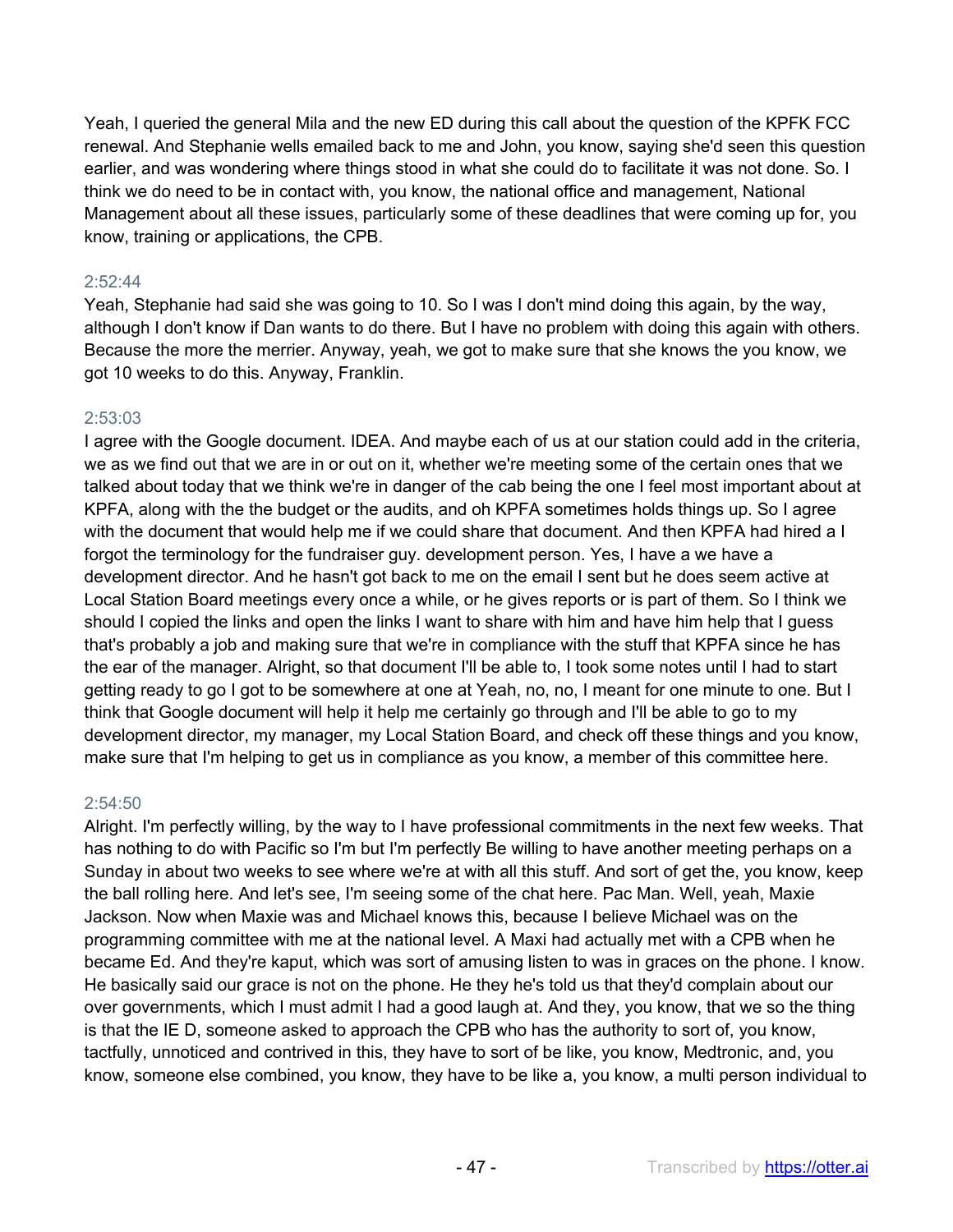sort of help. Okay, guys, we want to get back in and you know that to be very savvy about this, too. So I mean, oh, just What's your opinion about that? Because

## 2:56:28

my opinion is nobody talks to the CFPB except to lawyer, but Dan may have something to say about that, because he has much more extensive connection with the CFPB than I do. But the basic thing is, don't you don't call the CFPB. You know, that's Melody's job, or whoever we had.

# 2:56:47

Right? Dan, you want to add something here? I mean, dad, actually. wine should we now let's spill the beans about your personal friend, dad.

# 2:56:57

Okay, when I was first on the KC D cab, back in the 90s. As chair of that cab, I was invited to board retreats with the corporate board, and the corporate board had someone by the name of Bruce Raymer. Bruce Raymer is Steven Spielberg's lawyer, and he was looking through the the board of directors for the CPB last night. And sure enough, the chairman of the board is Bruce Raymer.

# 2:57:33

The chairman of the CPV board, yes, hilarious. Um, well, that asked the, you know, the, I guess the proper approach has to be coordinated. It's like, you know, like, if, if, if, again, call him up out of the blue. I mean, I'll just chime in on this man. I mean, it's not like, you know, I do agree to lawyers, eds, etc. But, you know, obviously, the personal touch is important. But I'll just What's your opinion about that? I think court like it's, it's sort of what Sunsoo says, you approach an objective with many fingers out. To take it so but I'm just wondering what you think. Or just,

# 2:58:11

oh, it's just really tough. See, I am a believer in the one person contact rule. So that you don't have 25 people or you know, even three calling up. The same guy from the, this organization, each of whom is, you know, got a different story. I think it drives him nuts. So I think it has to be coordinated Ay, ay, ay wouldn't be relying on a personal connection only because the whole all the all the stuff that we just spent three hours on listening, it's all the rules, and they have to go by the rules. The guy can the you know, the guy at the CFPB, who is our personal connection, would love to give us the money, but he can't do it, if we haven't done the things that he can use to show that we deserve the money. So you know, I don't think there's a lot of handling that's useful for this. I think the most we could do is show that we're really want to do it right. And so that we make their job easy. Right. And not calling up every five minutes or having five people call him Yeah. Oh, my God. I don't know. I mean, I'd have to go with a Dan has far more experience with this than I do. What I just said is what I know is a general rule for dealing with other entity going in

# 2:59:45

the way I see it is predisposing him to say, yes, let's enact the waiver in this case, because I know that they're really trying to get their shit together. And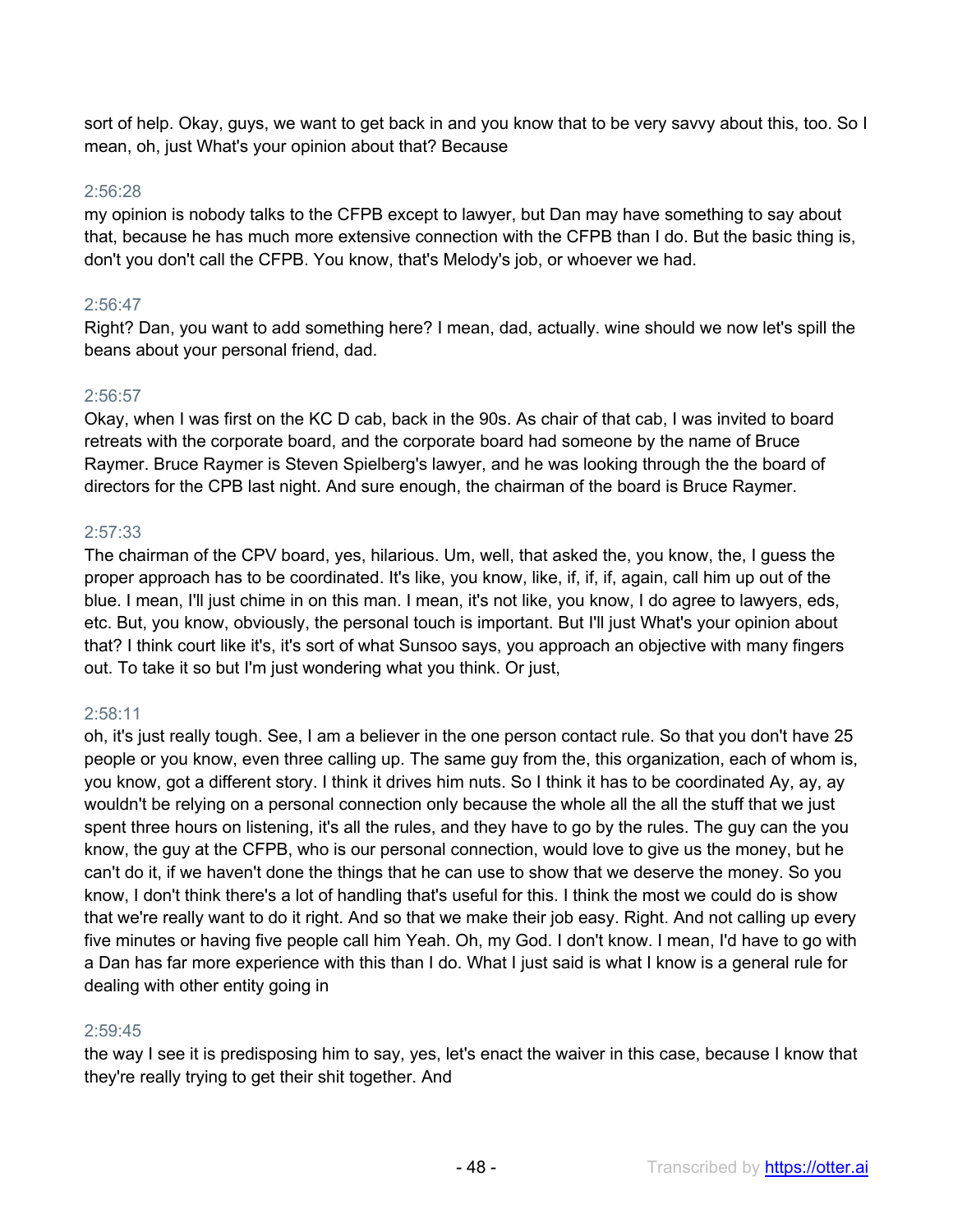#### 2:59:58

we get the waiver because cuz we were careful. And we worked hard to do what they needed not because we're we're beer buddy.

#### 3:00:06

Exactly. Oh, but the rest of it. The rest? Yeah, no, because there's no personal connection. Oh, we'll probably just go by the rules very bureaucratically and, and very without having any kind of influence how friendly or otherwise.

#### 3:00:27

But I have nothing wrong with a personal connection, but it has to it has to be generated from something substantive. Not just you know, we're both democrats.

# 3:00:38

Yeah, no, I agree. No, I agree a smooth routine is useful, but it has to be tactically appropriate. Because I can certainly take in many examples, and I will, you know, I mean, I can give ad nauseum give you examples of how that's worked. And here Packman man, is that you, John? Anyway, Pacifica Foundation was fortunate that CBG decided to levy neither a fine or interest for the \$137,000. Okay, that's why I think what we had to pay them back that money. So anyway. Yeah. What? I guess we're sort of left right. And Jim D. This is an arduous task. Right. And then somebody earlier posted that letter that the Donald cited, and I'm trying to see where the hell I thought I had downlight downloaded it. But yes, we must be compliant with Open Meetings requirements. Absolutely. Right, open meeting requirements are essential. And I should add something about the open requirements. Otis, I know disagrees with me on this. I'll get you in a second. Bruce. When the IG came into New York, and I don't know if they still do this. The IG told me that I was brought in by Bertel. This is Jim, come on. I was at that point in charge of the community advisory party, and this is what 2012 And he said, Well, how often are you playing the Open Meetings requirements of the CPB? I said what? So he said, days to require that every quarter I think Otis can correct me on this, that you had to play for three days successfully, successively the open meeting requirements of the CPB on air? No, I didn't know that. And then he said, Well, how often are you any quoted our bylaws because our bylaws have, that we have to play announcements for our governance meetings? What is it three times a day? Or something like that? For a certain consecutive? Yeah, Julie, what do you you've already chime in there?

#### 3:02:51

Yeah. So I think when we read this part, it was way early in the in the document today, but there were a whole bunch of clauses, and it said A, B, C, D, or E, or they were probably numbered nonetheless. But you get the point. So the the the connector was or, which meant that we didn't have to do each and every one of those things. And so I thought one of them was the web posting. So the KPFT X or.org takes care of the web posting. The, you know, there are other options we could do, you know, on air PSAs about the meeting times and there were some other things Oh, posted in the, you know, announcement section of a newspaper. Like anybody ever reads those, but But you know, so we don't have to do them all. Now maybe once upon a time, we had to do them all, but we don't now.

#### 3:03:44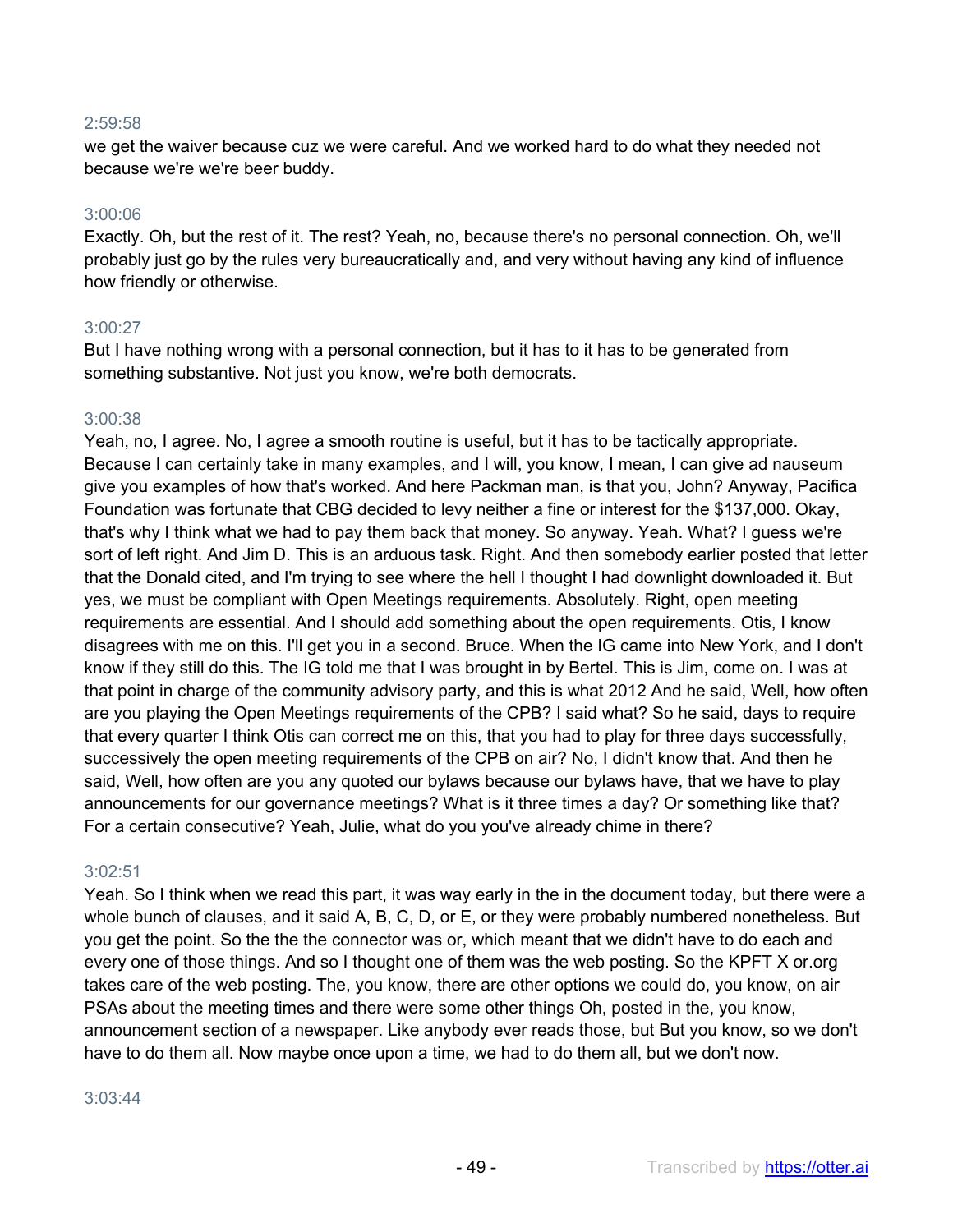All right. All right. Well, anyway, I just recall what happened. I think it is your eldest, you're unmuted yet. You know, we can't hear your comments there. Or you're just raised your hands in disgust or in a chord. I'm not sure. In any event, I just want to relay that because that was sort of stuck in my mind. And then I wrote a script to create an open meanings requirement card. And then I believe that was certainly after the John and Otis had arrived at this kpt FX solution. So that not did not become necessary. And I believe you mentioned to me that the chief engineers in New York had been complying with that. So again, I have no idea what's going on throughout the whole network. Yeah, Bruce go on.

#### 3:04:56

Yeah, yeah, I call Melanie up she, you know, kriegler kriegler and I went to the same school together so I could get away with him not charging me \$300 an hour. And kriegler. Melanie basically said the same thing. Well, I'll just be sort of short and abrupt because I won't charge you. But basically, you guys have to have your shit together, along lines of what elders was saying. We have to really show that we're, you know, actively from the grassroots trying to get this problem solved. And then come May. And as I understand it, somebody mentioned that Melanie was owed about a certain amount of dollars, another she's been paid. And then somebody then got another entertainment lawyer, Julie do anything about that?

# 3:05:44

I don't know all the details, but I know we're working on whatever.

## 3:05:48

Alright, whatever. So yeah, but so so in other words, the Edie who I assume Stephanie doesn't really know much about this kind of stuff. She has to be briefed about it. And, you know, she has to work with an attorney. And we got to show that we're trying to get the shit together in all the different stations simultaneously. And then and then you know, the phone call to dance friend down the road, that's when strategically it would be good. Like, these guys are really trying to get their shit together, something like that. Damn, right. Right. Yeah. Alright, so um, I just want to tell you something that I've been trying to arrange, it's on less tense and conflicting subject. There is a person who is working with the most listened to podcasts and United States, the daily at the New York Times, she teaches in the journalism school at Columbia University. And we've been negotiating back and forth for a couple of weeks. And actually now, two months, Tibor come on and talk about podcast production in general, and at times doesn't want to be associated with Zytiga. So it's sort of been, I said, Look, what we'll do is to do a private thing. So don't be surprised that if I let people know, when she responds to me if she does, because she had to ask permission from the daily to come and do a private thing, which unfortunately, we can't record because I wanted to do it for training purposes. But you know, that I that's coming up, you know, I want that person to sort of share her opinion, she's really a brilliant audio producer. And it sort of reminds me of the good old days when I was having lots of fun producing oral documentaries on that whole thing of aesthetics of oral art. And then what I'll do is, you know, at least we've percolate a lot, a lot of people here today. So what I'll do is I'll schedule something in the next two weeks, and we'll sort of circle back and see where the hell we're at. But remember times ticking that's eight weeks now left to do this shit. So I don't want to sort of like, you know, have these. You know, I don't want to engage in endless verbal masturbation, I want to get things done. So let's figure out how to actually do